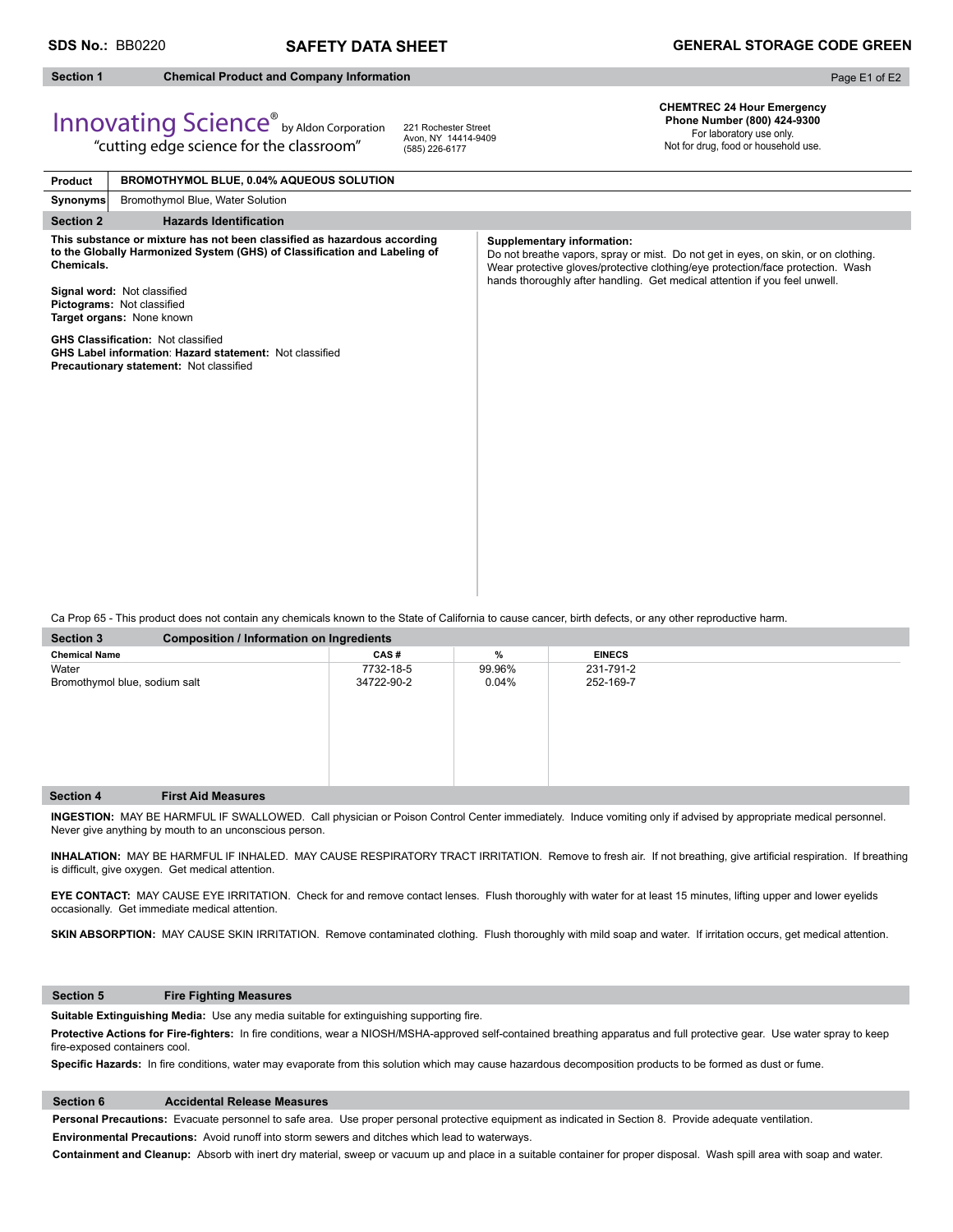**Precautions for Safe Handling:** Read label on container before using. Do not wear contact lenses when working with chemicals. Keep out of reach of children. Avoid contact with eyes, skin and clothing. Do not inhale vapors, spray or mist. Use with adequate ventilation. Avoid ingestion. Wash thoroughly after handling. Remove and wash clothing before reuse.

**Conditions for Safe Storage:** Store in a cool, well-ventilated area away from incompatible substances. Protect from light.

| <b>Section 8</b>        | <b>Exposure Controls / Personal Protection</b> |                    |                   |                    |
|-------------------------|------------------------------------------------|--------------------|-------------------|--------------------|
|                         | Chemical Name                                  | <b>ACGIH (TLV)</b> | <b>OSHA (PEL)</b> | <b>NIOSH (REL)</b> |
| <b>Exposure Limits:</b> | Bromothymol blue                               | None established   | None established  | None established   |

Engineering controls: Facilities storing or utilizing this material should be equipped with an eyewash facility and a safety shower and fire extinguishing material. Personnel should wear safety glasses, goggles, or faceshield, lab coat or apron, appropriate protective gloves. Use adequate ventilation to keep airborne concentrations low. Respiratory protection: None should be needed in normal laboratory handling at room temperatures. If misty conditions prevail, work in fume hood or wear a NIOSH/MSHAapproved respirator.

| approved respirator.                                                                                                                                                                                                                                                                                                                                                                                                                                                                   |                                                                                                                                                                                                                                                                                                                                                                                                                                                                                                                                                                                                                                                                                                                                                                                                                                                                                                                                                                                                                                                                                                                                                                                                                                                                                                                                                                                                                                    |                                                                                                  |                                                                                                                                                                                                                                                                           |                                                                |            |                                                                                                                                                      |                                                                                                                                                               |
|----------------------------------------------------------------------------------------------------------------------------------------------------------------------------------------------------------------------------------------------------------------------------------------------------------------------------------------------------------------------------------------------------------------------------------------------------------------------------------------|------------------------------------------------------------------------------------------------------------------------------------------------------------------------------------------------------------------------------------------------------------------------------------------------------------------------------------------------------------------------------------------------------------------------------------------------------------------------------------------------------------------------------------------------------------------------------------------------------------------------------------------------------------------------------------------------------------------------------------------------------------------------------------------------------------------------------------------------------------------------------------------------------------------------------------------------------------------------------------------------------------------------------------------------------------------------------------------------------------------------------------------------------------------------------------------------------------------------------------------------------------------------------------------------------------------------------------------------------------------------------------------------------------------------------------|--------------------------------------------------------------------------------------------------|---------------------------------------------------------------------------------------------------------------------------------------------------------------------------------------------------------------------------------------------------------------------------|----------------------------------------------------------------|------------|------------------------------------------------------------------------------------------------------------------------------------------------------|---------------------------------------------------------------------------------------------------------------------------------------------------------------|
| <b>Section 9</b>                                                                                                                                                                                                                                                                                                                                                                                                                                                                       | <b>Physical &amp; Chemical Properties</b>                                                                                                                                                                                                                                                                                                                                                                                                                                                                                                                                                                                                                                                                                                                                                                                                                                                                                                                                                                                                                                                                                                                                                                                                                                                                                                                                                                                          |                                                                                                  |                                                                                                                                                                                                                                                                           |                                                                |            |                                                                                                                                                      |                                                                                                                                                               |
| Appearance: Liquid, clear, blue-green.<br>Odor: No odor.<br>Odor threshold: Data not available.<br>pH: Data not available.<br>Flash point: Data not available                                                                                                                                                                                                                                                                                                                          | Melting / Freezing point: Approximately 0°C (32°F) (water)<br>Boiling point: Approximately 100°C (212°F) (water)                                                                                                                                                                                                                                                                                                                                                                                                                                                                                                                                                                                                                                                                                                                                                                                                                                                                                                                                                                                                                                                                                                                                                                                                                                                                                                                   |                                                                                                  | <b>Evaporation rate (Water = 1): &lt;1</b><br>Flammability (solid/gas): Data not available.<br>Explosion limits: Lower / Upper: Data not available<br>Vapor pressure (mm Hg): 14 (water)<br>Vapor density (Air = 1): $0.7$ (water)<br>Solubility(ies): Complete in water. | Relative density (Specific gravity): Approximately 1.0 (water) |            | Partition coefficient: Data not available<br>Viscosity: Data not available.<br><b>Molecular formula: Mixture</b><br><b>Molecular weight: Mixture</b> | Auto-ignition temperature: Data not available<br>Decomposition temperature: Data not available.                                                               |
| <b>Section 10</b>                                                                                                                                                                                                                                                                                                                                                                                                                                                                      | <b>Stability &amp; Reactivity</b>                                                                                                                                                                                                                                                                                                                                                                                                                                                                                                                                                                                                                                                                                                                                                                                                                                                                                                                                                                                                                                                                                                                                                                                                                                                                                                                                                                                                  |                                                                                                  |                                                                                                                                                                                                                                                                           |                                                                |            |                                                                                                                                                      |                                                                                                                                                               |
| <b>Chemical stability: Stable</b>                                                                                                                                                                                                                                                                                                                                                                                                                                                      | <b>Conditions to avoid:</b> Excessive temperatures which cause evaporation. Protect from light.                                                                                                                                                                                                                                                                                                                                                                                                                                                                                                                                                                                                                                                                                                                                                                                                                                                                                                                                                                                                                                                                                                                                                                                                                                                                                                                                    |                                                                                                  | Hazardous polymerization: Will not occur.                                                                                                                                                                                                                                 |                                                                |            |                                                                                                                                                      |                                                                                                                                                               |
|                                                                                                                                                                                                                                                                                                                                                                                                                                                                                        | Incompatible materials: Strong oxidizers.                                                                                                                                                                                                                                                                                                                                                                                                                                                                                                                                                                                                                                                                                                                                                                                                                                                                                                                                                                                                                                                                                                                                                                                                                                                                                                                                                                                          |                                                                                                  |                                                                                                                                                                                                                                                                           |                                                                |            |                                                                                                                                                      |                                                                                                                                                               |
|                                                                                                                                                                                                                                                                                                                                                                                                                                                                                        | Hazardous decomposition products: Carbon oxides, sulfur oxides and bromine gas.                                                                                                                                                                                                                                                                                                                                                                                                                                                                                                                                                                                                                                                                                                                                                                                                                                                                                                                                                                                                                                                                                                                                                                                                                                                                                                                                                    |                                                                                                  |                                                                                                                                                                                                                                                                           |                                                                |            |                                                                                                                                                      |                                                                                                                                                               |
| <b>Section 11</b>                                                                                                                                                                                                                                                                                                                                                                                                                                                                      | <b>Toxicological Information</b>                                                                                                                                                                                                                                                                                                                                                                                                                                                                                                                                                                                                                                                                                                                                                                                                                                                                                                                                                                                                                                                                                                                                                                                                                                                                                                                                                                                                   |                                                                                                  |                                                                                                                                                                                                                                                                           |                                                                |            |                                                                                                                                                      |                                                                                                                                                               |
| Additional information: RTECS #: Data not available                                                                                                                                                                                                                                                                                                                                                                                                                                    | <b>Acute toxicity: Data not available</b><br>Skin corrosion/irritation: Data not available<br>Serious eye damage/irritation: Data not available<br>Respiratory or skin sensitization: Data not available<br>Germ cell mutagenicity: Data not available<br>Carcinogenity: Data not available<br>NTP: No component of this product present at levels greater than or equal to 0.1% is identified as a known or anticipated carcinogen by NTP.<br>IARC: No component of this product present at levels greater than or equal to 0.1% is identified as probable, possible or confirmed human carcinogen by IARC.<br>OSHA: No component of this product present at levels greater than or equal to 0.1% is identified as a carcinogen or potential carcinogen by OSHA.<br><b>Reproductive toxicity:</b> Data not available<br><b>STOT-single exposure:</b> Data not available<br><b>STOT-repeated exposure:</b> Data not available<br><b>Aspiration hazard:</b> Data not available<br><b>Potential health effects:</b><br>Inhalation: May be harmful if inhaled.<br>Ingestion: May be harmful if swallowed.<br>Skin: May cause irritation.<br>Eyes: May cause irritation.<br>Signs and symptoms of exposure: To the best of our knowledge, the chemical, physical and toxicological properties have not been thoroughly investigated. Specific data is<br>not available. Exercise appropriate procedures to minimize potential hazards. |                                                                                                  |                                                                                                                                                                                                                                                                           |                                                                |            |                                                                                                                                                      |                                                                                                                                                               |
| <b>Section 12</b>                                                                                                                                                                                                                                                                                                                                                                                                                                                                      | <b>Ecological Information</b>                                                                                                                                                                                                                                                                                                                                                                                                                                                                                                                                                                                                                                                                                                                                                                                                                                                                                                                                                                                                                                                                                                                                                                                                                                                                                                                                                                                                      |                                                                                                  |                                                                                                                                                                                                                                                                           |                                                                |            |                                                                                                                                                      |                                                                                                                                                               |
| <b>Toxicity to fish:</b> No data available<br>Toxicity to daphnia and other aquatic invertebrates: No data available<br>Toxicity to algae: No data available<br>Persistence and degradability: No data available<br>Bioaccumulative potential: No data available<br>Mobility in soil: No data available<br><b>PBT and vPvB assessment:</b> No data available<br>Other adverse effects: An environmental hazard cannot be excluded in the event of unprofessional handling or disposal. |                                                                                                                                                                                                                                                                                                                                                                                                                                                                                                                                                                                                                                                                                                                                                                                                                                                                                                                                                                                                                                                                                                                                                                                                                                                                                                                                                                                                                                    |                                                                                                  |                                                                                                                                                                                                                                                                           |                                                                |            |                                                                                                                                                      |                                                                                                                                                               |
| <b>Section 13</b>                                                                                                                                                                                                                                                                                                                                                                                                                                                                      | <b>Disposal Considerations</b>                                                                                                                                                                                                                                                                                                                                                                                                                                                                                                                                                                                                                                                                                                                                                                                                                                                                                                                                                                                                                                                                                                                                                                                                                                                                                                                                                                                                     |                                                                                                  |                                                                                                                                                                                                                                                                           |                                                                |            |                                                                                                                                                      |                                                                                                                                                               |
|                                                                                                                                                                                                                                                                                                                                                                                                                                                                                        | regulations may be different. Dispose of in accordance with all local, state and federal regulations or contract with a licensed chemical disposal agency.                                                                                                                                                                                                                                                                                                                                                                                                                                                                                                                                                                                                                                                                                                                                                                                                                                                                                                                                                                                                                                                                                                                                                                                                                                                                         |                                                                                                  |                                                                                                                                                                                                                                                                           |                                                                |            |                                                                                                                                                      | These disposal guidelines are intended for the disposal of catalog-size quantities only. Federal regulations may apply to empty container. State and/or local |
| <b>Section 14</b>                                                                                                                                                                                                                                                                                                                                                                                                                                                                      | <b>Transport Information</b>                                                                                                                                                                                                                                                                                                                                                                                                                                                                                                                                                                                                                                                                                                                                                                                                                                                                                                                                                                                                                                                                                                                                                                                                                                                                                                                                                                                                       |                                                                                                  |                                                                                                                                                                                                                                                                           |                                                                |            |                                                                                                                                                      |                                                                                                                                                               |
| <b>UN/NA number:</b> Not applicable<br>Hazard class: Not applicable<br><b>Exceptions:</b> Not applicable                                                                                                                                                                                                                                                                                                                                                                               |                                                                                                                                                                                                                                                                                                                                                                                                                                                                                                                                                                                                                                                                                                                                                                                                                                                                                                                                                                                                                                                                                                                                                                                                                                                                                                                                                                                                                                    | Shipping name: Not Regulated<br>Packing group: Not applicable<br>2012 ERG Guide # Not applicable |                                                                                                                                                                                                                                                                           | Reportable Quantity: No                                        |            |                                                                                                                                                      | Marine pollutant: No                                                                                                                                          |
| <b>Section 15</b><br><b>Regulatory Information</b>                                                                                                                                                                                                                                                                                                                                                                                                                                     |                                                                                                                                                                                                                                                                                                                                                                                                                                                                                                                                                                                                                                                                                                                                                                                                                                                                                                                                                                                                                                                                                                                                                                                                                                                                                                                                                                                                                                    |                                                                                                  |                                                                                                                                                                                                                                                                           |                                                                |            |                                                                                                                                                      |                                                                                                                                                               |
|                                                                                                                                                                                                                                                                                                                                                                                                                                                                                        | A chemical is considered to be listed if the CAS number for the anhydrous form is on the Inventory list.                                                                                                                                                                                                                                                                                                                                                                                                                                                                                                                                                                                                                                                                                                                                                                                                                                                                                                                                                                                                                                                                                                                                                                                                                                                                                                                           |                                                                                                  |                                                                                                                                                                                                                                                                           |                                                                |            |                                                                                                                                                      |                                                                                                                                                               |
| Component                                                                                                                                                                                                                                                                                                                                                                                                                                                                              |                                                                                                                                                                                                                                                                                                                                                                                                                                                                                                                                                                                                                                                                                                                                                                                                                                                                                                                                                                                                                                                                                                                                                                                                                                                                                                                                                                                                                                    | <b>TSCA</b>                                                                                      | <b>CERLCA (RQ)</b>                                                                                                                                                                                                                                                        | <b>RCRA code</b>                                               | <b>DSL</b> | <b>NDSL</b>                                                                                                                                          | <b>WHMIS Classification</b>                                                                                                                                   |
| Bromothymol blue, sodium salt                                                                                                                                                                                                                                                                                                                                                                                                                                                          |                                                                                                                                                                                                                                                                                                                                                                                                                                                                                                                                                                                                                                                                                                                                                                                                                                                                                                                                                                                                                                                                                                                                                                                                                                                                                                                                                                                                                                    | Listed                                                                                           | Not listed                                                                                                                                                                                                                                                                | Not listed                                                     | Listed     | Not listed                                                                                                                                           | Not listed                                                                                                                                                    |
| Section 16                                                                                                                                                                                                                                                                                                                                                                                                                                                                             | <b>Additional Information</b>                                                                                                                                                                                                                                                                                                                                                                                                                                                                                                                                                                                                                                                                                                                                                                                                                                                                                                                                                                                                                                                                                                                                                                                                                                                                                                                                                                                                      |                                                                                                  |                                                                                                                                                                                                                                                                           |                                                                |            |                                                                                                                                                      |                                                                                                                                                               |

The information contained herein is furnished without warranty of any kind. Employers should use this information only as a supplement to other information gathered by them and must make indepen-<br>dent determinations of sui IARC: International Agency for Research on Cancer, OSHA: Occupational Safety and Health Administration, STOT: Specific Target Organ Toxicity, SE: Single Exposure, RE: Repeated Exposure,<br>ERG: Emergency Response Guidebook.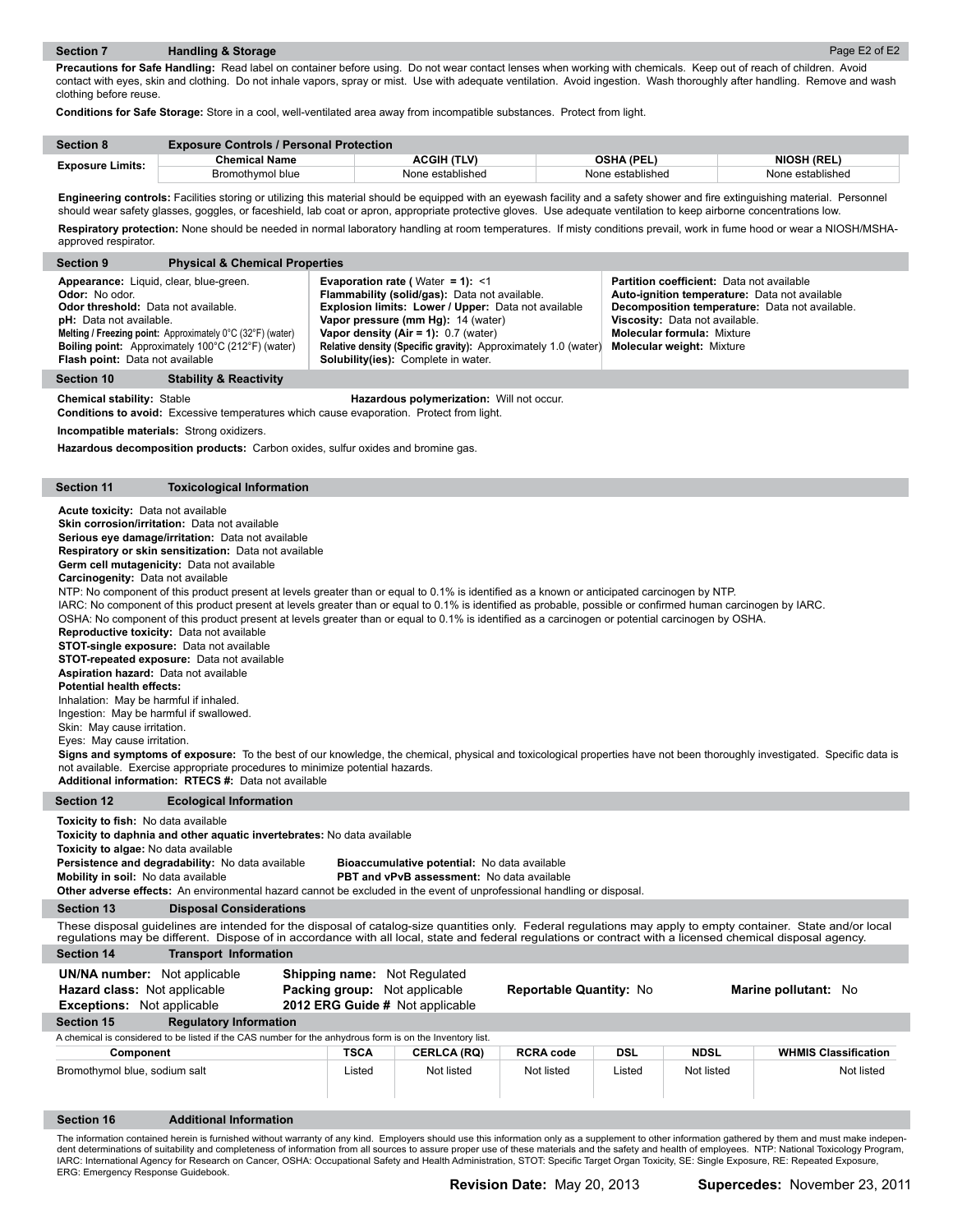# **SDS No.:** BB0220 **FICHE TECHNIQUE DE SÛRETÉ GÉNÉRAL CODE D'ENTREPOSAGE VERT**

# **Section 1 L'information de produit chimique et de compagnie**

"cutting edge science for the classroom"

# Page F1 of F2

# Innovating Science® by Aldon Corporation

221 Rochester Street Avon, NY 14414-9409 (585) 226-6177

**CHEMTREC 24 Numéros De Téléphone De Secours D'Heure (800) 424-9300** Pour l'usage de laboratoire seulement. Pas pour l'usage de drogue, de nourriture ou de ménage.

**Produit Synonymes Section 2** Identification De Risques **Cette substance ou un mélange n'a pas été classé comme dangereux à ce**  selon le Système général harmonisé (SGH) de classification et d'étiquetage **des produits chimiques. Mention d'avertissement:** Non classé **Pictogrammes:** Non classé **Les organes cibles:** Aucun connu **Classifi cation par le GHS:** Non classé **Renseignements sur l'étiquette GHS: Mention de danger:** Non classé **Déclarations de précaution:** Non classé **Des renseignements supplémentaires:** Ne pas respirer les vapeurs, les embruns ou le brouillard. Éviter tout contact avec les yeux, la peau ou les vêtements. Porter des gants de protection / des vêtements de protection / un équipement de protection des yeux / du visage. Se laver les mains soigneusement après manipulation. Consulter un médecin en cas de malaise. **BLEU DE BROMOTHYMOL, 0.04% SOLUTÉ** Bleu de bromothymol, solution de l'eau

**Section 3 Composition / Information Sur Des Ingrédients CA Prop 65** - Ce produit ne contient pas de produits chimiques connus à l'État de Californie pour causer le cancer, des malformations congénitales, ou toute autre atteinte à la reproduction.

| Section 3        | Composition / Information Sur Des Ingredients |                         |                    |                        |  |  |
|------------------|-----------------------------------------------|-------------------------|--------------------|------------------------|--|--|
| Nommé Chimique   |                                               | # CAS                   | %                  | <b>EINECS</b>          |  |  |
| L'eau            | Bleu de bromothymol, sel sodique              | 7732-18-5<br>34722-90-2 | 99.96%<br>$0.04\%$ | 231-791-2<br>252-169-7 |  |  |
| <b>Section 4</b> | <b>Mesures De Premiers Soins</b>              |                         |                    |                        |  |  |

**INGESTION:** PEUT ÊTRE NOCIF EN CAS D'INGESTION. Appeler un médecin ou un centre antipoison immédiatement. Provoquer le vomissement seulement si elle est informée par le personnel compétent médicaux. Ne jamais rien donner par la bouche à une personne inconsciente.

**INHALATION:** PEUT ÊTRE NOCIF EN CAS D'INHALATION. PEUT IRRITER LES VOIES RESPIRATOIRES. Sortir au grand air. Si elle ne respire pas, pratiquer la respiration artificielle. Si la respiration est difficile, donner de l'oxygène. Obtenir des soins médicaux.

CONTACT AVEC LES YEUX: PEUT CAUSE L'IRRITATION DES YEUX. Vérifier et enlever les lentilles de contact. Rincer abondamment à l'eau pendant au moins 15 minutes, en soulevant les paupières inférieures et supérieures de temps en temps. Obtenez une attention médicale immédiate.

**ABSORPTION PAR LA PEAU:** PEUT CAUSER UNE IRRITATION DE LA PEAU. Enlever les vêtements contaminés. Rincer soigneusement avec du savon doux et d'eau. En cas d'irritation, consulter un médecin.

# **Section 5 Mesures De Lutte Contre l'Incendie**

**Moyens d'extinction:** Utilisez des supports adaptés pour éteindre le feu à l'appui.

**Actions de protection pour les sapeurs-pompiers:** En cas d'incendie, porter un appareil respiratoire NIOSH / MSHA approuvé autonome et un équipement complet de protection. Utiliser un jet d'eau pour maintenir incendie refroidir les conteneurs exposés.

Dangers spécifiques: En cas de feu, de l'eau peut s'évaporer à partir de cette solution, qui peut causer les produits dangereux de décomposition à être formée comme poussière ou vapeur..

# **Section 6 Mesures De Déchargement Accidentel**

Précautions personnelles: Évacuer le personnel vers la zone sûre. Utiliser un équipement de protection personnelle comme indiqué dans la Section 8. Assurer une ventilation adéquate. **Précautions environnementales:** Éviter tout ruissellement vers les égouts pluviaux et les fossés qui aboutissent aux voies navigables.

Confinement et de nettoyage: Absorber avec un matériau inerte, balayer à sec ou sous vide et placer dans un récipient approprié pour l'élimination. Laver la zone de déversement avec du savon et de l'eau.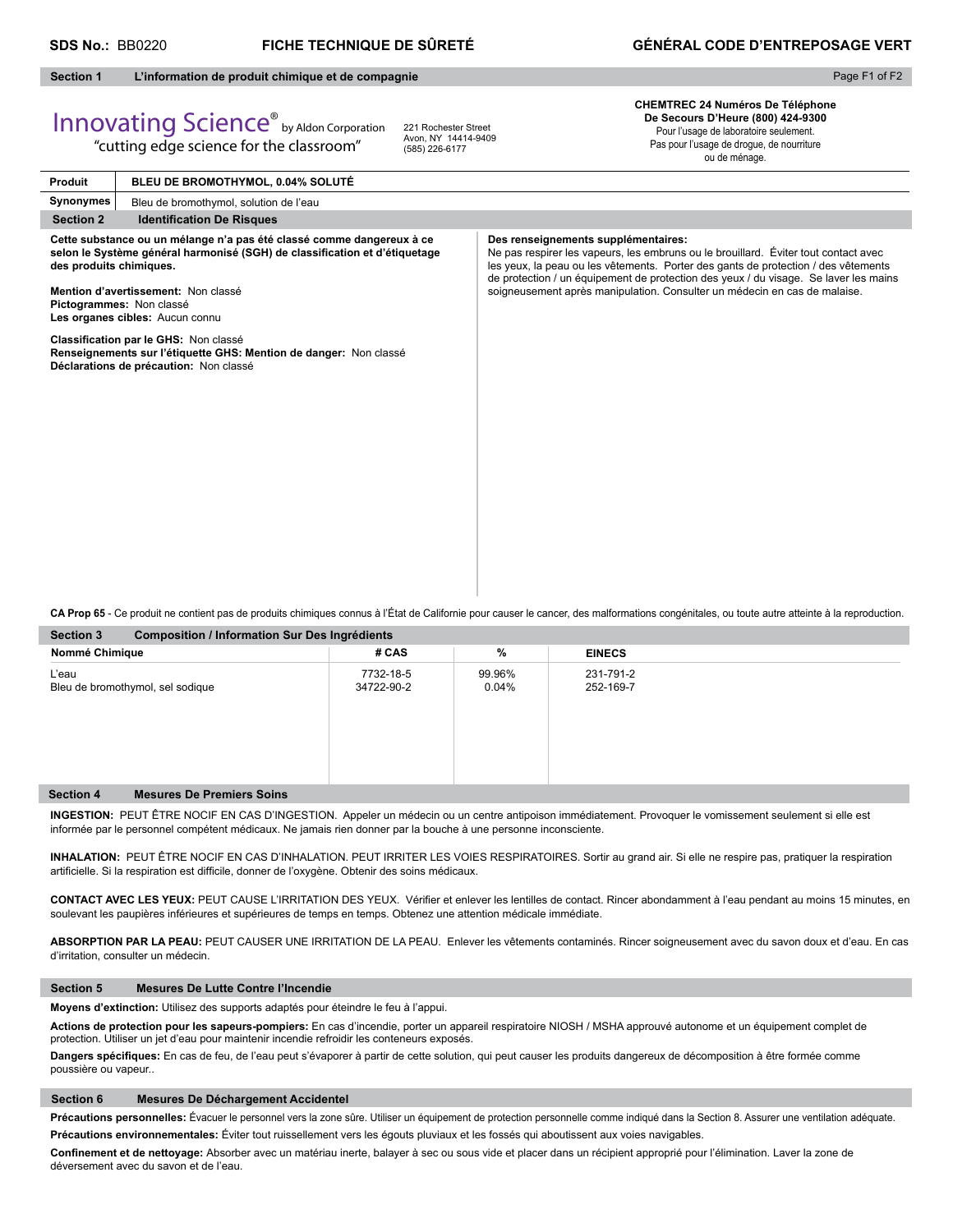Précautions pour la manutention en toute sécurité: Lire l'étiquette sur le contenant avant d'utiliser. Ne pas porter de lentilles cornéennes lorsque vous travaillez avec des produits chimiques. Tenir hors de portée des enfants. Éviter tout contact avec les yeux, la peau et les vêtements. Ne pas inhaler les vapeurs, les embruns ou le brouillard. Utiliser avec une ventilation adéquate. Éviter l'ingestion. Bien se laver après la manipulation. Retirer et laver les vêtements avant de les réutiliser.

**Conditions de stockage:** Stocker dans un endroit frais et bien aéré, loin des substances incompatibles. Protéger de la lumière.

| <b>Section 8</b>      | <b>Commandes D'Exposition / Protection Personnelle</b> |                    |                   |                    |  |  |
|-----------------------|--------------------------------------------------------|--------------------|-------------------|--------------------|--|--|
| Limites d'exposition: | Nommé Chimique                                         | <b>ACGIH (TLV)</b> | <b>OSHA (PEL)</b> | <b>NIOSH (REL)</b> |  |  |
|                       | Bleu de bromothymol                                    | Aucun établi       | Aucun établi      | Aucun établi       |  |  |

Contrôles d'ingénierie: Les installations d'entreposage ou d'utilisation de ce matériel doit être équipé d'une douche oculaire et une douche de sécurité et le matériel d'extinction d'incendie. Le personnel doit porter des lunettes de sécurité, des lunettes, ou un écran facial, une blouse de laboratoire ou tablier, des gants protecteurs appropriés. Utiliser une ventilation adéquate pour maintenir les concentrations atmosphériques faible.

Protection respiratoire: Aucun ne devrait être nécessaire dans le laboratoire normal manipulant aux températures ambiantes. Si les conditions brumeuses prévaloir, travailler dans la hotte ou de porter un masque respiratoire approuvé NIOSH / MSHA.

| <b>Section 9</b><br>Propriétés Physiques Et Chimiques                                                                                                                                                                                                                                                             |                                                                                                                                                                                                                                                                                                                                               |                                                                                                                                                                                                                                                              |
|-------------------------------------------------------------------------------------------------------------------------------------------------------------------------------------------------------------------------------------------------------------------------------------------------------------------|-----------------------------------------------------------------------------------------------------------------------------------------------------------------------------------------------------------------------------------------------------------------------------------------------------------------------------------------------|--------------------------------------------------------------------------------------------------------------------------------------------------------------------------------------------------------------------------------------------------------------|
| Apparence: Liquide, clair, bleu-vert.<br><b>Odeur:</b> Aucun odeur.<br>Seuil de l'odeur: Données non disponibles.<br><b>pH:</b> Données non disponibles.<br>Point de fusion / congélation: Environ 0°C (32°F) (eau)<br>Point d'ébullition: Environ 100°C (212°F) (eau)<br>Point d'éclair: Données non disponibles | Taux d'évaporation (Eau = 1): <1<br>Inflammabilité (solide / gaz): Données non disponibles.<br>Limites d'explosivité: Bas / Max: Données non disponibles<br>Pression de vapeur (mm Hg): 14 (eau)<br>Densité de vapeur (Air = 1): 0.7 (eau)<br>Densité relative (gravité spécifique): Environ 1.0 (eau)<br>Solubilité (s): Complet dans l'eau. | Coefficient de partage: Données non disponibles<br>Auto-inflammation: Données non disponibles<br>Température de décomposition: Données non disponibles.<br>Viscosité: Données non disponibles.<br>Formule moléculaire: Mélange<br>Poids moléculaire: Mélange |
| Stabilité Et Réactivité<br>Section 10                                                                                                                                                                                                                                                                             |                                                                                                                                                                                                                                                                                                                                               |                                                                                                                                                                                                                                                              |

**Stabilité chimique:** Stable **Polymérisation dangereuse:** N'aura pas lieu.

**Conditions à éviter:** Les températures excessives qui causent l'évaporation. Protéger de la lumière.

**Matières incompatibles:** Comburante fortes.

**Produits dangereux de décomposition:** Oxydes de carbone, l'oxydes de soufre et brome gazeux.

# **Section 11 L'Information Toxicologique**

**Toxicité aiguë:** Données non disponibles

**La corrosion de la peau et l'irritation:** Données non disponibles

**Des lésions oculaires graves / irritation:** Données non disponibles

**Respiratoire ou sensibilisation de la peau:** Données non disponibles

**Mutagénicité des cellules germinales:** Données non disponibles

**Cancérogène:** Données non disponibles

NTP: Aucun composant de ce produit présent à des niveaux supérieurs ou égaux à 0,1% n'a été identifié comme cancérigène reconnu ou présumé par NTP.

IARC: Aucun composant de ce produit présent à des niveaux supérieurs ou égaux à 0,1% n'a été identifié comme cancérigène probable, possible ou confirmé par IARC. OSHA: Aucun composant de ce produit présent à des niveaux supérieurs ou égaux à 0,1% n'a été identifié comme cancérigène ni comme cancérigène possible par OSHA.

**Reproductive toxicity:** Données non disponibles

**STOT-exposition unique:** Données non disponibles **STOT-une exposition répétée:** Données non disponibles

**Risque d'aspiration:** Données non disponibles

**Effets d'une surexposition:** 

Inhalation: Peut être nocif en cas d'inhalation.

Ingestion: Peut être nocif en cas d'ingestion.

Peau: Peut causer une irritation.

Yeux: Peut causer une irritation.

Les signes et les symptômes de l'exposition: Au meilleur de notre connaissance, au démuni chimique, physique et toxicologique de propriétés à fond étudié. Les données spécifiques ne sont pas disponibles. Procédures appropriées d'exercice pour réduire au minimum des risques. **Informations complémentaires: RTECS #:** Données non disponibles

# **Section 12 L'Information Écologique**

**Toxicité pour les poissons:** Pas de données disponible

**Toxicité pour les daphnies et autres invertébrés aquatiques:** Pas de données disponible

**Toxicité pour les algues:** Pas de données disponible

**Persistance et dégradabilité:** Pas de données disponible **Potentiel de bioaccumulation:** Pas de données disponible

**Mobilité dans le sol:** Pas de données disponibles **Évaluation PBT et vPvB:** Pas de données disponibles

**Autres effets indésirables:** Un danger pour l'environnement ne peut pas être exclu dans l'éventualité d'une manipulation ou d'élimination.

**Section 13 Considérations De Disposition**

Ces lignes directrices sont destinées à l'élimination de la disposition d'un catalogue de taille seules les quantités. Les règlements fédéraux peuvent s'appliquer aux contenants vides. Des réglementations nationales et / ou local peut être différent. Éliminer conformément à toutes les réglementations locales, provinciales et fédérales ou d'un contrat avec une agence élimination des produits chimiques sous licence

| L'Information De Transport<br><b>Section 14</b>                                                                       |                                                                                                       |                    |                  |                          |             |                              |            |
|-----------------------------------------------------------------------------------------------------------------------|-------------------------------------------------------------------------------------------------------|--------------------|------------------|--------------------------|-------------|------------------------------|------------|
| Numéro UN / NA: Non applicable<br>Classe de danger: Non applicable<br><b>Exceptions:</b> Non applicable               | Nom d'expédition: Non réglé<br>Groupe d'emballage: Non applicable<br>2012 ERG Guide #: Non applicable |                    |                  | Quantité à déclarer: Non |             | <b>Polluant marin: Non</b>   |            |
| L'Information De Normalisation<br><b>Section 15</b>                                                                   |                                                                                                       |                    |                  |                          |             |                              |            |
| Un produit chimique est considéré comme inscrit si le numéro CAS pour la forme anhydre est sur la liste d'inventaire. |                                                                                                       |                    |                  |                          |             |                              |            |
| Composant                                                                                                             | <b>TSCA</b>                                                                                           | <b>CERLCA (RQ)</b> | <b>RCRA code</b> | <b>DSL</b>               | <b>NDSL</b> | <b>Classification SIMDUT</b> |            |
| Bleu de bromothymol, sel sodique                                                                                      | Listed                                                                                                | Not listed         | Not listed       | Listed                   | Not listed  |                              | Not listed |

# **Section 16 L'Information Additionnelle**

Les informations contenues dans ce document sont fournis sans garantie d'aucune sorte. Les employeurs devraient considérer cette information seulement comme complément à d'autres informations<br>recueillies par eux et doivent Toxicity, SE: Single Exposure, RE: Repeated Exposure, ERG: Emergency Response Guidebook.

Page F2 of F2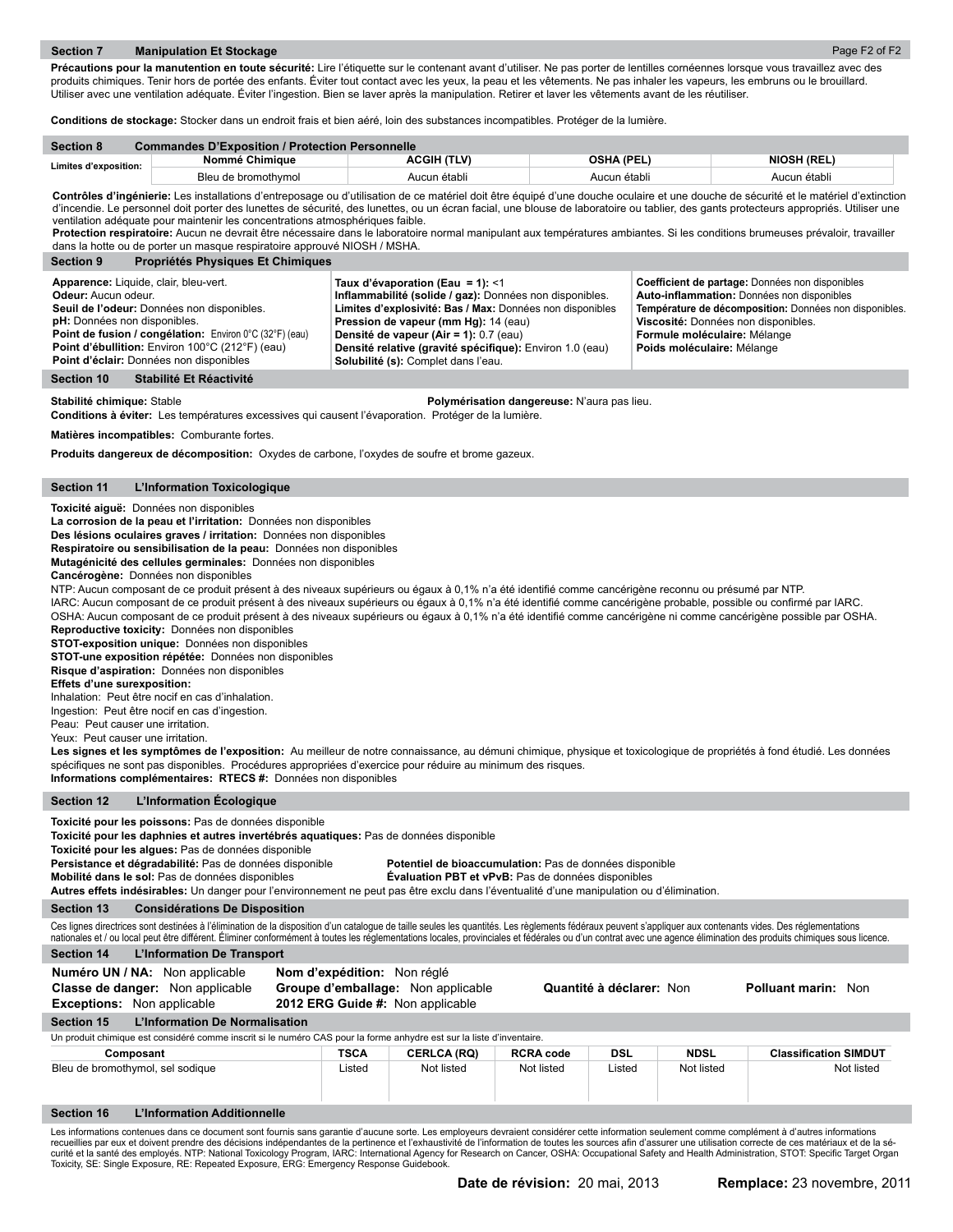**SDS No.:** FF0114

# **Section 1 Chemical Product and Company Information**

# **CHEMTREC 24 Hour Emergency Phone Number (800) 484-**

|                                                                                       | <b>Innovating Science</b> <sup>®</sup> by Aldon Corporation<br>"cutting edge science for the classroom"                                                                                                                                                                                                                                                                                                                            | 221 Rochester Street<br>Avon, NY 14414-9409<br>(585) 226-6177 |                                                                                                                                                                                                                                                                                                                                                                                                                                                                                                         | 011 - 111 11 12 12 13 14 14 14 14 14 14 14 14 15 16 17<br>Phone Number (800) 424-9300<br>For laboratory use only.<br>Not for drug, food or household use.        |
|---------------------------------------------------------------------------------------|------------------------------------------------------------------------------------------------------------------------------------------------------------------------------------------------------------------------------------------------------------------------------------------------------------------------------------------------------------------------------------------------------------------------------------|---------------------------------------------------------------|---------------------------------------------------------------------------------------------------------------------------------------------------------------------------------------------------------------------------------------------------------------------------------------------------------------------------------------------------------------------------------------------------------------------------------------------------------------------------------------------------------|------------------------------------------------------------------------------------------------------------------------------------------------------------------|
| <b>Product</b>                                                                        | FERRIC NITRATE, 0.2 MOLAR SOLUTION                                                                                                                                                                                                                                                                                                                                                                                                 |                                                               |                                                                                                                                                                                                                                                                                                                                                                                                                                                                                                         |                                                                                                                                                                  |
| <b>Synonyms</b>                                                                       | Iron(III) Nitrate, Water Solution                                                                                                                                                                                                                                                                                                                                                                                                  |                                                               |                                                                                                                                                                                                                                                                                                                                                                                                                                                                                                         |                                                                                                                                                                  |
| <b>Section 2</b>                                                                      | <b>Hazards Identification</b>                                                                                                                                                                                                                                                                                                                                                                                                      |                                                               |                                                                                                                                                                                                                                                                                                                                                                                                                                                                                                         |                                                                                                                                                                  |
| Chemicals.<br>Pictograms: GHS07<br>Target organs: Blood<br><b>GHS Classification:</b> | This substance or mixture has not been classified as hazardous according<br>to the Globally Harmonized System (GHS) of Classification and Labeling of<br>Signal word: WARNING<br>Acute toxicity (Category 5)<br>Skin irritation (Category 2)<br>Eye irritation (Category 2B)<br>GHS Label information: Hazard statement(s):<br>H303: May be harmful if swallowed.<br>H315: Causes skin irritation.<br>H320: Causes eye irritation. |                                                               | Precautionary statement(s):<br>P264: Wash hands thoroughly after handling.<br>P302+P352: IF ON SKIN: Wash with plenty of soap and water<br>Remove contact lenses, if present and easy to do. Continue rinsing.<br>P312: Call a POISON CENTER or doctor/physician if you feel unwell.<br>P332+P313: If skin irritation occurs: Get medical advice/attention.<br>P337+P313: If eye irritation persists: Get medical advice/attention.<br>P362+P364: Take off contaminated clothing and wash before reuse. | P280: Wear protective gloves/protective clothing/eye protection/face protection.<br>P305+P351+P338: IF IN EYES: Rinse cautiously with water for several minutes. |

Ca Prop 65 - This product does not contain any chemicals known to the State of California to cause cancer, birth defects, or any other reproductive harm.

| <b>Section 3</b>            | <b>Composition / Information on Ingredients</b> |           |       |                                        |  |  |
|-----------------------------|-------------------------------------------------|-----------|-------|----------------------------------------|--|--|
| <b>Chemical Name</b>        |                                                 | CAS#      | %     | <b>EINECS</b>                          |  |  |
| Water                       |                                                 | 7732-18-5 | 91.9% | 231-791-2                              |  |  |
| Ferric nitrate, nonahydrate |                                                 | 7782-61-8 | 8.1%  | 233-899-5 (anhydrous CAS # 10421-48-4) |  |  |
|                             |                                                 |           |       |                                        |  |  |
|                             |                                                 |           |       |                                        |  |  |
|                             |                                                 |           |       |                                        |  |  |
|                             |                                                 |           |       |                                        |  |  |
|                             |                                                 |           |       |                                        |  |  |
|                             |                                                 |           |       |                                        |  |  |
| <b>Section 4</b>            | <b>First Aid Measures</b>                       |           |       |                                        |  |  |

**INGESTION:** MAY BE HARMFUL IF SWALLOWED. Call physician or Poison Control Center immediately. Induce vomiting only if advised by appropriate medical personnel. Never give anything by mouth to an unconscious person.

INHALATION: MAY BE HARMFUL IF INHALED. MAY CAUSE RESPIRATORY TRACT IRRITATION. Remove to fresh air. If not breathing, give artificial respiration. If breathing is difficult, give oxygen. Get medical attention.

**EYE CONTACT:** CAUSES EYE IRRITATION. Check for and remove contact lenses. Flush thoroughly with water for at least 15 minutes, lifting upper and lower eyelids occasionally. Get immediate medical attention.

SKIN ABSORPTION: CAUSES SKIN IRRITATION. Remove contaminated clothing. Flush thoroughly with mild soap and water. If irritation occurs, get medical attention.

# **Section 5 Fire Fighting Measures**

Suitable Extinguishing Media: Use any media suitable for extinguishing supporting fire.

Protective Actions for Fire-fighters: In fire conditions, wear a NIOSH/MSHA-approved self-contained breathing apparatus and full protective gear. Use water spray to keep fire-exposed containers cool.

Specific Hazards: In fire conditions, water may evaporate from this solution which may cause hazardous decomposition products to be formed as dust or fume.

# **Section 6 Accidental Release Measures**

**Personal Precautions:** Evacuate personnel to safe area. Use proper personal protective equipment as indicated in Section 8. Provide adequate ventilation. **Environmental Precautions:** Avoid runoff into storm sewers and ditches which lead to waterways.

**Containment and Cleanup:** Absorb with inert dry material, sweep or vacuum up and place in a suitable container for proper disposal. Wash spill area with soap and water.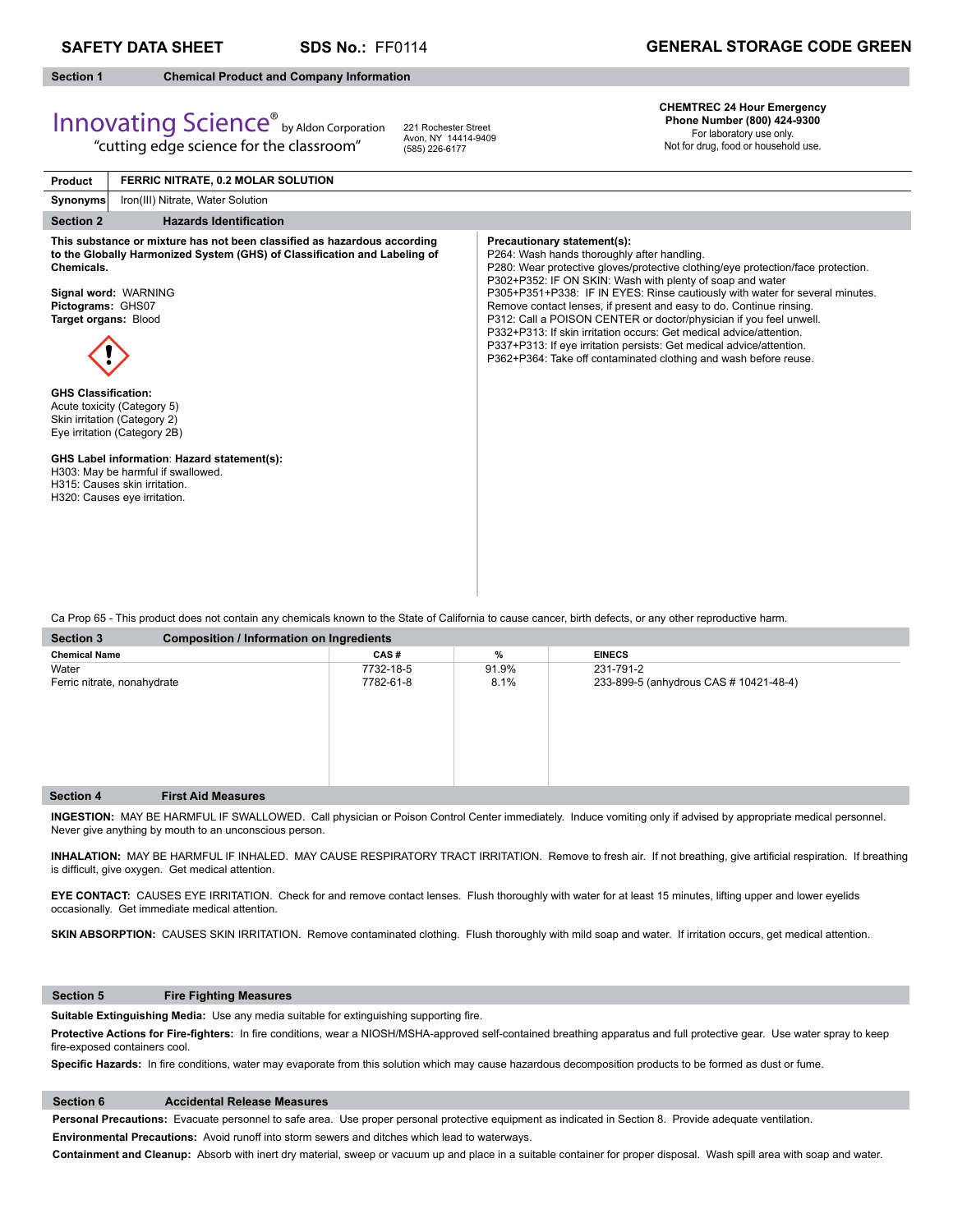**Precautions for Safe Handling:** Read label on container before using. Do not wear contact lenses when working with chemicals. Keep out of reach of children. Avoid contact with eyes, skin and clothing. Do not inhale vapors, spray or mist. Use with adequate ventilation. Avoid ingestion. Wash thoroughly after handling. Remove and wash clothing before reuse.

**Conditions for Safe Storage:** Store in a cool, well-ventilated area away from incompatible substances.

| <b>Section 8</b>        | <b>Exposure Controls / Personal Protection</b> |                    |                   |                    |
|-------------------------|------------------------------------------------|--------------------|-------------------|--------------------|
| <b>Exposure Limits:</b> | <b>Chemical Name</b>                           | <b>ACGIH (TLV)</b> | <b>OSHA (PEL)</b> | <b>NIOSH (REL)</b> |
|                         | Iron salts, soluble, as Fe                     | TWA: 1 $ma/m3$     | None              | TWA: 1<br>°ma/m ا  |

**Engineering controls:** Facilities storing or utilizing this material should be equipped with an eyewash facility and a safety shower and fire extinguishing material. Personnel should wear safety glasses, goggles, or faceshield, lab coat or apron, appropriate protective gloves. Use adequate ventilation to keep airborne concentrations low. **Respiratory protection:** None should be needed in normal laboratory handling at room temperatures. If misty conditions prevail, work in fume hood or wear a NIOSH/MSHAapproved respirator.

| <b>Physical &amp; Chemical Properties</b><br><b>Section 9</b>                                                                                                                                                                                                                                                                    |                                                                                                                                                                                                                                                                                                                                                     |                                                                                                                                                                                                                                                                |
|----------------------------------------------------------------------------------------------------------------------------------------------------------------------------------------------------------------------------------------------------------------------------------------------------------------------------------|-----------------------------------------------------------------------------------------------------------------------------------------------------------------------------------------------------------------------------------------------------------------------------------------------------------------------------------------------------|----------------------------------------------------------------------------------------------------------------------------------------------------------------------------------------------------------------------------------------------------------------|
| Appearance: Clear, yellowish liquid.<br><b>Odor:</b> No odor.<br>Odor threshold: Data not available.<br><b>pH:</b> Data not available.<br><b>Melting / Freezing point:</b> Approximately $0^{\circ}$ C (32 $^{\circ}$ F) (water)<br><b>Boiling point:</b> Approximately 100°C (212°F) (water)<br>Flash point: Data not available | <b>Evaporation rate (</b> $Water = 1$ ): <1<br>Flammability (solid/gas): Data not available.<br>Explosion limits: Lower / Upper: Data not available<br>Vapor pressure (mm Hg): 14 (water)<br>Vapor density $(Air = 1): 0.7$ (water)<br>Relative density (Specific gravity): Approximately 1.0 (water)<br><b>Solubility(ies):</b> Complete in water. | <b>Partition coefficient:</b> Data not available<br>Auto-ignition temperature: Data not available<br>Decomposition temperature: Data not available.<br>Viscosity: Data not available.<br><b>Molecular formula: Mixture</b><br><b>Molecular weight: Mixture</b> |
| <b>Stability &amp; Reactivity</b><br>Section 10                                                                                                                                                                                                                                                                                  |                                                                                                                                                                                                                                                                                                                                                     |                                                                                                                                                                                                                                                                |
| <b>Chemical stability: Stable</b><br>Conditiona to avoid: Evenesiya temperatures to equas expensation                                                                                                                                                                                                                            | Hazardous polymerization: Will not occur.                                                                                                                                                                                                                                                                                                           |                                                                                                                                                                                                                                                                |

**Conditions to avoid:** Excessive temperatures to cause evaporation.

**Incompatible materials:** Aluminum, cyanides, phosphorous, stannous chloride, thiocyanate. Oxidizable materials including sulfur, organic materials and sodium hypophosphite.

**Hazardous decomposition products:** Nitrogen oxides.

## **Section 11 Toxicological Information**

**Acute toxicity:** Oral-rat LD50: 3,250 mg/kg [Ferric nitrate] **Skin corrosion/irritation:** Data not available **Serious eye damage/irritation:** Data not available **Respiratory or skin sensitization:** Data not available **Germ cell mutagenicity:** Data not available **Carcinogenity:** Data not available NTP: No component of this product present at levels greater than or equal to 0.1% is identified as a known or anticipated carcinogen by NTP. IARC: No component of this product present at levels greater than or equal to 0.1% is identified as probable, possible or confirmed human carcinogen by IARC. OSHA: No component of this product present at levels greater than or equal to 0.1% is identified as a carcinogen or potential carcinogen by OSHA. **Reproductive toxicity:** Data not available **STOT-single exposure:** Data not available **STOT-repeated exposure:** Data not available **Aspiration hazard:** Data not available **Potential health effects:**  Inhalation: May be harmful if inhaled. Ingestion: May be harmful if swallowed. Skin: Contact with skin may cause irritation. Eyes: Contact with eyes may cause irritation. Signs and symptoms of exposure: To the best of our knowledge the chemical, physical and toxicological properties have not been thoroughly investigated. Specific data is not available. Exercise appropriate procedures to minimize potential hazards. **Additional information: RTECS #:** NO7175000 [Ferric nitrate] **Section 12 Ecological Information Toxicity to fish:** No data available **Toxicity to daphnia and other aquatic invertebrates:** No data available **Toxicity to algae:** No data available **Persistence and degradability:** No data available **Bioaccumulative potential:** No data available **Mobility in soil:** No data available **PBT and vPvB assessment:** No data available **Other adverse effects:** An environmental hazard cannot be excluded in the event of unprofessional handling or disposal. **Section 13 Disposal Considerations** These disposal guidelines are intended for the disposal of catalog-size quantities only. Federal regulations may apply to empty container. State and/or local regulations may be different. Dispose of in accordance with all local, state and federal regulations or contract with a licensed chemical disposal agency. **Section 14 Transport Information UN/NA number:** Not applicable **Shipping name:** Not Regulated **Hazard class:** Not applicable **Packing group:** Not applicable **Reportable Quantity:** No **Marine pollutant:** No **Exceptions:** Not applicable **2012 ERG Guide #** Not applicable **Section 15 Regulatory Information** A chemical is considered to be listed if the CAS number for the anhydrous form is on the Inventory list. **Component TSCA CERLCA (RQ) RCRA code DSL NDSL WHMIS Classification** Ferric nitrate (solid) Contained Contained Listed 1,000 lbs (454 kg) D001 Listed Not listed Contained Contained O **Section 16 Additional Information** The information contained herein is furnished without warranty of any kind. Employers should use this information only as a supplement to other information gathered by them and must make indepen-

dent determinations of suitability and completeness of information from all sources to assure proper use of these materials and the safety and health of employees. NTP: National Toxicology Program, IARC: International Agency for Research on Cancer, OSHA: Occupational Safety and Health Administration, STOT: Specific Target Organ Toxicity, SE: Single Exposure, RE: Repeated Exposure, ERG: Emergency Response Guidebook.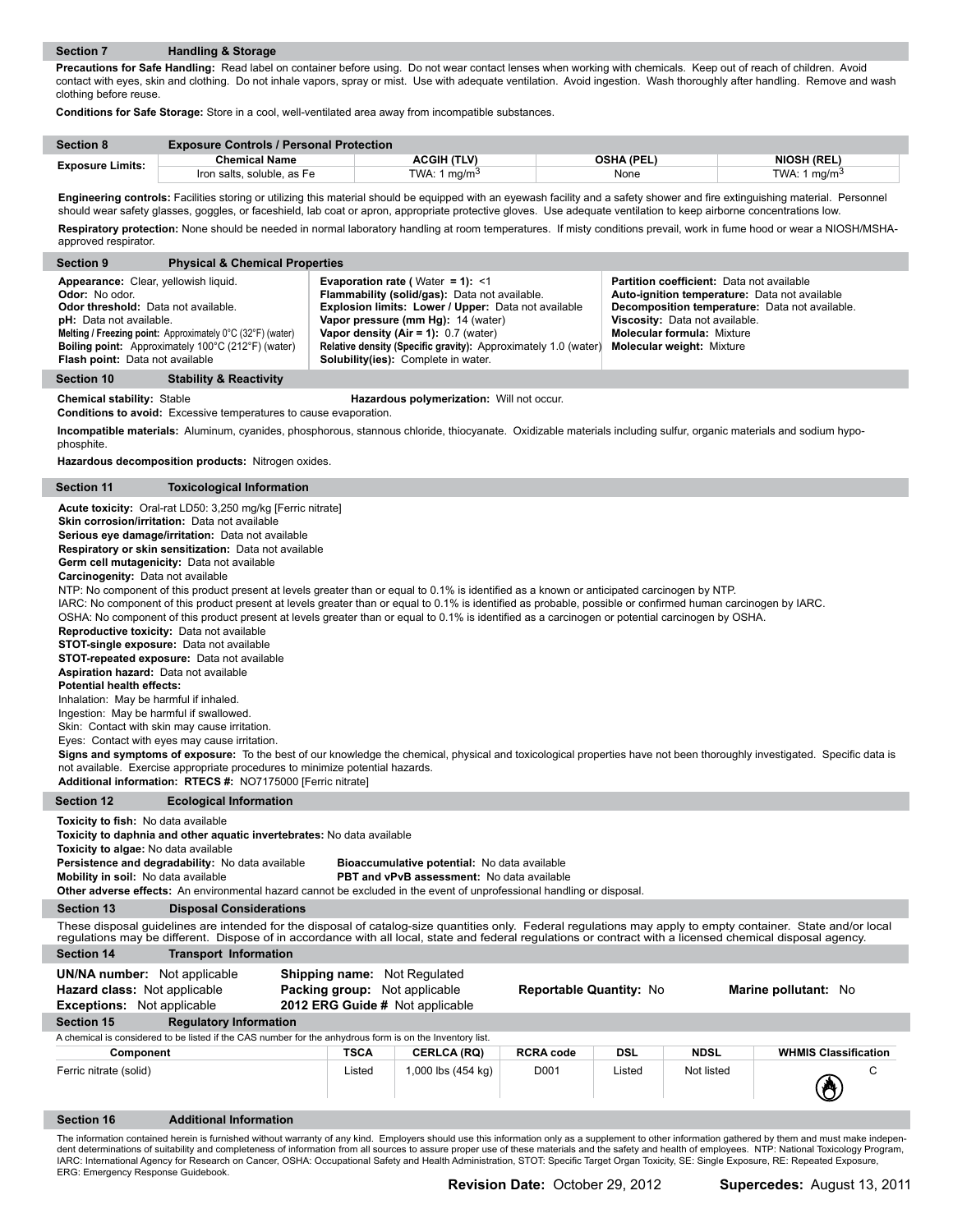# **Section 1 L'information de produit chimique et de compagnie**

# Innovating Science® by Aldon Corporation

**Produit**

"cutting edge science for the classroom"

**NITRATE FERRIQUE, SOLUTION DE 0,2 MOLAIRE**

221 Rochester Street Avon, NY 14414-9409 (585) 226-6177

**CHEMTREC 24 Numéros De Téléphone De Secours D'Heure (800) 424-9300** Pour l'usage de laboratoire seulement.

Pas pour l'usage de drogue, de nourriture ou de ménage.

| Synonymes                                                                                                                                                                             | Nitrate de fer(III), solution de l'eau                                                                                                                                                                                                                                                                                                                                                                                      |                                                                                                                                                                                                                                                                                                                                                                                                                                                                                                                                                                                                                                                                                                                                                                        |
|---------------------------------------------------------------------------------------------------------------------------------------------------------------------------------------|-----------------------------------------------------------------------------------------------------------------------------------------------------------------------------------------------------------------------------------------------------------------------------------------------------------------------------------------------------------------------------------------------------------------------------|------------------------------------------------------------------------------------------------------------------------------------------------------------------------------------------------------------------------------------------------------------------------------------------------------------------------------------------------------------------------------------------------------------------------------------------------------------------------------------------------------------------------------------------------------------------------------------------------------------------------------------------------------------------------------------------------------------------------------------------------------------------------|
| <b>Section 2</b>                                                                                                                                                                      | <b>Identification De Risques</b>                                                                                                                                                                                                                                                                                                                                                                                            |                                                                                                                                                                                                                                                                                                                                                                                                                                                                                                                                                                                                                                                                                                                                                                        |
| des produits chimiques.<br>Pictogrammes: GHS07<br><b>Classification par le GHS:</b><br>Acute toxicity (Catégorie 5)<br>Skin irritation (Catégorie 2)<br>Eye irritation (Catégorie 2B) | Cette substance ou un mélange n'a pas été classé comme dangereux à ce<br>selon le Système général harmonisé (SGH) de classification et d'étiquetage<br>Mention d'avertissement: AVERTISSEMENT<br>Les organes cibles: La sang<br>Renseignements sur l'étiquette GHS: Mention de danger(s):<br>H303: Peut être nocif en cas d'ingestion.<br>H315: Provoque une irritation cutanée.<br>H320: Provoque une irritation des yeux. | Déclarations de précaution(s):<br>P264: Se laver les mains après avoir manipulé.<br>P280: Porter des gants / des vêtements de protection / protection pour les yeux / du<br>visage.<br>P302+P352: EN CAS DE CONTACT AVEC LA PEAU: laver abondamment à l'eau et au<br>savon.<br>P305+P351+P338: SI DANS LES YEUX: Rincer avec précaution à l'eau pendant<br>plusieurs minutes. Enlever les lentilles cornéennes, si présentes et facile à faire.<br>Continuer à rincer.<br>P312: Appeler un CENTRE ANTIPOISON ou un médecin en cas de malaise.<br>P332+P313: En cas d'irritation cutanée: consulter un médecin.<br>P337+P313: Si l'irritation oculaire persiste: consulter un médecin.<br>P362+P364: Enlever les vêtements contaminés et les layer avant réutilisation. |

**Section 3 Composition / Information Sur Des Ingrédients CA Prop 65** - Ce produit ne contient pas de produits chimiques connus à l'État de Californie pour causer le cancer, des malformations congénitales, ou toute autre atteinte à la reproduction.

| Nommé Chimique                                       | # CAS                  | %             | <b>EINECS</b>                                     |
|------------------------------------------------------|------------------------|---------------|---------------------------------------------------|
| L'eau<br>Nitrate ferrique, nonahydrate               | 7732-18-5<br>7782-61-8 | 91,9%<br>8,1% | 231-791-2<br>233-899-5 (anhydre CAS # 10421-48-4) |
| <b>Mesures De Premiers Soins</b><br><b>Section 4</b> |                        |               |                                                   |

**INGESTION:** PEUT ÊTRE NOCIF EN CAS D'INGESTION. Appeler un médecin ou un centre antipoison immédiatement. Provoquer le vomissement seulement si elle est informée par le personnel compétent médicaux. Ne jamais rien donner par la bouche à une personne inconsciente.

**INHALATION:** PEUT ÊTRE NOCIF EN CAS D'INHALATION. PEUT PROVOQUER UNE IRRITATION LES VOIES RESPIRATOIRES. Sortir au grand air. Si elle ne respire pas, pratiquer la respiration artificielle. Si la respiration est difficile, donner de l'oxygène. Obtenir des soins médicaux.

CONTACT AVEC LES YEUX: CAUSE L'IRRITATION DES YEUX. Vérifier et enlever les lentilles de contact. Rincer abondamment à l'eau pendant au moins 15 minutes, en soulevant les paupières inférieures et supérieures de temps en temps. Obtenez une attention médicale immédiate.

**ABSORPTION PAR LA PEAU:** CAUSER UNE IRRITATION DE LA PEAU. Enlever les vêtements contaminés. Rincer soigneusement avec du savon doux et d'eau. En cas d'irritation, consulter un médecin.

# **Section 5 Mesures De Lutte Contre l'Incendie**

**Moyens d'extinction:** Utilisez des supports adaptés pour éteindre le feu à l'appui.

**Actions de protection pour les sapeurs-pompiers:** En cas d'incendie, porter un appareil respiratoire NIOSH / MSHA approuvé autonome et un équipement complet de protection. Utiliser un jet d'eau pour maintenir incendie refroidir les conteneurs exposés.

Dangers spécifiques: En états dul feu, l'eau peut s'evaporer de cette solution, qui peut causer les produits dangereux de décomposition d'etre formée comme poussiere ou vapeur.

# **Section 6 Mesures De Déchargement Accidentel**

Précautions personnelles: Évacuer le personnel vers la zone sûre. Utiliser un équipement de protection personnelle comme indiqué dans la Section 8. Assurer une ventilation adéquate. **Précautions environnementales:** Éviter tout ruissellement vers les égouts pluviaux et les fossés qui aboutissent aux voies navigables.

Confinement et de nettoyage: Absorbez avec le matériel sec inerte, balayez ou nettoyez à l'aspirateur vers le haut et placez dans un récipient approprié pour la disposition appropriée. Laver la zone de déversement avec du savon et de l'eau.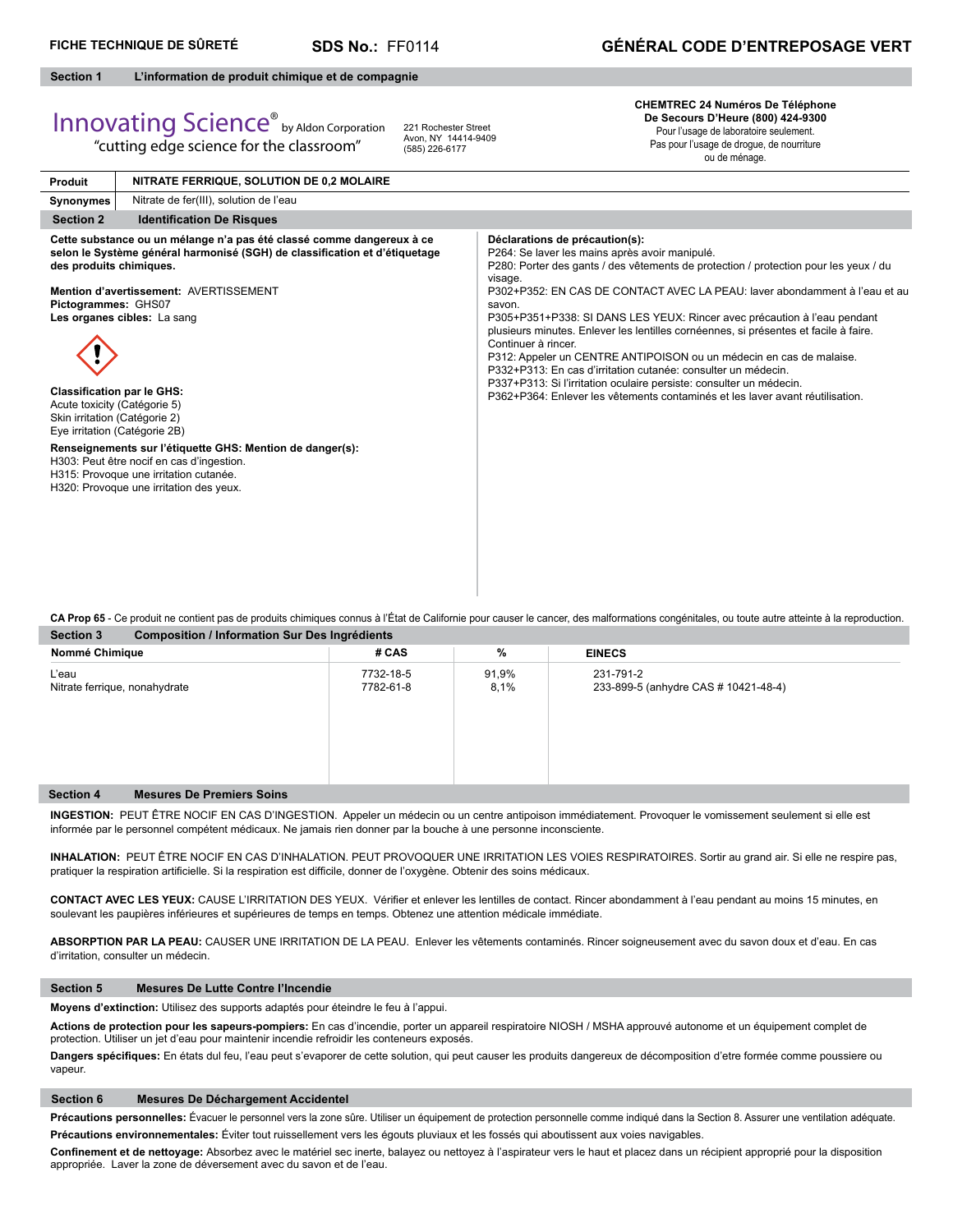Précautions pour la manutention en toute sécurité: Lire l'étiquette sur le contenant avant d'utiliser. Ne pas porter de lentilles cornéennes lorsque vous travaillez avec des produits chimiques. Tenir hors de portée des enfants. Éviter tout contact avec les yeux, la peau et les vêtements. Ne pas inhaler les vapeurs, les embruns ou le brouillard. Utiliser avec une ventilation adéquate. Éviter l'ingestion. Bien se laver après la manipulation. Retirer et laver les vêtements avant de les réutiliser.

**Conditions de stockage:** Stocker dans un endroit frais et bien aéré, loin des substances incompatibles.

| <b>Section 8</b>      | <b>Commandes D'Exposition / Protection Personnelle</b> |                 |            |                    |  |  |
|-----------------------|--------------------------------------------------------|-----------------|------------|--------------------|--|--|
| Limites d'exposition: | Nommé Chimique                                         | ACGIH (TLV)     | OSHA (PEL) | <b>NIOSH (REL)</b> |  |  |
|                       | Les sels de fer. solubles. comme Fe                    | TWA: 1 mg/m $3$ | Aucun      | TWA: 1 $ma/m3$     |  |  |

Contrôles d'ingénierie: Les installations d'entreposage ou d'utilisation de ce matériel doit être équipé d'une douche oculaire et une douche de sécurité et le matériel d'extinction d'incendie. Le personnel doit porter des lunettes de sécurité, des lunettes, ou un écran facial, une blouse de laboratoire ou tablier, des gants protecteurs appropriés. Utiliser une ventilation adéquate pour maintenir les concentrations atmosphériques faible.

Protection respiratoire: Aucun ne devrait être nécessaire dans le laboratoire normal manipulant aux températures ambiantes. Si les conditions brumeuses prévaloir, travailler dans la hotte ou de porter un masque respiratoire approuvé NIOSH / MSHA.

| <b>Section 9</b><br>Propriétés Physiques Et Chimiques                                                                                                                                                                                                                                                           |                                                                                                                                                                                                                                                                                                                                                  |                                                                                                                                                                                                                                                              |
|-----------------------------------------------------------------------------------------------------------------------------------------------------------------------------------------------------------------------------------------------------------------------------------------------------------------|--------------------------------------------------------------------------------------------------------------------------------------------------------------------------------------------------------------------------------------------------------------------------------------------------------------------------------------------------|--------------------------------------------------------------------------------------------------------------------------------------------------------------------------------------------------------------------------------------------------------------|
| Apparence: Liquide clair, jaunâtre.<br><b>Odeur:</b> Aucun odeur.<br>Seuil de l'odeur: Données non disponibles.<br><b>pH:</b> Données non disponibles.<br>Point de fusion / congélation: Environ 0°C (32°F) (eau)<br>Point d'ébullition: Environ 100°C (212°F) (eau)<br>Point d'éclair: Données non disponibles | Taux d'évaporation (Eau = 1): $<$ 1<br>Inflammabilité (solide / gaz): Données non disponibles.<br>Limites d'explosivité: Bas / Max: Données non disponibles<br>Pression de vapeur (mm Hg): 14 (eau)<br>Densité de vapeur (Air = 1): 0.7 (eau)<br>Densité relative (gravité spécifique): Environ 1.0 (eau)<br>Solubilité (s): Complet dans l'eau. | Coefficient de partage: Données non disponibles<br>Auto-inflammation: Données non disponibles<br>Température de décomposition: Données non disponibles.<br>Viscosité: Données non disponibles.<br>Formule moléculaire: Mélange<br>Poids moléculaire: Mélange |

#### **Section 10 Stabilité Et Réactivité**

**Stabilité chimique:** Stable **Polymérisation dangereuse:** N'aura pas lieu.

**Conditions à éviter:** Les températures excessives pour causer l'évaporation.

**Matières incompatibles:** Aluminium, cyanures, chlorure phosphoreux et stanneux, sulfocyanate. Matériaux oxydables comprenant le soufre, matériaux organiques et hypophosphite de sodium.

**Produits dangereux de décomposition:** Oxydes d'azote.

# **Section 11 L'Information Toxicologique**

**Toxicité aiguë:** Oral-rat LD50: 3,250 mg/kg [Nitrate ferrique]

**La corrosion de la peau et l'irritation:** Données non disponibles

**Des lésions oculaires graves / irritation:** Données non disponibles

**Respiratoire ou sensibilisation de la peau:** Données non disponibles

**Mutagénicité des cellules germinales:** Données non disponibles

**Cancérogène:** Données non disponibles

NTP: Aucun composant de ce produit présent à des niveaux supérieurs ou égaux à 0,1% n'a été identifié comme cancérigène reconnu ou présumé par NTP.

IARC: Aucun composant de ce produit présent à des niveaux supérieurs ou égaux à 0,1% n'a été identifié comme cancérigène probable, possible ou confirmé par IARC.

OSHA: Aucun composant de ce produit présent à des niveaux supérieurs ou égaux à 0,1% n'a été identifié comme cancérigène ni comme cancérigène possible par OSHA. **Reproductive toxicity:** Données non disponibles

**STOT-exposition unique:** Données non disponibles

**STOT-une exposition répétée:** Données non disponibles

**Risque d'aspiration:** Données non disponibles

# **Effets d'une surexposition:**

Inhalation: Peut être nocif en cas d'inhalation.

Ingestion: Peut être nocif en cas d'ingestion.

Peau: Le contact avec la peau peut provoquer une irritation.

Yeux: Contact avec les yeux peut provoquer une irritation.

Les signes et les symptômes de l'exposition: Au meilleur de notre connaissance les propriétés chimiques, physiques et toxicologiques n'ont pas été à fond étudiées. Les données spécifiques ne sont pas disponibles. Procédures appropriées d'exercice pour réduire au minimum des risques. **Informations complémentaires: RTECS #:** NO7175000 [Nitrate ferrique]

# **Section 12 L'Information Écologique**

**Toxicité pour les poissons:** Pas de données disponible

**Toxicité pour les daphnies et autres invertébrés aquatiques:** Pas de données disponible

**Toxicité pour les algues:** Pas de données disponible

Potentiel de bioaccumulation: Pas de données disponible

**Mobilité dans le sol:** Pas de données disponibles **Évaluation PBT et vPvB:** Pas de données disponibles

|  | Autres effets indésirables: Un danger pour l'environnement ne peut pas être exclu dans l'éventualité d'une manipulation ou d'élimination. |
|--|-------------------------------------------------------------------------------------------------------------------------------------------|
|  |                                                                                                                                           |

**Section 13 Considérations De Disposition**

Ces lignes directrices sont destinées à l'élimination de la disposition d'un catalogue de taille seules les quantités. Les règlements fédéraux peuvent s'appliquer aux contenants vides. Des réglementations nationales et / ou local peut être différent. Éliminer conformément à toutes les réglementations locales, provinciales et fédérales ou d'un contrat avec une agence élimination des produits chimiques sous licence

| <b>Section 14</b> | L'Information De Transport |  |  |
|-------------------|----------------------------|--|--|
|-------------------|----------------------------|--|--|

| Numéro UN / NA: Non applicable<br><b>Classe de danger:</b> Non applicable<br><b>Exceptions:</b> Non applicable        | <b>Nom d'expédition:</b> Non réglé<br><b>Groupe d'emballage:</b> Non applicable<br>2012 ERG Guide #: Non applicable |  | Quantité à déclarer: Non | <b>Polluant marin: Non</b> |  |  |
|-----------------------------------------------------------------------------------------------------------------------|---------------------------------------------------------------------------------------------------------------------|--|--------------------------|----------------------------|--|--|
| Section 15<br>L'Information De Normalisation                                                                          |                                                                                                                     |  |                          |                            |  |  |
| Un produit chimique est considéré comme inscrit si le numéro CAS pour la forme anhydre est sur la liste d'inventaire. |                                                                                                                     |  |                          |                            |  |  |

| Composant                 | TSCA   | <b>CERLCA (RQ)</b> | <b>RCRA code</b> | DSL    | NDSL       | <b>Classification SIMDUT</b> |
|---------------------------|--------|--------------------|------------------|--------|------------|------------------------------|
| Nitrate ferrique (solide) | _isted | ,000 lbs (454 kg)  | D001             | Listed | Not listed | - 10<br>ے                    |

# **Section 16 L'Information Additionnelle**

Les informations contenues dans ce document sont fournis sans garantie d'aucune sorte. Les employeurs devraient considérer cette information seulement comme complément à d'autres informations<br>recueillies par eux et doivent Toxicity, SE: Single Exposure, RE: Repeated Exposure, ERG: Emergency Response Guidebook.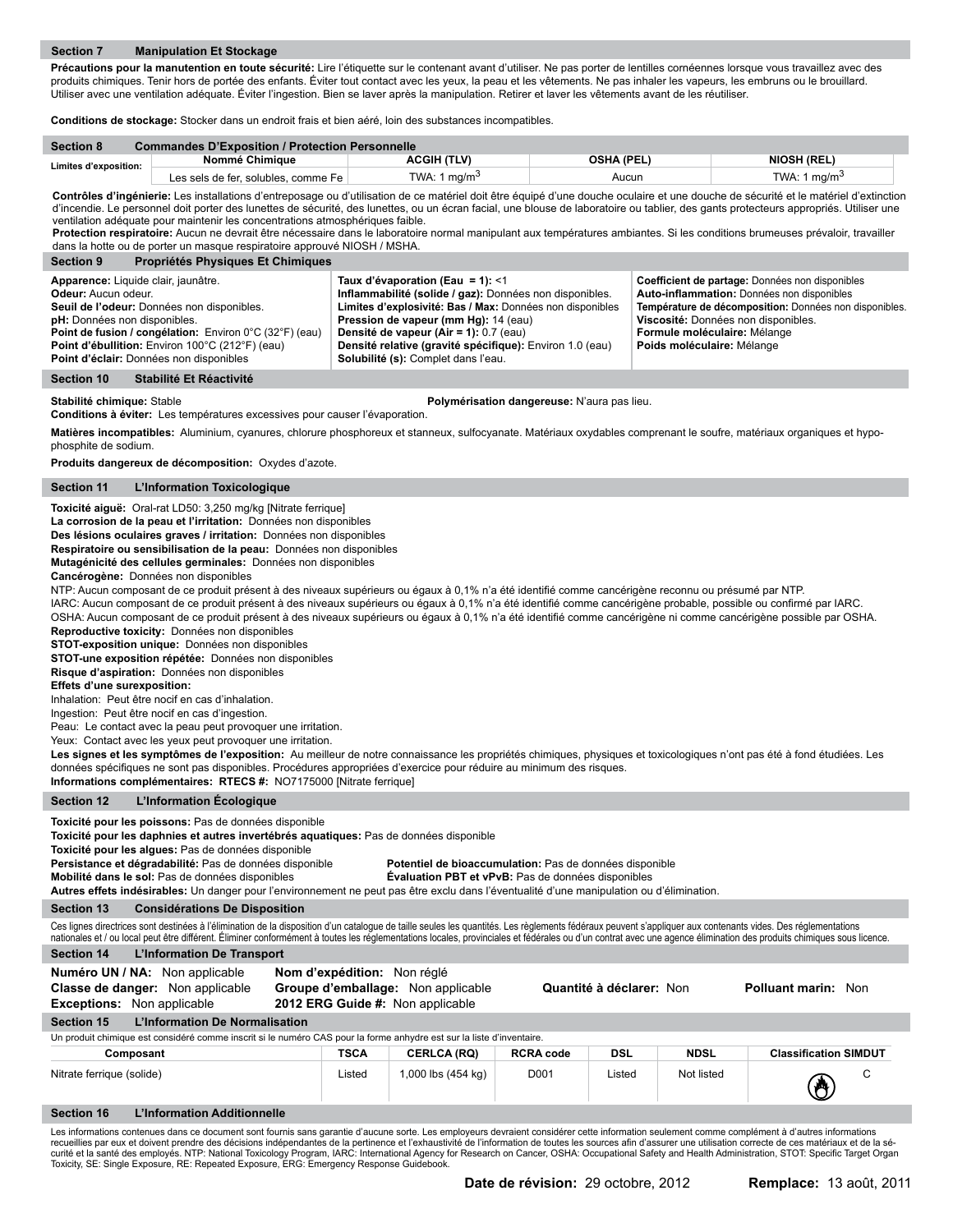**SDS No.:** HH0171

# **Section 1 Chemical Product and Company Information**

Innovating Science® by Aldon Corporation

"cutting edge science for the classroom"

221 Rochester Street Avon, NY 14414-9409 (585) 226-6177

# **CHEMTREC 24 Hour Emergency Phone Number (800) 424-9300**

For laboratory use only. Not for drug, food or household use.

| <b>Product</b>                                                                 | <b>HYDROCHLORIC ACID, 36.5-38%</b>                                                                                                                                                                                                                                                       |                                                                                                                                                                                                                                                                                                                                                                                                                                                                                                                                                                                                                                                                                                                                                                                                                                                                                                                                                                                                                                                   |
|--------------------------------------------------------------------------------|------------------------------------------------------------------------------------------------------------------------------------------------------------------------------------------------------------------------------------------------------------------------------------------|---------------------------------------------------------------------------------------------------------------------------------------------------------------------------------------------------------------------------------------------------------------------------------------------------------------------------------------------------------------------------------------------------------------------------------------------------------------------------------------------------------------------------------------------------------------------------------------------------------------------------------------------------------------------------------------------------------------------------------------------------------------------------------------------------------------------------------------------------------------------------------------------------------------------------------------------------------------------------------------------------------------------------------------------------|
| <b>Synonyms</b>                                                                | Muriatic Acid; Hydrogen Chloride                                                                                                                                                                                                                                                         |                                                                                                                                                                                                                                                                                                                                                                                                                                                                                                                                                                                                                                                                                                                                                                                                                                                                                                                                                                                                                                                   |
| <b>Section 2</b>                                                               | <b>Hazards Identification</b>                                                                                                                                                                                                                                                            |                                                                                                                                                                                                                                                                                                                                                                                                                                                                                                                                                                                                                                                                                                                                                                                                                                                                                                                                                                                                                                                   |
| <b>GHS Classification:</b><br>Skin corr. (Category 1B)<br>STOT SE (Category 3) | Signal word: DANGER<br>Pictograms: GHS05 / GHS07<br>Target organs: Respiratory system, skin, eyes, lungs.<br>Serious eye damage (Category 1)<br>GHS Label information: Hazard statement(s):<br>H314: Causes severe skin burns and eye damage.<br>H335: May cause respiratory irritation. | Precautionary statement(s):<br>P260: Do not breathe mist/vapours/spray.<br>P264: Wash hands thoroughly after handling.<br>P271: Use only outdoors or in a well-ventilated area.<br>P280: Wear protective gloves/protective clothing/eye protection/face protection.<br>P301+P330+P331: IF SWALLOWED: Rinse mouth. Do NOT induce vomiting.<br>P303+P361+P353: IF ON SKIN (or hair): Take off immediately all contaminated<br>clothing. Rinse skin with water/shower.<br>P304+P340: IF INHALED: Remove victim to fresh air and keep at rest in a position<br>comfortable for breathing.<br>P305+P351+P338: IF IN EYES: Rinse cautiously with water for several minutes.<br>Remove contact lenses, if present and easy to do. Continue rinsing.<br>P310: Immediately call a POISON CENTER or doctor/physician.<br>P363: Wash contaminated clothing before reuse.<br>P403/233: Store in a well-ventilated place. Keep container tightly closed.<br>P405: Store locked up.<br>P501: Dispose of contents/container to an approved waste disposal plant. |

Ca Prop 65 - This product does not contain any chemicals known to the State of California to cause cancer, birth defects, or any other reproductive harm.

| <b>Section 3</b>           | Composition / Information on Ingredients |                        |                      |                        |  |  |
|----------------------------|------------------------------------------|------------------------|----------------------|------------------------|--|--|
|                            |                                          |                        |                      |                        |  |  |
| Water<br>Hydrochloric acid |                                          | 7732-18-5<br>7647-01-0 | 62-63.5%<br>36.5-38% | 231-791-2<br>231-595-7 |  |  |
| Section 4                  | <b>First Aid Measures</b>                |                        |                      |                        |  |  |

**INGESTION:** Harmful if swallowed. Call physician or Poison Control Center immediately. Induce vomiting only if advised by appropriate medical personnel.Never give anything by mouth to an unconscious person.

INHALATION: Material is extremely destructive to the tissue of the mucous membranes and upper respiratory tract. Remove to fresh air. If not breathing, give artificial respiration. If breathing is difficult, give oxygen. Get medical attention.

**EYE CONTACT:** Causes eye burns. Check for and remove contact lenses. Flush thoroughly with water for at least 15 minutes, lifting upper and lower eyelids occasionally. Get immediate medical attention.

SKIN ABSORPTION: Causes skin burns. Remove contaminated clothing. Flush thoroughly with mild soap and water. If irritation occurs, get medical attention.

# **Section 5 Fire Fighting Measures**

**Suitable Extinguishing Media:** Carbon dioxide, dry chemical, dry sand, alcohol foam.

Protective Actions for Fire-fighters: In fire conditions, wear a NIOSH/MSHA-approved self-contained breathing apparatus and full protective gear. Use water spray to keep fire-exposed containers cool.

Specific Hazards: During a fire, irritating and highly toxic gases may be generated by thermal decomposition or combustion. Contact with metals produce hydrogen, which is flammable and may produce explosive mixtures with air.

# **Section 6 Accidental Release Measures**

**Personal Precautions:** Evacuate personnel to safe area. Use proper personal protective equipment as indicated in Section 8. Provide adequate ventilation.

**Environmental Precautions:** Avoid runoff into storm sewers and ditches which lead to waterways.

**Containment and Cleanup:** Neutralize spill with sodium bicarbonate or calcium hydroxide, absorb with inert dry material, sweep or vacuum up and place in a suitable container for proper disposal. Wash spill area with soap and water.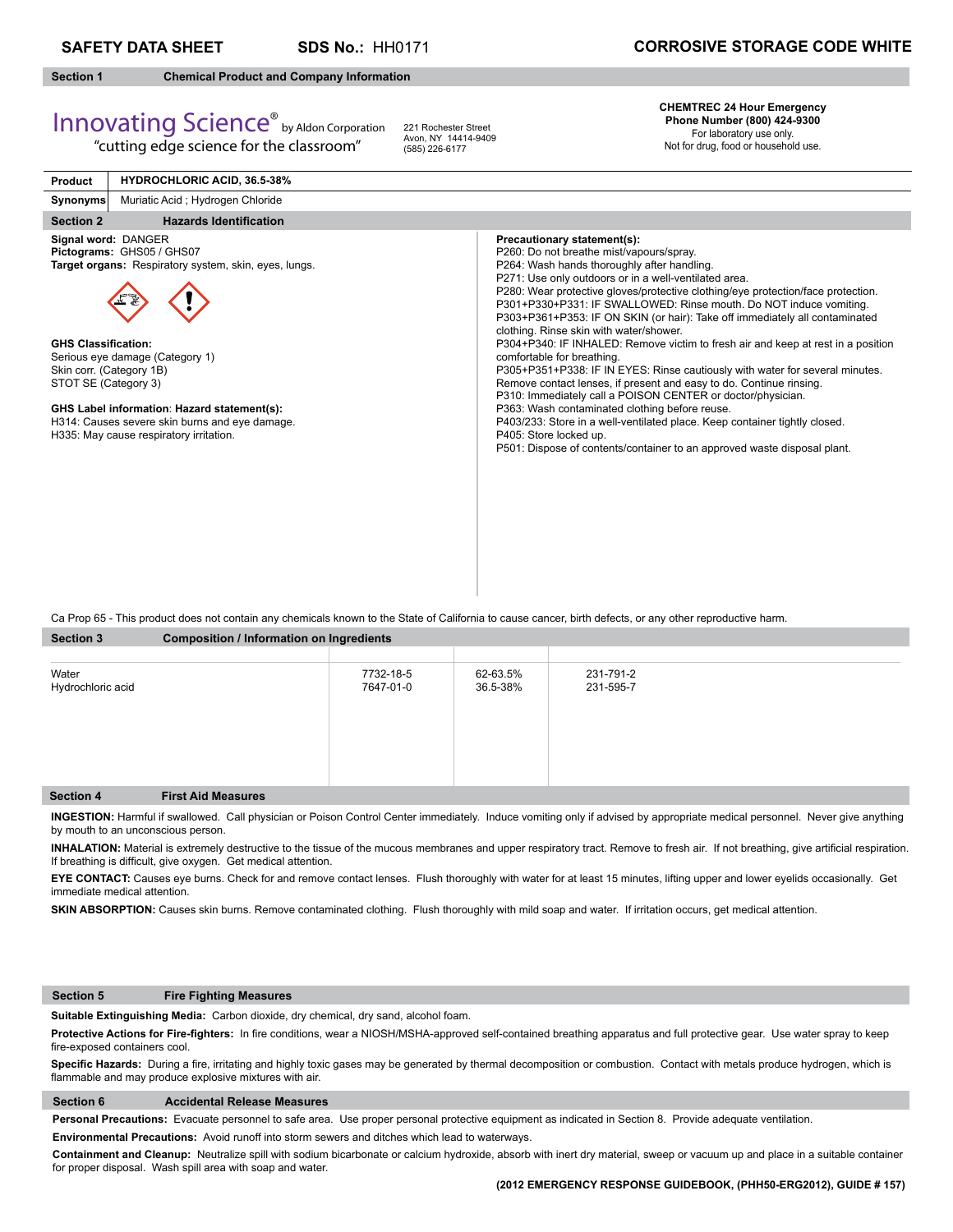**Precautions for Safe Handling:** Read label on container before using. Do not wear contact lenses when working with chemicals. Keep out of reach of children. Avoid contact with eyes, skin and clothing. Do not inhale vapors, spray or mist. Use with adequate ventilation. Avoid ingestion. Wash thoroughly after handling. Remove and wash clothing before reuse.

**Conditions for Safe Storage:** Store in a cool, dry, well-ventilated area away from incompatible substances. Protect from physical damage and sunlight. Protect from moisture.

| <b>Section 8</b>        | <b>Exposure Controls / Personal Protection</b> |                                          |                                       |                                       |  |  |
|-------------------------|------------------------------------------------|------------------------------------------|---------------------------------------|---------------------------------------|--|--|
| <b>Exposure Limits:</b> | Chemical Name                                  | <b>ACGIH (TLV)</b>                       | <b>OSHA (PEL)</b>                     | NIOSH (REL)                           |  |  |
|                         | Hydrogen chloride                              | STEL: C 2 ppm / C 2.98 mg/m <sup>3</sup> | STEL: C 5 ppm / C 7 mg/m <sup>3</sup> | STEL: C 5 ppm / C 7 mg/m <sup>3</sup> |  |  |

Engineering controls: Facilities storing or utilizing this material should be equipped with an eyewash facility and a safety shower and fire extinguishing material. Personnel should wear safety glasses, goggles, or faceshield, lab coat or apron, appropriate protective gloves. Use adequate ventilation to keep airborne concentrations low. **Respiratory protection:** Use a chemical fume hood and/or wear a NIOSH/MSHA-approved respirator.

| <b>Section 9</b>                                                                                                                                                             | <b>Physical &amp; Chemical Properties</b>                                                                                                                                                                                                                                                                                                                                                                                                                                                                                                                                                                                                                                                                                                                                                                                                                                                                                                                                                                                                                                                                                                                                                                                                                                                                                                                                                                                                                                                                                                                                                                                                                                                                                                 |                                |                                                                                                                                                                                                                                                                                                                                                                                       |                  |            |                                                                                                                                       |                                                                                                                   |
|------------------------------------------------------------------------------------------------------------------------------------------------------------------------------|-------------------------------------------------------------------------------------------------------------------------------------------------------------------------------------------------------------------------------------------------------------------------------------------------------------------------------------------------------------------------------------------------------------------------------------------------------------------------------------------------------------------------------------------------------------------------------------------------------------------------------------------------------------------------------------------------------------------------------------------------------------------------------------------------------------------------------------------------------------------------------------------------------------------------------------------------------------------------------------------------------------------------------------------------------------------------------------------------------------------------------------------------------------------------------------------------------------------------------------------------------------------------------------------------------------------------------------------------------------------------------------------------------------------------------------------------------------------------------------------------------------------------------------------------------------------------------------------------------------------------------------------------------------------------------------------------------------------------------------------|--------------------------------|---------------------------------------------------------------------------------------------------------------------------------------------------------------------------------------------------------------------------------------------------------------------------------------------------------------------------------------------------------------------------------------|------------------|------------|---------------------------------------------------------------------------------------------------------------------------------------|-------------------------------------------------------------------------------------------------------------------|
| Odor: Pungent odor.<br>Odor threshold: Data not available.<br>$pH:$ <1.5 acidic, in solution.<br><b>Boiling point:</b> 81.11-85°C (178-185°F)<br>Flash point: Not flammable. | Appearance: Clear, colorless, fuming liquid.<br>Melting / Freezing point: Approx. -45°C (-49°F)                                                                                                                                                                                                                                                                                                                                                                                                                                                                                                                                                                                                                                                                                                                                                                                                                                                                                                                                                                                                                                                                                                                                                                                                                                                                                                                                                                                                                                                                                                                                                                                                                                           |                                | <b>Evaporation rate (<math>= 1</math>):</b> Data not available.<br>Flammability (solid/gas): Data not available.<br>Explosion limits: Upper/Lower: Data not available.<br>Vapor pressure (mm Hg): Approx. 25 $@$ 20 $°C$ (68 $°F$ )<br>Vapor density (Air = 1): Data not available.<br>Relative density (Specific gravity): Approx. 1.16 @ 20°C<br>Solubility(ies): Soluble in water. |                  |            | Auto-ignition temperature: Data not available.<br>Viscosity: Data not available.<br>Molecular formula: HCI<br>Molecular weight: 36.46 | Partition coefficient: (n-octanol / water): Data not available.<br>Decomposition temperature: Data not available. |
| <b>Section 10</b>                                                                                                                                                            | <b>Stability &amp; Reactivity</b>                                                                                                                                                                                                                                                                                                                                                                                                                                                                                                                                                                                                                                                                                                                                                                                                                                                                                                                                                                                                                                                                                                                                                                                                                                                                                                                                                                                                                                                                                                                                                                                                                                                                                                         |                                |                                                                                                                                                                                                                                                                                                                                                                                       |                  |            |                                                                                                                                       |                                                                                                                   |
| <b>Chemical stability: Stable</b>                                                                                                                                            | <b>Conditions to avoid:</b> Containers may burst when heated. Avoid contact with water.                                                                                                                                                                                                                                                                                                                                                                                                                                                                                                                                                                                                                                                                                                                                                                                                                                                                                                                                                                                                                                                                                                                                                                                                                                                                                                                                                                                                                                                                                                                                                                                                                                                   |                                | Hazardous polymerization: Will not occur.                                                                                                                                                                                                                                                                                                                                             |                  |            |                                                                                                                                       |                                                                                                                   |
| formaldehyde.                                                                                                                                                                | Incompatible materials: Metals, bases, active metals, alkali metals, oxidizing agents, hydroxides, amines, carbonates, cyanides, sulfides, sulfites,                                                                                                                                                                                                                                                                                                                                                                                                                                                                                                                                                                                                                                                                                                                                                                                                                                                                                                                                                                                                                                                                                                                                                                                                                                                                                                                                                                                                                                                                                                                                                                                      |                                |                                                                                                                                                                                                                                                                                                                                                                                       |                  |            |                                                                                                                                       |                                                                                                                   |
|                                                                                                                                                                              | Hazardous decomposition products: Hydrogen chloride gas.                                                                                                                                                                                                                                                                                                                                                                                                                                                                                                                                                                                                                                                                                                                                                                                                                                                                                                                                                                                                                                                                                                                                                                                                                                                                                                                                                                                                                                                                                                                                                                                                                                                                                  |                                |                                                                                                                                                                                                                                                                                                                                                                                       |                  |            |                                                                                                                                       |                                                                                                                   |
| <b>Section 11</b>                                                                                                                                                            | <b>Toxicological Information</b>                                                                                                                                                                                                                                                                                                                                                                                                                                                                                                                                                                                                                                                                                                                                                                                                                                                                                                                                                                                                                                                                                                                                                                                                                                                                                                                                                                                                                                                                                                                                                                                                                                                                                                          |                                |                                                                                                                                                                                                                                                                                                                                                                                       |                  |            |                                                                                                                                       |                                                                                                                   |
|                                                                                                                                                                              | Acute toxicity: Data not available<br>Skin corrosion/irritation: Skin-rabbit - causes burns.<br>Serious eye damage/irritation: Eyes-rabbit - Corrosive to eyes.<br>Respiratory or skin sensitization: Data not available<br>Germ cell mutagenicity: Data not available<br>Carcinogenity: Data not available<br>NTP: No component of this product present at levels greater than or equal to 0.1% is identified as a carcinogen or potential carcinogen by NTP.<br>IARC: Group 3: Not classifiable as to its carcinogenicity to humans.<br>OSHA: No component of this product present at levels greater than or equal to 0.1% is identified as a carcinogen or potential carcinogen by OSHA.<br>Reproductive toxicity: Data not available<br>STOT-single exposure: The substance or mixture is classified as specific target organ toxicant, single exposure, category 3 with respiratory tract irritation.<br><b>STOT-repeated exposure:</b> Data not available<br>Aspiration hazard: Data not available<br><b>Potential health effects:</b><br>Inhalation: May be harmful if inhaled. Material is extrememy destructive to the tissue of the mucous membranes and upper respiratory tract.<br>Ingestion: May be harmful if swallowed.<br>Skin: May be harmful if absorbed through skin. Causes skin burns.<br>Eyes: Causes eye burns.<br>Signs and symptoms of exposure: Burning sensation, cough, wheezing, laryngitis, shortness of breath, spasm, inflammation and edema of the larynx, spasm, inflammation<br>and edema of the bronchi, pneumonitis, pulmonary edema. Material is extremely destructive to tissue of the mucous membranes and upper respiratory tract, eyes, and skin.<br>Additional information: RTECS #: MW4025000 |                                |                                                                                                                                                                                                                                                                                                                                                                                       |                  |            |                                                                                                                                       |                                                                                                                   |
| <b>Section 12</b>                                                                                                                                                            | <b>Ecological Information</b>                                                                                                                                                                                                                                                                                                                                                                                                                                                                                                                                                                                                                                                                                                                                                                                                                                                                                                                                                                                                                                                                                                                                                                                                                                                                                                                                                                                                                                                                                                                                                                                                                                                                                                             |                                |                                                                                                                                                                                                                                                                                                                                                                                       |                  |            |                                                                                                                                       |                                                                                                                   |
|                                                                                                                                                                              | Toxicity to fish: LC50 - Gambusia affinis (Mosquito fish) - 282 mg/l - 96 h (Hydrochloric acid)<br>Toxicity to daphnia and other aquatic invertebrates: No data available<br>Toxicity to algae: No data available<br>Persistence and degradability: No data available<br>Bioaccumulative potential: No data available<br>Mobility in soil: No data available<br><b>PBT and vPvB assessment:</b> No data available<br>Other adverse effects: An environmental hazard cannot be excluded in the event of unprofessional handling or disposal.                                                                                                                                                                                                                                                                                                                                                                                                                                                                                                                                                                                                                                                                                                                                                                                                                                                                                                                                                                                                                                                                                                                                                                                               |                                |                                                                                                                                                                                                                                                                                                                                                                                       |                  |            |                                                                                                                                       |                                                                                                                   |
| <b>Section 13</b>                                                                                                                                                            | <b>Disposal Considerations</b>                                                                                                                                                                                                                                                                                                                                                                                                                                                                                                                                                                                                                                                                                                                                                                                                                                                                                                                                                                                                                                                                                                                                                                                                                                                                                                                                                                                                                                                                                                                                                                                                                                                                                                            |                                |                                                                                                                                                                                                                                                                                                                                                                                       |                  |            |                                                                                                                                       |                                                                                                                   |
|                                                                                                                                                                              | These disposal guidelines are intended for the disposal of catalog-size quantities only. Federal regulations may apply to empty container. State and/or local regulations may be different. Dispose of in<br>accordance with all local, state and federal regulations or contract with a licensed chemical disposal agency.                                                                                                                                                                                                                                                                                                                                                                                                                                                                                                                                                                                                                                                                                                                                                                                                                                                                                                                                                                                                                                                                                                                                                                                                                                                                                                                                                                                                               |                                |                                                                                                                                                                                                                                                                                                                                                                                       |                  |            |                                                                                                                                       |                                                                                                                   |
| Section 14                                                                                                                                                                   | <b>Transport Information</b>                                                                                                                                                                                                                                                                                                                                                                                                                                                                                                                                                                                                                                                                                                                                                                                                                                                                                                                                                                                                                                                                                                                                                                                                                                                                                                                                                                                                                                                                                                                                                                                                                                                                                                              |                                |                                                                                                                                                                                                                                                                                                                                                                                       |                  |            |                                                                                                                                       |                                                                                                                   |
| UN/NA number: UN1789<br>Shipping name: Hydrochloric acid                                                                                                                     |                                                                                                                                                                                                                                                                                                                                                                                                                                                                                                                                                                                                                                                                                                                                                                                                                                                                                                                                                                                                                                                                                                                                                                                                                                                                                                                                                                                                                                                                                                                                                                                                                                                                                                                                           |                                |                                                                                                                                                                                                                                                                                                                                                                                       |                  |            |                                                                                                                                       |                                                                                                                   |
| Hazard class: 8                                                                                                                                                              | Packing group: II                                                                                                                                                                                                                                                                                                                                                                                                                                                                                                                                                                                                                                                                                                                                                                                                                                                                                                                                                                                                                                                                                                                                                                                                                                                                                                                                                                                                                                                                                                                                                                                                                                                                                                                         | <b>Reportable Quantity: No</b> | Marine pollutant: No                                                                                                                                                                                                                                                                                                                                                                  |                  |            | <b>Exceptions:</b> Limited quantity equal to or less than 1 Lt.                                                                       |                                                                                                                   |
| <b>Section 15</b>                                                                                                                                                            | <b>Regulatory Information</b><br>A chemical is considered to be listed if the CAS number for the anhydrous form is on the Inventory list.                                                                                                                                                                                                                                                                                                                                                                                                                                                                                                                                                                                                                                                                                                                                                                                                                                                                                                                                                                                                                                                                                                                                                                                                                                                                                                                                                                                                                                                                                                                                                                                                 |                                |                                                                                                                                                                                                                                                                                                                                                                                       |                  |            |                                                                                                                                       |                                                                                                                   |
| Component                                                                                                                                                                    |                                                                                                                                                                                                                                                                                                                                                                                                                                                                                                                                                                                                                                                                                                                                                                                                                                                                                                                                                                                                                                                                                                                                                                                                                                                                                                                                                                                                                                                                                                                                                                                                                                                                                                                                           | <b>TSCA</b>                    | <b>CERLCA (RQ)</b>                                                                                                                                                                                                                                                                                                                                                                    | <b>RCRA code</b> | <b>DSL</b> | <b>NDSL</b>                                                                                                                           | <b>WHMIS Classification</b>                                                                                       |
| Hydrochloric acid                                                                                                                                                            |                                                                                                                                                                                                                                                                                                                                                                                                                                                                                                                                                                                                                                                                                                                                                                                                                                                                                                                                                                                                                                                                                                                                                                                                                                                                                                                                                                                                                                                                                                                                                                                                                                                                                                                                           | Listed                         | Not listed                                                                                                                                                                                                                                                                                                                                                                            | D002             | Listed     | Not listed                                                                                                                            | $E$ ; D <sub>1</sub> A                                                                                            |
| Section 16                                                                                                                                                                   | <b>Additional Information</b>                                                                                                                                                                                                                                                                                                                                                                                                                                                                                                                                                                                                                                                                                                                                                                                                                                                                                                                                                                                                                                                                                                                                                                                                                                                                                                                                                                                                                                                                                                                                                                                                                                                                                                             |                                |                                                                                                                                                                                                                                                                                                                                                                                       |                  |            |                                                                                                                                       |                                                                                                                   |

The information contained herein is furnished without warranty of any kind. Employers should use this information only as a supplement to other information gathered by them and must make independent<br>determinations of suita IARC: International Agency for Research on Cancer, OSHA: Occupational Safety and Health Administration, STOT: Specific Target Organ Toxicity, SE: Single Exposure, RE: Repeated Exposure.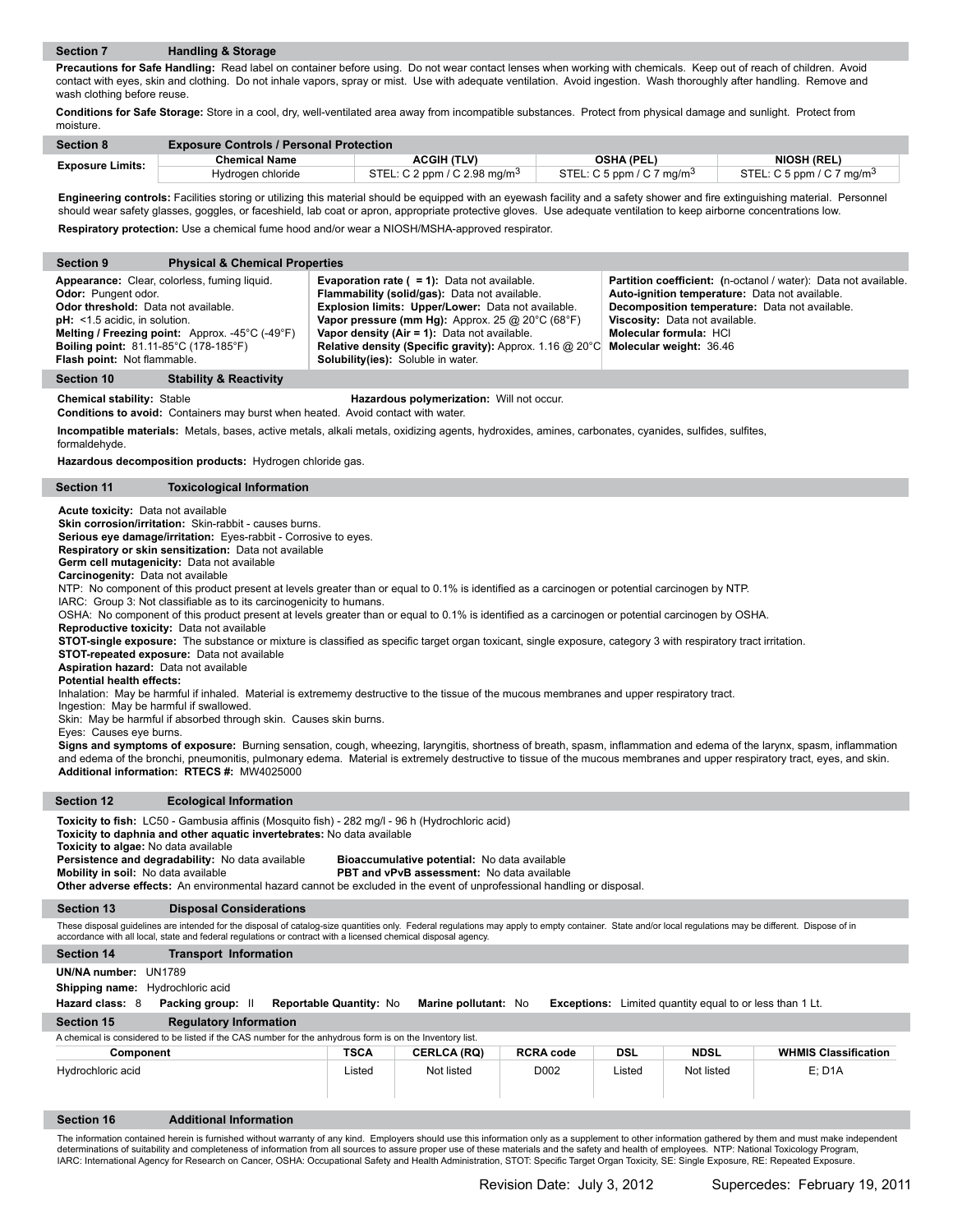**Produit**

**SDS No.:** HH0171

# **Section 1 L'information de produit chimique et de compagnie**

# Innovating Science® by Aldon Corporation

"cutting edge science for the classroom"

**ACIDE CHLORHYDRIQUE, 36.5-38%**

221 Rochester Street Avon, NY 14414-9409 (585) 226-6177

# **CHEMTREC 24 Numéros De Téléphone De Secours D'Heure (800) 424-9300** Pour l'usage de laboratoire seulement.

Pas pour l'usage de drogue, de nourriture ou de ménage.

| rivuut                                                                                  | AVIDE ONEONIT DINGOE, 30.3-3070                                                                                                                                                                                                                                                                                                                                                      |                                                                                                                                                                                                                                                                                                                                                                                                                                                                                                                                                                                                                                                                                                                                                                                                                                                                                                                                                                                                                                                                                                                                                                                                                                                                             |
|-----------------------------------------------------------------------------------------|--------------------------------------------------------------------------------------------------------------------------------------------------------------------------------------------------------------------------------------------------------------------------------------------------------------------------------------------------------------------------------------|-----------------------------------------------------------------------------------------------------------------------------------------------------------------------------------------------------------------------------------------------------------------------------------------------------------------------------------------------------------------------------------------------------------------------------------------------------------------------------------------------------------------------------------------------------------------------------------------------------------------------------------------------------------------------------------------------------------------------------------------------------------------------------------------------------------------------------------------------------------------------------------------------------------------------------------------------------------------------------------------------------------------------------------------------------------------------------------------------------------------------------------------------------------------------------------------------------------------------------------------------------------------------------|
| Synonymes                                                                               | Acide muriatique ; Chlorure d'hydrogène                                                                                                                                                                                                                                                                                                                                              |                                                                                                                                                                                                                                                                                                                                                                                                                                                                                                                                                                                                                                                                                                                                                                                                                                                                                                                                                                                                                                                                                                                                                                                                                                                                             |
| <b>Section 2</b>                                                                        | <b>Identification De Risques</b>                                                                                                                                                                                                                                                                                                                                                     |                                                                                                                                                                                                                                                                                                                                                                                                                                                                                                                                                                                                                                                                                                                                                                                                                                                                                                                                                                                                                                                                                                                                                                                                                                                                             |
| <b>Classification par le GHS:</b><br>Skin corr. (Catégorie 1B)<br>STOT SE (Catégorie 3) | Mention d'avertissement: DANGER<br>Pictogrammes: GHS05 / GHS07<br>Les organes cibles: Le systeme respiratoire, la peau, les yeux et les poumons.<br>Des lésions des yeux graves (Catégorie 1)<br>Renseignements sur l'étiquette GHS: Mention de danger(s):<br>H314: Provoque des brûlures de la peau et des lésions oculaires graves.<br>H335: Peut irriter les voies respiratoires. | Déclarations de précaution(s):<br>P260: Ne pas respirer les brouillards / vapeurs / aérosols.<br>P264: Se laver les mains après avoir manipulé.<br>P271: Utilisez uniquement de l'extérieur ou dans un endroit bien aéré.<br>P280: Porter des gants / des vêtements de protection / protection pour les yeux /<br>du visage.<br>P301+P330+P331: EN CAS D'INGESTION: Rincer la bouche. NE PAS faire vomir.<br>P303+P361+P353: SI SUR LA PEAU (ou les cheveux): Enlever immédiatement<br>tout vêtement souillé. Rincer la peau avec de l'eau / douche.<br>P304+P340: EN CAS D'INHALATION: Transporter la victime à l'air frais et la garder<br>au repos dans une position confortable pour la respiration.<br>P305+P351+P338: SI DANS LES YEUX: Rincer avec précaution à l'eau pendant<br>plusieurs minutes. Enlever les lentilles cornéennes, si présentes et facile à faire.<br>Continuer à rincer.<br>P310: Appeler immédiatement un CENTRE ANTIPOISON ou un médecin.<br>P363: Laver les vêtements contaminés avant réutilisation.<br>P403/233: Stocker dans un endroit bien ventilé. Maintenir le récipient fermé de<br>manière étanche.<br>P405: Garder sous clef.<br>P501: Éliminer le contenu / récipient dans une installation d'élimination des déchets<br>approuvé. |

| <b>Section 3</b><br>Composition / Information Sur Des Ingrédients |                        |                      |                        |  |  |  |  |
|-------------------------------------------------------------------|------------------------|----------------------|------------------------|--|--|--|--|
| Nommé Chimique                                                    | # CAS                  | $\%$                 | <b>EINECS</b>          |  |  |  |  |
| L'eau<br>Acide chlorhydrique                                      | 7732-18-5<br>7647-01-0 | 62-63.5%<br>36.5-38% | 231-791-2<br>231-595-7 |  |  |  |  |
| <b>Section 4</b><br><b>Mesures De Premiers Soins</b>              |                        |                      |                        |  |  |  |  |

**INGESTION:** Nocif en cas d'ingestion. Appeler un médecin ou un centre antipoison immédiatement. Provoquer le vomissement seulement si elle est informée par le personnel compétent médicaux. Ne jamais rien donner par la bouche à une personne inconsciente.

**INHALATION:** Le produit est extrêmement destructeur pour le tissu des muqueuses et des voies respiratoires supérieures. Sortir au grand air. Si elle ne respire pas, pratiquer la respiration artificielle. Si la respiration est difficile, donner de l'oxygène. Obtenir des soins médicaux.

CONTACT AVEC LES YEUX: Causer des brûlures de les yeux. Vérifier et enlever les lentilles de contact. Rincer abondamment à l'eau pendant au moins 15 minutes, en soulevant les paupières inférieures et supérieures de temps en temps. Obtenez une attention médicale immédiate.

**ABSORPTION PAR LA PEAU:** Causer des brûlures de la peau. Enlever les vêtements contaminés. Rincer soigneusement avec du savon doux et d'eau. En cas d'irritation, consulter un médecin.

### **Section 5 Mesures De Lutte Contre l'Incendie**

**Moyens d'extinction:** Dioxyde de carbone, produit chimique sec, du sable sec, mousse anti-alcool.

**Actions de protection pour les sapeurs-pompiers:** En cas d'incendie, porter un appareil respiratoire NIOSH / MSHA approuvé autonome et un équipement complet de protection. Utiliser un jet d'eau pour maintenir incendie refroidir les conteneurs exposés.

Dangers spécifiques: En cas d'incendie, des gaz irritants et très toxiques peuvent être générés par la décomposition thermique ou la combustion. Contact avec des métaux produire de l'hydrogène, qui est inflammable et peut produire des mélanges explosifs avec l'air.

## **Section 6 Mesures De Déchargement Accidentel**

Précautions personnelles: Évacuer le personnel vers la zone sûre. Utiliser un équipement de protection personnelle comme indiqué dans la Section 8. Assurer une ventilation adéquate.

**Précautions environnementales:** Éviter tout ruissellement vers les égouts pluviaux et les fossés qui aboutissent aux voies navigables.

Confinement et de nettoyage: Neutraliser le déversement avec du bicarbonate de sodium ou l'hydroxyde de calcium, l'absorber avec un matériau inerte, balayer à sec ou sous vide et placer dans un récipient approprié pour une élimination appropriée. Laver la zone de déversement avec du savon et de l'eau.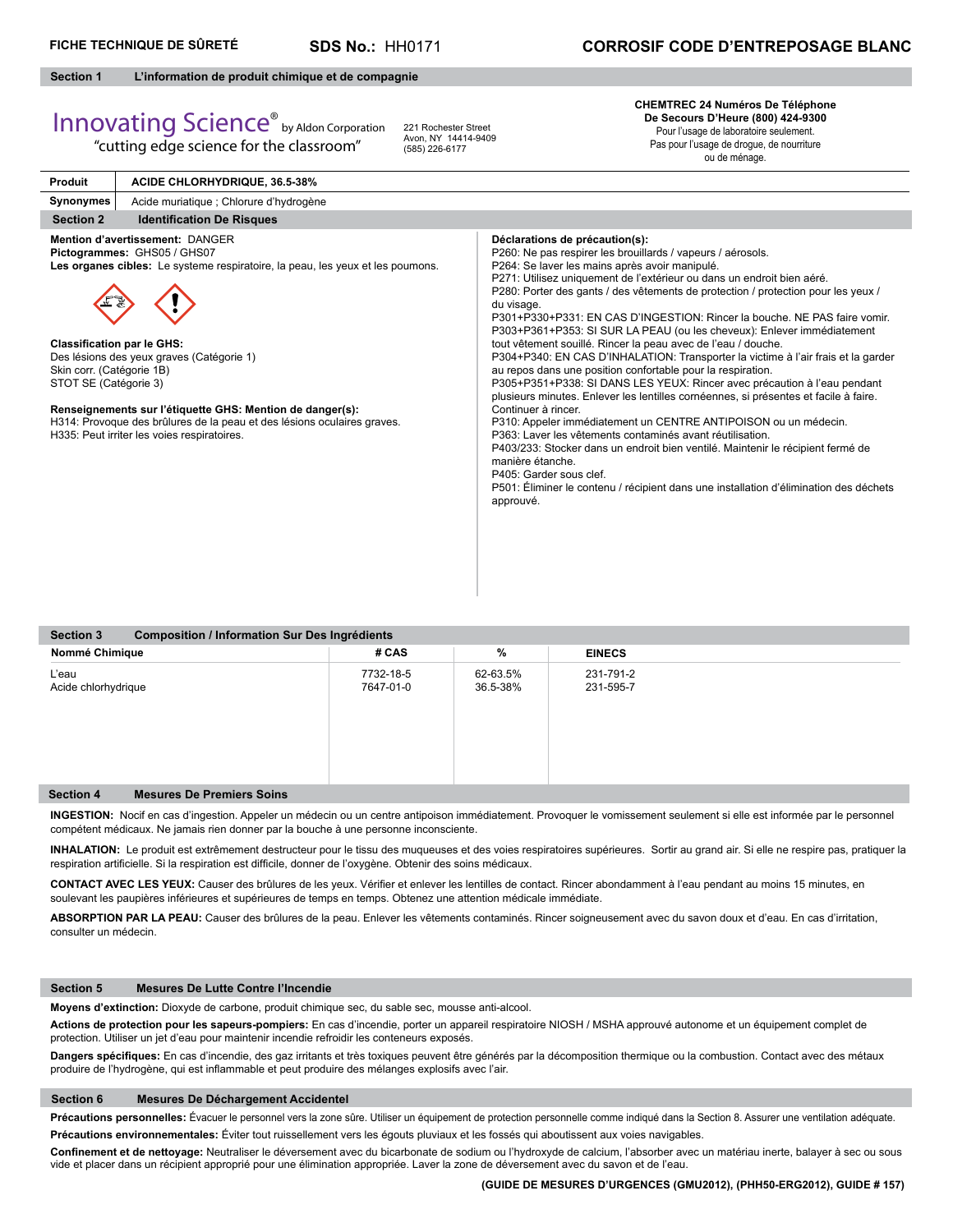Précautions pour la manutention en toute sécurité: Lire l'étiquette sur le contenant avant d'utiliser. Ne pas porter de lentilles cornéennes lorsque vous travaillez avec des produits chimiques. Tenir hors de portée des enfants. Éviter tout contact avec les yeux, la peau et les vêtements. Ne pas inhaler les vapeurs, les embruns ou le brouillard. Utiliser avec une ventilation adéquate. Éviter l'ingestion. Bien se laver après la manipulation. Retirer et laver les vêtements avant de les réutiliser.

**Conditions de stockage:** Stocker dans un endroit frais, sec et bien aéré, loin des substances incompatibles. Protéger des dommages physiques et la lumière du soleil. Protéger de la l'humidité.

| <b>Section 8</b>      | <b>Commandes D'Exposition / Protection Personnelle</b> |                                          |                                       |                                       |  |  |  |
|-----------------------|--------------------------------------------------------|------------------------------------------|---------------------------------------|---------------------------------------|--|--|--|
| Limites d'exposition: | Nommé Chimique                                         | <b>ACGIH (TLV)</b>                       | <b>OSHA (PEL)</b>                     | <b>NIOSH (REL)</b>                    |  |  |  |
|                       | Acide chlorhydriaue                                    | STEL: C 2 ppm / C 2.98 mg/m <sup>3</sup> | STEL: C 5 ppm / C 7 mg/m <sup>3</sup> | STEL: C 5 ppm / C 7 mg/m <sup>3</sup> |  |  |  |

**Contrôles d'ingénierie:** Les installations d'entreposage ou d'utilisation de ce matériel doit être équipé d'une douche oculaire et une douche de sécurité et le matériel d'extinction d'incendie. Le personnel doit porter des lunettes de sécurité, des lunettes, ou un écran facial, une blouse de laboratoire ou tablier, des gants protecteurs appropriés. Utiliser une ventilation adéquate pour maintenir les concentrations atmosphériques faible.

**Protection respiratoire:** Utiliser une hotte et / ou porter un respirateur NIOSH / MSHA.

| <b>Propriétés Physiques Et Chimiques</b><br><b>Section 9</b>                                                                                                                                                                                                                        |                                                                                                                                                                                                                                                                                                                                                                 |                                                                                                                                                                                                                         |
|-------------------------------------------------------------------------------------------------------------------------------------------------------------------------------------------------------------------------------------------------------------------------------------|-----------------------------------------------------------------------------------------------------------------------------------------------------------------------------------------------------------------------------------------------------------------------------------------------------------------------------------------------------------------|-------------------------------------------------------------------------------------------------------------------------------------------------------------------------------------------------------------------------|
| Apparence: Clair, liquide incolore, fumant.<br>Odeur: Odeur piquante.<br>Seuil de l'odeur: Sans objet.<br>$pH:$ <1.5 acidic, in solution.<br>Point de fusion / congélation: Approx. -45°C (-49°F)<br>Point d'ébullition: 81.11-85°C (178-185°F)<br>Point d'éclair: Non inflammable. | Taux d'évaporation (= 1): Sans objet.<br>Inflammabilité (solide / gaz): Sans objet.<br>Limites d'explosivité: Max: Sans objet. Bas: Sans objet.<br><b>Pression de vapeur (mm Hg):</b> Approx. 25 @ 20°C (68°F)<br>Densité de vapeur (Air = 1): Sans objet.<br>Densité relative (gravité spécifique): Approx. 1.16 @ 20°C<br>Solubilité (s): Soluble dans l'eau. | Coefficient de partage: (n-octanol / eau): Sans objet.<br>Auto-inflammation: Sans objet.<br>Température de décomposition: Sans objet.<br>Viscosité: Sans objet.<br>Formule moléculaire: HCI<br>Poids moléculaire: 36.46 |

### **Section 10 Stabilité Et Réactivité**

**Stabilité chimique:** Stable **Polymérisation dangereuse:** N'aura pas lieu.

**Conditions à éviter:** Les récipients peuvent éclater une fois de chauffage. Évitez le contact avec de l'eau.

Matières incompatibles: Métaux, bases, métaux actifs, métaux d'alcali, oxydants, hydroxydes, amines, carbonates, cyanures, sulfures, sulfites, formaldéhyde.

**Produits dangereux de décomposition:** Chlorure d'hydrogène gazeux.

# **Section 11 L'Information Toxicologique**

# **Toxicité aiguë:** Données non disponibles

**La corrosion de la peau et l'irritation:** Peau-lapin - Provoque des brûlures. **Des lésions oculaires graves / irritation:** Yeux-lapin - Corrosif pour les yeux.

**Respiratoire ou sensibilisation de la peau:** Données non disponibles

**Mutagénicité des cellules germinales:** Données non disponibles

# **Cancérogène:** Données non disponibles

NTP: Aucun composant de ce produit présent à des niveaux supérieurs ou égaux à 0,1% n'a été identifié comme cancérigène ni comme cancérigène possible par le NTP. IARC: Group 3: L'agent est inclassable quant à sa cancérogénicité pour l'homme.

OSHA: Aucun composant de ce produit présent à des niveaux supérieurs ou égaux à 0,1% n'a été identifié comme cancérigène ni comme cancérigène possible par le OSHA. **Reproductive toxicity:** Données non disponibles

**STOT-exposition unique:** La substance ou le mélange est classé comme toxique pour certains organes cibles, exposition singl3e, de catégorie 3 avec une irritation des voies respiratoires. **STOT-une exposition répétée:** Données non disponibles

**Risque d'aspiration:** Données non disponibles

## **Effets d'une surexposition:**

Inhalation: Peut être nocif en cas d'inhalation. Le produit est extrêmement destructeur pour le tissu des membrunes muqueuse et des voies respiratoires supérieures.

Ingestion: Peut être nocif en cas d'ingestion.

Peau: Peut être nocif s'il est absorbé par la peau. Provoque des brûlures de la peau.

Yeux: Provoque des brûlures des yeux.

Les signes et les symptômes de l'exposition: Sensation de brûlure, toux, respiration sifflante, laryngite, essoufflement, spasmes, une inflammation et un oedème du larynx, des spasmes, une inflammation et un oedème des bronches, une pneumonite, un œdème pulmonaire. Le produit est extrêmement destructeur des tissus des muqueuses et des voies respiratoires supérieures, des yeux et la peau.

**Informations complémentaires: RTECS #:** MW4025000

## **Section 12 L'Information Écologique**

**Section 13 Considérations De Disposition** Ces lignes directrices sont destinées à l'élimination de la disposition d'un catalogue de taille seules les quantités. Les règlements fédéraux peuvent s'appliquer aux contenants vides. Des réglementations nationales et / ou local peut être différent. Éliminer conformément à toutes les réglementations locales, provinciales et fédérales ou d'un contrat avec une agence élimination des produits chimiques sous licence. Toxicité pour les poissons: LC50 - Gambusia affinis (Mosquito fish) - 282 mg/l - 96 h (Hydrochloric acid) **Toxicité pour les daphnies et autres invertébrés aquatiques:** Pas de données disponible **Toxicité pour les algues:** Pas de données disponible Potentiel de bioaccumulation: Pas de données disponible **Mobilité dans le sol:** Pas de données disponibles **Évaluation PBT et vPvB:** Pas de données disponibles **Autres effets indésirables:** Un danger pour l'environnement ne peut pas être exclu dans l'éventualité d'une manipulation ou d'élimination.

#### **Section 14 L'Information De Transport**

# **Numéro UN / NA:** UN1789

**Nom d'expédition:** Acide chlorhydrique

**Section 15 L'Information De Normalisation Classe de danger:** 8 **Groupe d'emballage:** II **Quantité à déclarer:** 5000 lbs. (2270 kg) **Polluant marin:** No **Exceptions:** Limited quantity equal to or less than 1 Lt.

Un produit chimique est considéré comme inscrit si le numéro CAS pour la forme anhydre est sur la liste d'inventaire.

| Composant           | <b>TSCA</b> | <b>CERLCA (RQ)</b> | <b>RCRA code</b>      | <b>DSL</b> | <b>NDSL</b> | <b>Classification SIMDUT</b> |
|---------------------|-------------|--------------------|-----------------------|------------|-------------|------------------------------|
| Acide chlorhydrique | Listed      | listed.<br>Non     | D002<br>$\sim$ $\sim$ | Listed     | Non listed. | E: D1A                       |

# **Section 16 L'Information Additionnelle**

Les informations contenues dans ce document sont fournis sans garantie d'aucune sorte. Les employeurs devraient considérer cette information seulement comme complément à d'autres informations recueillies par eux et doivent prendre des décisions indépendantes de la pertinence et l'exhaustivité de l'information de toutes les sources afin d'assurer une utilisation correcte de ces matériaux et de la sécurité et la santé des employés. NTP: National Toxicology Program, IARC: International Agency for Research on Cancer, OSHA: Occupational Safety and Health Administration, STOT: Specific Target Organ Toxicity, SE: Single Exposure, RE: Repeated Exposure.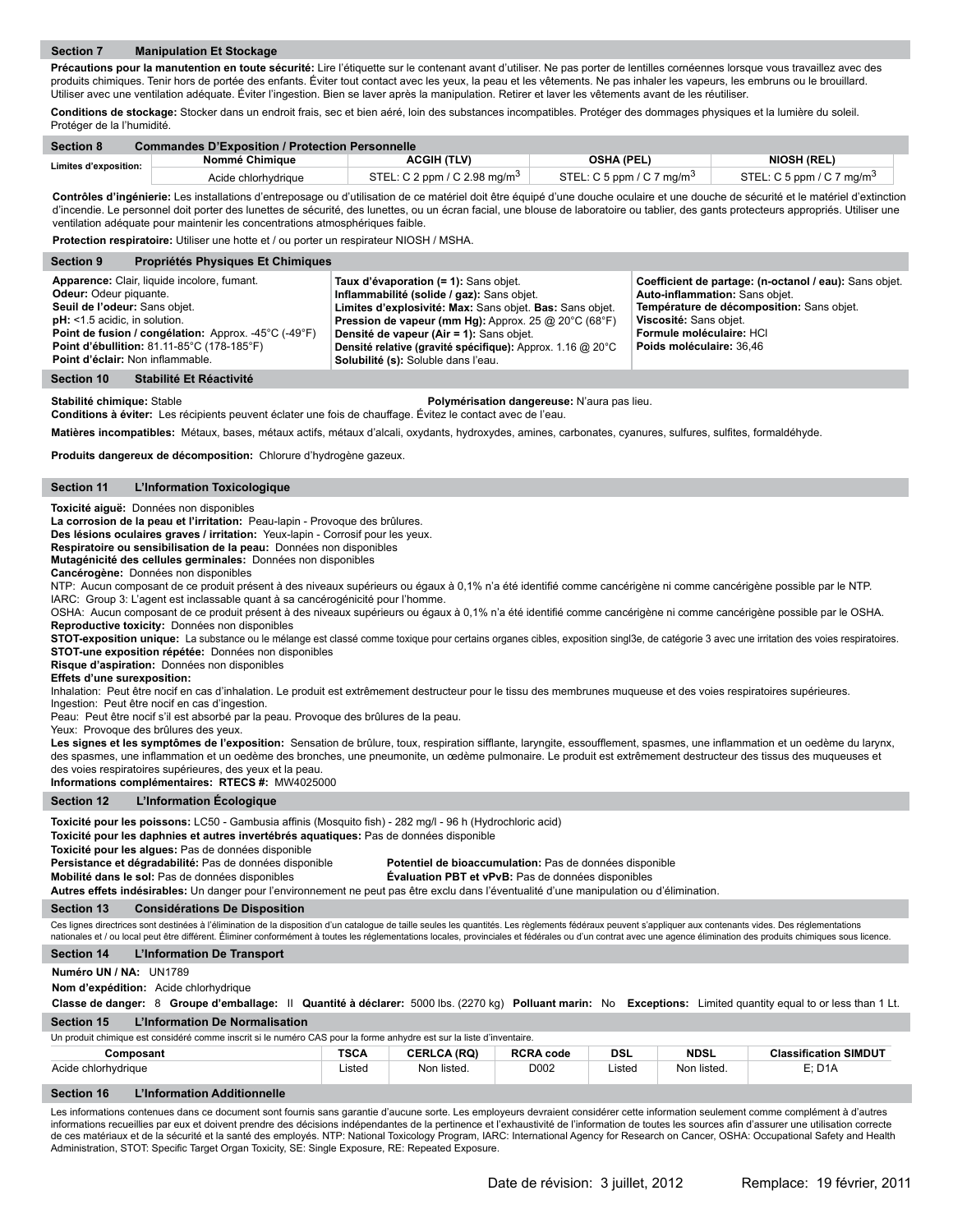# **Section 1 Chemical Product and Company Information**

Innovating Science® by Aldon Corporation "cutting edge science for the classroom"

Page E1 of E2

# **CHEMTREC 24 Hour Emergency Phone Number (800) 424-9300**  For laboratory use only.

Not for drug, food or household use.

| <b>Product</b>                                  | <b>POTASSIUM THIOCYANATE</b>                                                                                                                                                                                                                                                                                                                                                                                                                                                                                                                                          |                                                                                                                                                                                                                                                                                                                                                                                                                                                                                                                                                                                                                                                                                                                                                                                                                                                   |  |  |  |  |
|-------------------------------------------------|-----------------------------------------------------------------------------------------------------------------------------------------------------------------------------------------------------------------------------------------------------------------------------------------------------------------------------------------------------------------------------------------------------------------------------------------------------------------------------------------------------------------------------------------------------------------------|---------------------------------------------------------------------------------------------------------------------------------------------------------------------------------------------------------------------------------------------------------------------------------------------------------------------------------------------------------------------------------------------------------------------------------------------------------------------------------------------------------------------------------------------------------------------------------------------------------------------------------------------------------------------------------------------------------------------------------------------------------------------------------------------------------------------------------------------------|--|--|--|--|
| Synonyms                                        | Thiocyanic Acid, Potassium Salt / Potassium Sulfocyanate / Potassium Rhodanide                                                                                                                                                                                                                                                                                                                                                                                                                                                                                        |                                                                                                                                                                                                                                                                                                                                                                                                                                                                                                                                                                                                                                                                                                                                                                                                                                                   |  |  |  |  |
| <b>Section 2</b>                                | <b>Hazards Identification</b>                                                                                                                                                                                                                                                                                                                                                                                                                                                                                                                                         |                                                                                                                                                                                                                                                                                                                                                                                                                                                                                                                                                                                                                                                                                                                                                                                                                                                   |  |  |  |  |
| Pictograms: GHS07<br><b>GHS Classification:</b> | Signal word: WARNING<br>Target organs: Central nervous system, Cardiovascular system, Thyroid<br>Acute toxicity, oral (Category 4)<br>Acute toxicity, dermal (Catégorie 4)<br>Acute toxicity, inhalation (Catégorie 4)<br>Aquatic chronic (Category 3)<br><b>GHS Label information: Hazard statement:</b><br>H302: Harmful if swallowed.<br>H312: Harmful in contact with skin.<br>H332: Harmful if inhaled.<br>H412: Harmful to aquatic life with long lasting effects.<br><b>Supplementary information:</b><br>EUH032: Contact with acids liberates very toxic gas. | <b>Precautionary statement:</b><br>P261: Avoid breathing dust.<br>P264: Wash hands thoroughly after handling.<br>P270: Do not eat, drink or smoke when using this product.<br>P271: Use only outdoors or in a well-ventilated area.<br>P273: Avoid release to the environment.<br>P280: Wear protective gloves/protective clothing/eye protection/face protection.<br>P301+P330: IF SWALLOWED: Rinse mouth.<br>P302+P352: IF ON SKIN: Wash with plenty of water and soap.<br>P304+P340: IF INHALED: Remove person to fresh air and keep comfortable for<br>breathing.<br>P312: Call a POISON CENTER or doctor if you feel unwell.<br>P362+P364: Take off contaminated clothing and wash it before reuse.<br>P501: Dispose of contents/container to a licensed chemical disposal agency in<br>accordance with local/regional/national regulations. |  |  |  |  |

221 Rochester Street Avon, NY 14414-9409 (585) 226-6177

Ca Prop 65 - This product does not contain any chemicals known to the State of California to cause cancer, birth defects, or any other reproductive harm.

| <b>Section 3</b>      |                           | <b>Composition / Information on Ingredients</b> |      |               |  |  |  |  |
|-----------------------|---------------------------|-------------------------------------------------|------|---------------|--|--|--|--|
| <b>Chemical Name</b>  |                           | CAS#                                            | %    | <b>EINECS</b> |  |  |  |  |
| Potassium thiocyanate |                           | 333-20-0                                        | 100% | 206-370-1     |  |  |  |  |
| <b>Section 4</b>      | <b>First Aid Measures</b> |                                                 |      |               |  |  |  |  |

**INGESTION:** HARMFUL IF SWALLOWED. Call physician or Poison Control Center immediately. Induce vomiting only if advised by appropriate medical personnel.Never give anything by mouth to an unconscious person.

INHALATION: HARMFUL IF INHALED. CAUSES RESPIRATORY TRACT IRRITATION. Remove to fresh air. If not breathing, give artificial respiration. If breathing is difficult, give oxygen. Get medical attention.

**EYE CONTACT:** MAY CAUSE EYE IRRITATION. Check for and remove contact lenses. Flush thoroughly with water for at least 15 minutes, lifting upper and lower eyelids occasionally. Get immediate medical attention.

SKIN ABSORPTION: MAY BE HARMFUL IF ABSORBED THROUGH SKIN. CAUSES SKIN IRRITATION. Remove contaminated clothing. Flush thoroughly with mild soap and water. If irritation occurs, get medical attention.

# **Section 5 Fire Fighting Measures**

Suitable Extinguishing Media: Use any media suitable for extinguishing supporting fire.

Protective Actions for Fire-fighters: In fire conditions, wear a NIOSH/MSHA-approved self-contained breathing apparatus and full protective gear. Use water spray to keep fire-exposed containers cool.

Specific Hazards: During a fire, irritating and highly toxic gases may be generated by thermal decomposition or combustion. Violent reactions have occurred when mixed with chlorates, nitrates and peroxides. Emits highly toxic fumes of cyanides upon decomposition.

# **Section 6 Accidental Release Measures**

**Personal Precautions:** Evacuate personnel to safe area. Use proper personal protective equipment as indicated in Section 8. Provide adequate ventilation.

**Environmental Precautions:** Avoid runoff into storm sewers and ditches which lead to waterways.

**Containment and Cleanup:** Recover for reuse if not contaminated. Sweep or vacuum up and place in a suitable container for proper disposal. Wash spill area with soap and water.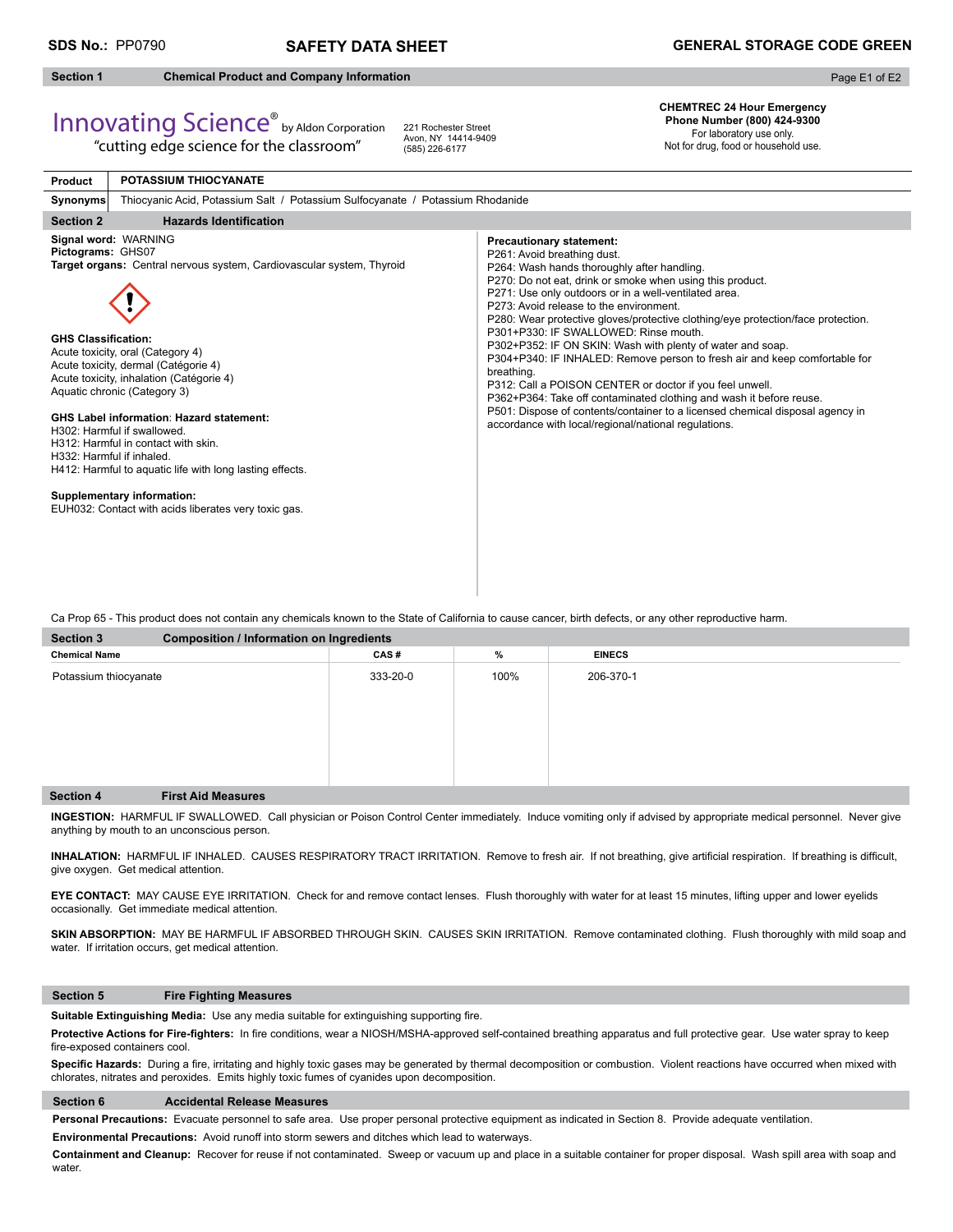ı

I.

ı

**Precautions for Safe Handling:** Read label on container before using. Do not wear contact lenses when working with chemicals. Keep out of reach of children. Avoid contact with eyes, skin and clothing. Do not inhale dusts. Use with adequate ventilation. Avoid ingestion. Wash thoroughly after handling. Remove and wash clothing before reuse.

**Conditions for Safe Storage:** Store in a cool, dry, well-ventilated area away from incompatible substances. Keep away from ignition sources.

| <b>Section 8</b>        | <b>Exposure Controls / Personal Protection</b> |                    |                   |                    |
|-------------------------|------------------------------------------------|--------------------|-------------------|--------------------|
| <b>Exposure Limits:</b> | <b>Chemical Name</b>                           | <b>ACGIH (TLV)</b> | <b>OSHA (PEL)</b> | <b>NIOSH (REL)</b> |
|                         | Potassium thiocvanate                          | Not established    | Not established   | Not established    |

Engineering controls: Facilities storing or utilizing this material should be equipped with an eyewash facility and a safety shower and fire extinguishing material. Personnel should wear safety glasses, goggles, or faceshield, lab coat or apron, appropriate protective gloves. Use adequate ventilation to keep airborne concentrations low. Respiratory protection: None should be needed in normal laboratory handling at room temperatures. If dusty conditions prevail, work in fume hood or wear a NIOSH/MSHA-

approved respirator.

| <b>Section 9</b>                                                                                                                                                                                                              | <b>Physical &amp; Chemical Properties</b>                                                                                                                                                                                                                                                                                                                                                                                                                                                                                                                                                                                                                                                                                                                                                                                                                                                                                                                                                                                                                                                                                                                                                                                                                                                                                                                                                                                                                                                          |                       |                                                                                                                                                                                                                                                                                                                                         |                                |                      |                                                                                                                                                                                                  |                                                                                                                                                                          |
|-------------------------------------------------------------------------------------------------------------------------------------------------------------------------------------------------------------------------------|----------------------------------------------------------------------------------------------------------------------------------------------------------------------------------------------------------------------------------------------------------------------------------------------------------------------------------------------------------------------------------------------------------------------------------------------------------------------------------------------------------------------------------------------------------------------------------------------------------------------------------------------------------------------------------------------------------------------------------------------------------------------------------------------------------------------------------------------------------------------------------------------------------------------------------------------------------------------------------------------------------------------------------------------------------------------------------------------------------------------------------------------------------------------------------------------------------------------------------------------------------------------------------------------------------------------------------------------------------------------------------------------------------------------------------------------------------------------------------------------------|-----------------------|-----------------------------------------------------------------------------------------------------------------------------------------------------------------------------------------------------------------------------------------------------------------------------------------------------------------------------------------|--------------------------------|----------------------|--------------------------------------------------------------------------------------------------------------------------------------------------------------------------------------------------|--------------------------------------------------------------------------------------------------------------------------------------------------------------------------|
| Appearance: Solid. White crystals<br>Odor: No odor<br>Odor threshold: Data not available.<br><b>pH:</b> 5-7 (50 g/L)<br>Melting / Freezing point: 173°C (343°F)<br>Boiling point: 500°C (932°F)<br>Flash point: Not flammable |                                                                                                                                                                                                                                                                                                                                                                                                                                                                                                                                                                                                                                                                                                                                                                                                                                                                                                                                                                                                                                                                                                                                                                                                                                                                                                                                                                                                                                                                                                    |                       | <b>Evaporation rate (<math>= 1</math>):</b> Data not available<br>Flammability (solid/gas): Data not available<br>Explosion limits: Lower / Upper: Data not available<br>Vapor pressure (mm Hg): Negligible<br>Vapor density (Air = 1): $3.36$<br>Relative density (Specific gravity): 1.886<br>Solubility(ies): 177 g/100 ml in water. |                                |                      | <b>Partition coefficient:</b> Data not available<br>Auto-ignition temperature: Data not available<br><b>Viscosity:</b> Data not available.<br>Molecular formula: KSCN<br>Molecular weight: 97.18 | Decomposition temperature: Data not available.                                                                                                                           |
| <b>Section 10</b>                                                                                                                                                                                                             | <b>Stability &amp; Reactivity</b>                                                                                                                                                                                                                                                                                                                                                                                                                                                                                                                                                                                                                                                                                                                                                                                                                                                                                                                                                                                                                                                                                                                                                                                                                                                                                                                                                                                                                                                                  |                       |                                                                                                                                                                                                                                                                                                                                         |                                |                      |                                                                                                                                                                                                  |                                                                                                                                                                          |
| <b>Chemical stability: Stable</b>                                                                                                                                                                                             | <b>Conditions to avoid:</b> Excessive temperatures and formation of dust.<br>Incompatible materials: Strong oxidizers and acids.                                                                                                                                                                                                                                                                                                                                                                                                                                                                                                                                                                                                                                                                                                                                                                                                                                                                                                                                                                                                                                                                                                                                                                                                                                                                                                                                                                   |                       | Hazardous polymerization: Will not occur.                                                                                                                                                                                                                                                                                               |                                |                      |                                                                                                                                                                                                  | Hazardous decomposition products: Ammonia, hydrogen sulphide, carbonyl sulphide, nitric oxides, sulfur oxides, hydrocyanic acid, thiourea. Carbon disulfide and hydrogen |
|                                                                                                                                                                                                                               |                                                                                                                                                                                                                                                                                                                                                                                                                                                                                                                                                                                                                                                                                                                                                                                                                                                                                                                                                                                                                                                                                                                                                                                                                                                                                                                                                                                                                                                                                                    |                       | sulfide may form upon reaction with strong acids. Carbon disulfide is very reactive and may react violently with oxidizing agents causing fire or explosion.                                                                                                                                                                            |                                |                      |                                                                                                                                                                                                  |                                                                                                                                                                          |
| <b>Section 11</b>                                                                                                                                                                                                             | <b>Toxicological Information</b>                                                                                                                                                                                                                                                                                                                                                                                                                                                                                                                                                                                                                                                                                                                                                                                                                                                                                                                                                                                                                                                                                                                                                                                                                                                                                                                                                                                                                                                                   |                       |                                                                                                                                                                                                                                                                                                                                         |                                |                      |                                                                                                                                                                                                  |                                                                                                                                                                          |
| Additional information: RTECS #: XL1925000                                                                                                                                                                                    | Acute toxicity: Oral-rat LD50: 854 mg/kg<br>Skin corrosion/irritation: Data not available<br>Serious eye damage/irritation: Data not available<br>Respiratory or skin sensitization: Data not available<br>Germ cell mutagenicity: Data not available<br>Carcinogenity: Data not available<br>NTP: No component of this product present at levels greater than or equal to 0.1% is identified as a known or anticipated carcinogen by NTP.<br>IARC: No component of this product present at levels greater than or equal to 0.1% is identified as probable, possible or confirmed human carcinogen by IARC.<br>OSHA: No component of this product present at levels greater than or equal to 0.1% is identified as a carcinogen or potential carcinogen by OSHA.<br><b>Reproductive toxicity:</b> Data not available<br><b>STOT-single exposure:</b> Data not available<br><b>STOT-repeated exposure:</b> Data not available<br>Aspiration hazard: Data not available<br><b>Potential health effects:</b><br>Inhalation: Causes coughing.<br>Ingestion: Causes confusion, convulsions, nausea, vomiting, weakness.<br>Skin: Contact with skin may cause irritation on prolonged contact.<br>Eyes: Contact with eyes cause irritation.<br>Signs and symptoms of exposure: To the best of our knowledge the chemical, physical and toxicological properties have not been thoroughly investigated. Specific data is<br>not available. Exercise appropriate procedures to minimize potential hazards. |                       |                                                                                                                                                                                                                                                                                                                                         |                                |                      |                                                                                                                                                                                                  |                                                                                                                                                                          |
| <b>Section 12</b>                                                                                                                                                                                                             | <b>Ecological Information</b>                                                                                                                                                                                                                                                                                                                                                                                                                                                                                                                                                                                                                                                                                                                                                                                                                                                                                                                                                                                                                                                                                                                                                                                                                                                                                                                                                                                                                                                                      |                       |                                                                                                                                                                                                                                                                                                                                         |                                |                      |                                                                                                                                                                                                  |                                                                                                                                                                          |
|                                                                                                                                                                                                                               | Toxicity to fish: No data available<br>Toxicity to daphnia and other aquatic invertebrates: No data available<br>Toxicity to algae: No data available<br>Persistence and degradability: No data available<br>Bioaccumulative potential: No data available<br>Mobility in soil: No data available<br>PBT and vPvB assessment: No data available<br>Other adverse effects: An environmental hazard cannot be excluded in the event of unprofessional handling or disposal.                                                                                                                                                                                                                                                                                                                                                                                                                                                                                                                                                                                                                                                                                                                                                                                                                                                                                                                                                                                                                           |                       |                                                                                                                                                                                                                                                                                                                                         |                                |                      |                                                                                                                                                                                                  |                                                                                                                                                                          |
| <b>Section 13</b>                                                                                                                                                                                                             | <b>Disposal Considerations</b>                                                                                                                                                                                                                                                                                                                                                                                                                                                                                                                                                                                                                                                                                                                                                                                                                                                                                                                                                                                                                                                                                                                                                                                                                                                                                                                                                                                                                                                                     |                       |                                                                                                                                                                                                                                                                                                                                         |                                |                      |                                                                                                                                                                                                  |                                                                                                                                                                          |
|                                                                                                                                                                                                                               |                                                                                                                                                                                                                                                                                                                                                                                                                                                                                                                                                                                                                                                                                                                                                                                                                                                                                                                                                                                                                                                                                                                                                                                                                                                                                                                                                                                                                                                                                                    |                       | requlations may be different. Dispose of in accordance with all local, state and federal requlations or contract with a licensed chemical disposal agency.                                                                                                                                                                              |                                |                      |                                                                                                                                                                                                  | These disposal guidelines are intended for the disposal of catalog-size quantities only. Federal regulations may apply to empty container. State and/or local            |
| <b>Section 14</b>                                                                                                                                                                                                             | Transport Information (US DOT / CANADA TDG)                                                                                                                                                                                                                                                                                                                                                                                                                                                                                                                                                                                                                                                                                                                                                                                                                                                                                                                                                                                                                                                                                                                                                                                                                                                                                                                                                                                                                                                        |                       |                                                                                                                                                                                                                                                                                                                                         |                                |                      |                                                                                                                                                                                                  |                                                                                                                                                                          |
| <b>UN/NA number:</b> Not applicable<br>Hazard class: Not applicable<br><b>Exceptions:</b> Not applicable                                                                                                                      |                                                                                                                                                                                                                                                                                                                                                                                                                                                                                                                                                                                                                                                                                                                                                                                                                                                                                                                                                                                                                                                                                                                                                                                                                                                                                                                                                                                                                                                                                                    |                       | Shipping name: Not Regulated<br>Packing group: Not applicable<br>2012 ERG Guide # Not applicable                                                                                                                                                                                                                                        | Reportable Quantity: No        |                      |                                                                                                                                                                                                  | Marine pollutant: No                                                                                                                                                     |
| <b>Section 15</b>                                                                                                                                                                                                             | <b>Regulatory Information</b>                                                                                                                                                                                                                                                                                                                                                                                                                                                                                                                                                                                                                                                                                                                                                                                                                                                                                                                                                                                                                                                                                                                                                                                                                                                                                                                                                                                                                                                                      |                       |                                                                                                                                                                                                                                                                                                                                         |                                |                      |                                                                                                                                                                                                  |                                                                                                                                                                          |
|                                                                                                                                                                                                                               |                                                                                                                                                                                                                                                                                                                                                                                                                                                                                                                                                                                                                                                                                                                                                                                                                                                                                                                                                                                                                                                                                                                                                                                                                                                                                                                                                                                                                                                                                                    |                       | A chemical is considered to be listed if the CAS number for the anhydrous form is on the Inventory list.                                                                                                                                                                                                                                |                                |                      |                                                                                                                                                                                                  |                                                                                                                                                                          |
| Component<br>Potassium thiocyanate                                                                                                                                                                                            |                                                                                                                                                                                                                                                                                                                                                                                                                                                                                                                                                                                                                                                                                                                                                                                                                                                                                                                                                                                                                                                                                                                                                                                                                                                                                                                                                                                                                                                                                                    | <b>TSCA</b><br>Listed | <b>CERLCA (RQ)</b><br>Not listed                                                                                                                                                                                                                                                                                                        | <b>RCRA code</b><br>Not listed | <b>DSL</b><br>Listed | <b>NDSL</b><br>Not listed                                                                                                                                                                        | <b>WHMIS Classification</b><br>Uncontrolled product                                                                                                                      |
| <b>Section 16</b>                                                                                                                                                                                                             | <b>Additional Information</b>                                                                                                                                                                                                                                                                                                                                                                                                                                                                                                                                                                                                                                                                                                                                                                                                                                                                                                                                                                                                                                                                                                                                                                                                                                                                                                                                                                                                                                                                      |                       |                                                                                                                                                                                                                                                                                                                                         |                                |                      |                                                                                                                                                                                                  |                                                                                                                                                                          |

The information contained herein is furnished without warranty of any kind. Employers should use this information only as a supplement to other information gathered by them and must make indepen-<br>dent determinations of sui IARC: International Agency for Research on Cancer, OSHA: Occupational Safety and Health Administration, STOT: Specific Target Organ Toxicity, SE: Single Exposure, RE: Repeated Exposure,<br>ERG: Emergency Response Guidebook.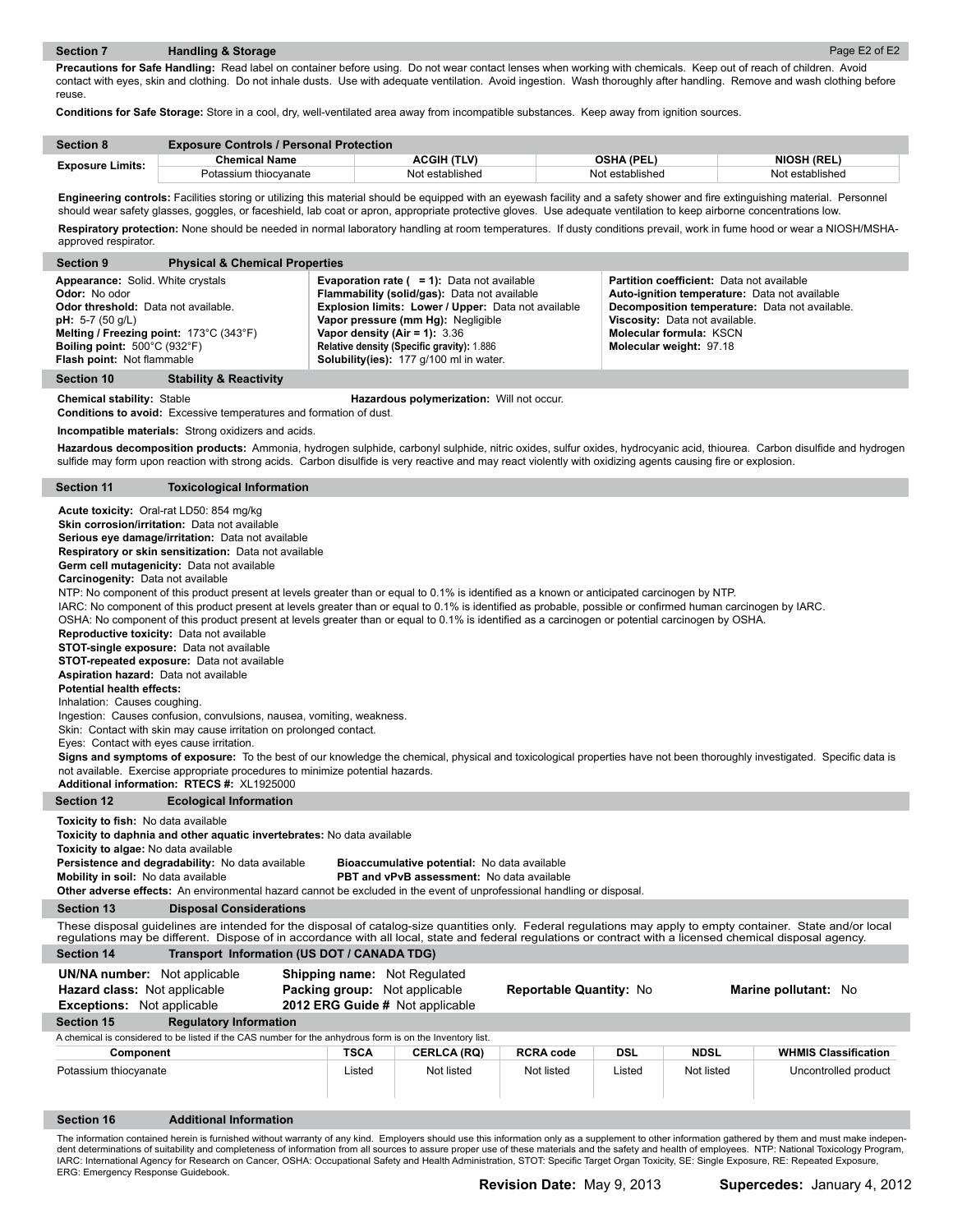Page F1 of F2

# **Section 1 L'information de produit chimique et de compagnie**

# Innovating Science® by Aldon Corporation

"cutting edge science for the classroom"

221 Rochester Street Avon, NY 14414-9409 (585) 226-6177

**CHEMTREC 24 Numéros De Téléphone De Secours D'Heure (800) 424-9300** Pour l'usage de laboratoire seulement.

Pas pour l'usage de drogue, de nourriture ou de ménage.

| <b>Produit</b>                                                                                                | THIOCYANATE DE POTASSIUM                                                                                                                                                                                                                                                                                                                                                                                                                                                                                                                                                                                          |                                                                                                                                                                                                                                                                                                                                                                                                                                                                                                                                                                                                                                                                                                                                                                                                                                                                                                                                                                                                                                                                                  |  |  |  |  |
|---------------------------------------------------------------------------------------------------------------|-------------------------------------------------------------------------------------------------------------------------------------------------------------------------------------------------------------------------------------------------------------------------------------------------------------------------------------------------------------------------------------------------------------------------------------------------------------------------------------------------------------------------------------------------------------------------------------------------------------------|----------------------------------------------------------------------------------------------------------------------------------------------------------------------------------------------------------------------------------------------------------------------------------------------------------------------------------------------------------------------------------------------------------------------------------------------------------------------------------------------------------------------------------------------------------------------------------------------------------------------------------------------------------------------------------------------------------------------------------------------------------------------------------------------------------------------------------------------------------------------------------------------------------------------------------------------------------------------------------------------------------------------------------------------------------------------------------|--|--|--|--|
| Synonymes                                                                                                     | Acid thiocyanic, sel de potassium / Potassium sulfocyanate / Potassium rhodanide                                                                                                                                                                                                                                                                                                                                                                                                                                                                                                                                  |                                                                                                                                                                                                                                                                                                                                                                                                                                                                                                                                                                                                                                                                                                                                                                                                                                                                                                                                                                                                                                                                                  |  |  |  |  |
| <b>Section 2</b>                                                                                              | <b>Identification De Risques</b>                                                                                                                                                                                                                                                                                                                                                                                                                                                                                                                                                                                  |                                                                                                                                                                                                                                                                                                                                                                                                                                                                                                                                                                                                                                                                                                                                                                                                                                                                                                                                                                                                                                                                                  |  |  |  |  |
| Pictogrammes: GHS07<br>thyroide<br><b>Classification par le GHS:</b><br>H332: Nocif par inhalation.<br>terme. | Mention d'avertissement: AVERTISSEMENT<br>Les organes cibles: Le système nerveux central, le système cardiovasculaire, le<br>Acute toxicity, oral (Catégorie 4)<br>Acute toxicity, dermal (Catégorie 4)<br>Acute toxicity, inhalation (Catégorie 4)<br>Aquatic chronic (Catégorie 3)<br>Renseignements sur l'étiquette GHS: Mention de danger:<br>H302: Nocif en cas d'ingestion.<br>H312: Nocif par contact cutané.<br>H412: Nocif pour les organismes aquatiques, entraîne des effets néfastes à long<br>Des renseignements supplémentaires:<br>EUH032: Le contact avec des acides, dégage un gaz très toxique. | Déclarations de précaution:<br>P261: Éviter de respirer les poussières.<br>P264: Se laver les mains soigneusement après manipulation.<br>P270: Ne pas manger, boire ou fumer en manipulant ce produit.<br>P271: Utiliser seulement en plein air ou dans un endroit bien ventilé.<br>P273: Éviter le rejet dans l'environnement.<br>P280: Porter des gants de protection / des vêtements de protection / un équipement<br>de protection des yeux / du visage.<br>P301+P330: EN CAS D'INGESTION: Rincer la bouche.<br>P302+P352: EN CAS DE CONTACT AVEC LA PEAU: Laver abondamment à l'eau et<br>du savon.<br>P304+P340: EN CAS D'INHALATION: Transporter la personne à l'extérieur et la<br>maintenir dans une position où elle peut confortablement respirer.<br>P312: Appeler un CENTRE ANTIPOISON ou un médecin en cas de malaise.<br>P362+P364: Enlever les vêtements contaminés et les layer avant réutilisation.<br>P501: Éliminer le contenu / récipient dans une agence agréée d'élimination chimique<br>conformément à la réglementation locale / régionale / nationale. |  |  |  |  |

**Section 3 Composition / Information Sur Des Ingrédients CA Prop 65** - Ce produit ne contient pas de produits chimiques connus à l'État de Californie pour causer le cancer, des malformations congénitales, ou toute autre atteinte à la reproduction.

| <b>Section</b> 3<br>Composition / imormation sur Des ingredients |          |      |               |  |  |  |  |
|------------------------------------------------------------------|----------|------|---------------|--|--|--|--|
| Nommé Chimique                                                   | # CAS    | %    | <b>EINECS</b> |  |  |  |  |
| Thiocyanate de potassium                                         | 333-20-0 | 100% | 206-370-1     |  |  |  |  |
| <b>Section 4</b><br><b>Mesures De Premiers Soins</b>             |          |      |               |  |  |  |  |

**INGESTION:** NOCIF EN CAS D'INGESTION. Appeler un médecin ou un centre antipoison immédiatement. Provoquer le vomissement seulement si elle est informée par le personnel compétent médicaux. Ne jamais rien donner par la bouche à une personne inconsciente.

**INHALATION:** NOCIF EN CAS D'INHALATION. CAUSER UNE IRRITATION DE LA VOIES RESPIRATOIRE. Sortir au grand air. Si elle ne respire pas, pratiquer la respiration artificielle. Si la respiration est difficile, donner de l'oxygène. Obtenir des soins médicaux.

CONTACT AVEC LES YEUX: PEUT CAUSER UNE IRRITATION DES YEUX. Vérifier et enlever les lentilles de contact. Rincer abondamment à l'eau pendant au moins 15 minutes, en soulevant les paupières inférieures et supérieures de temps en temps. Obtenez une attention médicale immédiate.

**ABSORPTION PAR LA PEAU:** PEUT ÊTRE NOCIF EN CAS D'ABSORPTION PAR LA PEAU. CAUSER UNE IRRITATION DE LA PEAU. Enlever les vêtements contaminés. Rincer soigneusement avec du savon doux et d'eau. En cas d'irritation, consulter un médecin.

# **Section 5 Mesures De Lutte Contre l'Incendie**

**Moyens d'extinction:** Utilisez des supports adaptés pour éteindre le feu à l'appui.

**Actions de protection pour les sapeurs-pompiers:** En cas d'incendie, porter un appareil respiratoire NIOSH / MSHA approuvé autonome et un équipement complet de protection. Utiliser un jet d'eau pour maintenir incendie refroidir les conteneurs exposés.

Dangers spécifiques: En cas d'incendie, des gaz irritants et très toxiques peuvent être générés par la décomposition thermique ou la combustion. Les réactions violentes se sont produites une fois mélangées à des chlorates, aux nitrates et aux peroxydes. Émet les vapeurs fortement toxiques des cyanures sur la décomposition.

# **Section 6 Mesures De Déchargement Accidentel**

Précautions personnelles: Évacuer le personnel vers la zone sûre. Utiliser un équipement de protection personnelle comme indiqué dans la Section 8. Assurer une ventilation adéquate.

**Précautions environnementales:** Éviter tout ruissellement vers les égouts pluviaux et les fossés qui aboutissent aux voies navigables.

Confinement et de nettoyage: Récupèrent pour s'il n'est pas contaminé. Balayer à sec ou sous vide et placer dans un récipient approprié pour l'élimination. Laver la zone de déversement avec du savon et de l'eau.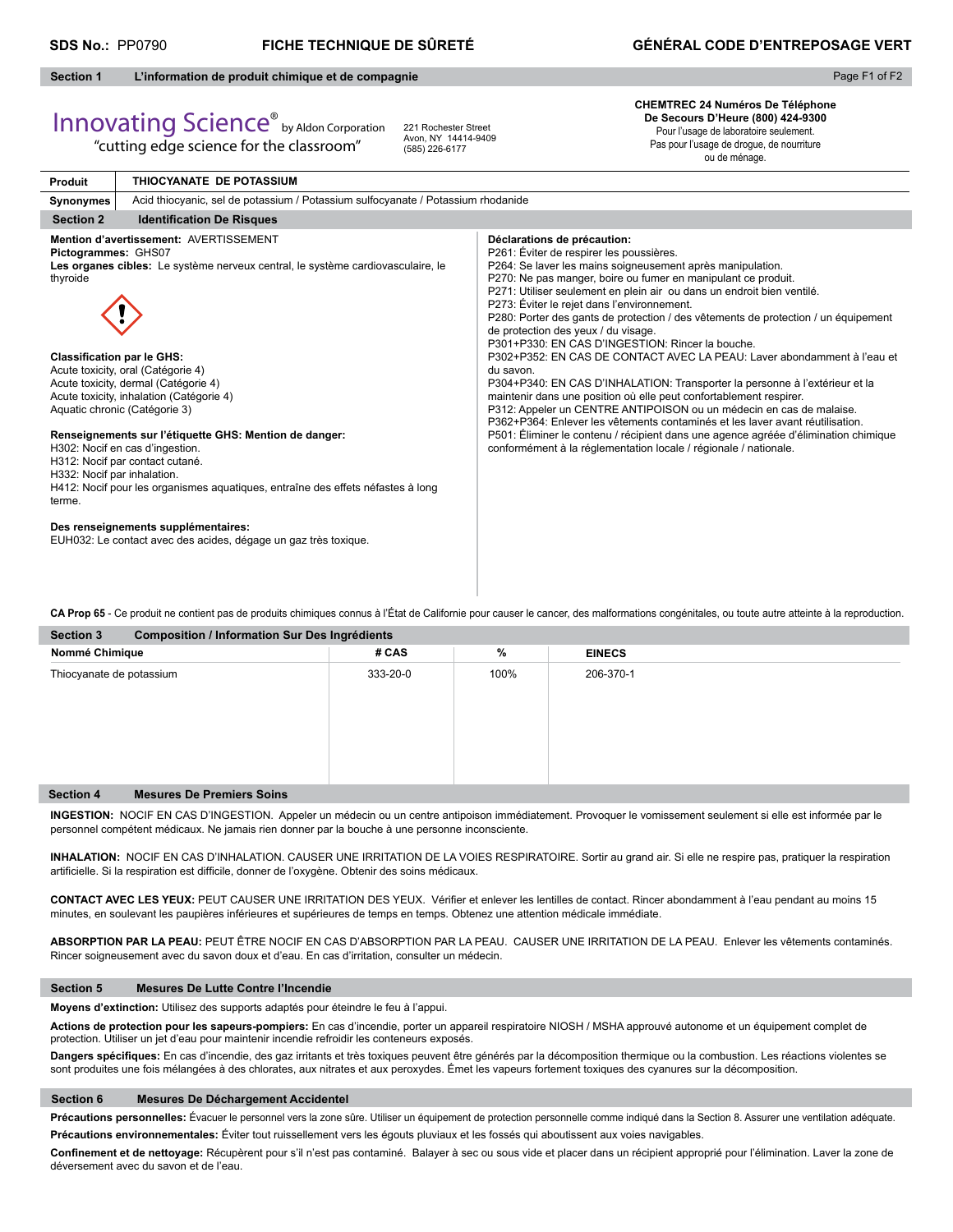Précautions pour la manutention en toute sécurité: Lire l'étiquette sur le contenant avant d'utiliser. Ne pas porter de lentilles cornéennes lorsque vous travaillez avec des produits chimiques. Tenir hors de portée des enfants. Éviter tout contact avec les yeux, la peau et les vêtements. Ne pas inhaler les poussières. Utiliser avec une ventilation adéquate. Éviter l'ingestion. Bien se laver après la manipulation. Retirer et laver les vêtements avant de les réutiliser.

**Conditions de stockage:** Stocker dans un endroit frais, sec et bien aéré, loin des substances incompatibles. Subsistance loin des sources d'allumage.

| <b>Section 8</b>      | <b>Commandes D'Exposition / Protection Personnelle</b> |                    |                   |                    |  |  |  |  |
|-----------------------|--------------------------------------------------------|--------------------|-------------------|--------------------|--|--|--|--|
| Limites d'exposition: | Nommé Chimique                                         | <b>ACGIH (TLV)</b> | <b>OSHA (PEL)</b> | <b>NIOSH (REL)</b> |  |  |  |  |
|                       | Thiocvanate de potassium                               | Aucun établi       | Aucun établi      | Aucun établi       |  |  |  |  |

Contrôles d'ingénierie: Les installations d'entreposage ou d'utilisation de ce matériel doit être équipé d'une douche oculaire et une douche de sécurité et le matériel d'extinction d'incendie. Le personnel doit porter des lunettes de sécurité, des lunettes, ou un écran facial, une blouse de laboratoire ou tablier, des gants protecteurs appropriés. Utiliser une ventilation adéquate pour maintenir les concentrations atmosphériques faible.

**Protection respiratoire:** Aucun ne devrait être nécessaire dans le laboratoire normal manipulant aux températures ambiantes. Si les conditions poussiéreuses prévaloir, travailler dans la hotte ou de porter un masque respiratoire approuvé NIOSH / MSHA.

| <b>Section 9</b><br>Propriétés Physiques Et Chimiques                                                                                                                                                                                                        |                                                                                                                                                                                                                                                                                                                                                                  |                                                                                                                                                                                                                                                         |
|--------------------------------------------------------------------------------------------------------------------------------------------------------------------------------------------------------------------------------------------------------------|------------------------------------------------------------------------------------------------------------------------------------------------------------------------------------------------------------------------------------------------------------------------------------------------------------------------------------------------------------------|---------------------------------------------------------------------------------------------------------------------------------------------------------------------------------------------------------------------------------------------------------|
| Apparence: Solide. Cristals blanche<br>Odeur: Aucun odeur<br>Seuil de l'odeur: Données non disponibles.<br>$pH: 5-7 (50 q/L)$<br><b>Point de fusion / congélation: 173 °C (343 °F)</b><br>Point d'ébullition: 500°C (932°F)<br>Point d'éclair: Ininflammable | Taux d'évaporation $( = 1)$ : Données non disponibles<br>Inflammabilité (solide / gaz): Données non disponibles.<br>Limites d'explosivité: Bas / Max: Données non disponibles<br>Pression de vapeur (mm Hg): Négligeable<br><b>Densité de vapeur (Air = 1): 3.36</b><br>Densité relative (gravité spécifique): 1.886<br>Solubilité (s): 177 g/100 ml dans l'eau. | Coefficient de partage: Données non disponibles<br>Auto-inflammation: Données non disponibles<br>Température de décomposition: Données non disponibles.<br>Viscosité: Données non disponibles.<br>Formule moléculaire: KSCN<br>Poids moléculaire: 97.18 |

# **Section 10 Stabilité Et Réactivité**

**Stabilité chimique:** Stable **Polymérisation dangereuse:** N'aura pas lieu.

**Conditions à éviter:** Les températures excessives et formation de la poussière.

**Matières incompatibles:** Comburante fortes et l'acides.

Produits dangereux de décomposition: Ammoniaque, sulfure d'hydrogène, sulfure de carbonylique, oxydes nitriques, oxydes de soufre, acide cyanhydrique, thiourée. Le bisulfure de carbone et le sulfure d'hydrogène peuvent former sur la réaction à des acides forts. Le bisulfure de carbone est très réactif et peut réagir violemment avec les oxydants causant l'incendie ou l'explosion.

**Section 11 L'Information Toxicologique**

**Toxicité aiguë:** Oral-rat LD50: 854 mg/kg

**La corrosion de la peau et l'irritation:** Données non disponibles

**Des lésions oculaires graves / irritation:** Données non disponibles

**Respiratoire ou sensibilisation de la peau:** Données non disponibles

**Mutagénicité des cellules germinales:** Données non disponibles

**Cancérogène:** Données non disponibles

NTP: Aucun composant de ce produit présent à des niveaux supérieurs ou égaux à 0,1% n'a été identifié comme cancérigène reconnu ou présumé par NTP.

IARC: Aucun composant de ce produit présent à des niveaux supérieurs ou égaux à 0,1% n'a été identifié comme cancérigène probable, possible ou confirmé par IARC. OSHA: Aucun composant de ce produit présent à des niveaux supérieurs ou égaux à 0,1% n'a été identifié comme cancérigène ni comme cancérigène possible par OSHA.

**Reproductive toxicity:** Données non disponibles

**STOT-exposition unique:** Données non disponibles

**STOT-une exposition répétée:** Données non disponibles

**Risque d'aspiration:** Données non disponibles

## **Effets d'une surexposition:**

Inhalation: L'inhalation peut causer des étourdissements, somnolence, nausées, vomissements, incapacité à se concentrer et l'irritation de la gorge.

Ingestion: L'ingestion provoque des étourdissements, la somnolence, la réaction a diminué, l'euphorie, des nausées, des vomissements, démarche titubante et le coma.

Peau: Le contact avec la peau peut provoquer une irritation de contact prolongé.

Yeux: Le contact avec les yeux causer une irritation..

Les signes et les symptômes de l'exposition: Au meilleur de notre connaissance les propriétés chimiques, physiques et toxicologiques n'ont pas été à fond étudiées. Les données spécifiques ne sont pas disponibles. Procédures appropriées d'exercice pour réduire au minimum des risques

**Informations complémentaires: RTECS #:** XL1925000

# **Section 12 L'Information Écologique**

**Toxicité pour les poissons:** Pas de données disponibles

**Toxicité pour les daphnies et autres invertébrés aquatiques:** Pas de données disponibles

**Toxicité pour les algues:** Pas de données disponibles

**Persistance et dégradabilité:** Pas de données disponible **Potentiel de bioaccumulation:** Pas de données disponible

**Mobilité dans le sol:** Pas de données disponibles **Évaluation PBT et vPvB:** Pas de données disponibles

**Autres effets indésirables:** Un danger pour l'environnement ne peut pas être exclu dans l'éventualité d'une manipulation ou d'élimination.

#### **Section 13 Considérations De Disposition**

Ces lignes directrices sont destinées à l'élimination de la disposition d'un catalogue de taille seules les quantités. Les règlements fédéraux peuvent s'appliquer aux contenants vides. Des réglementations nationales et / ou local peut être différent. Éliminer conformément à toutes les réglementations locales, provinciales et fédérales ou d'un contrat avec une agence élimination des produits chimiques sous licence.

# **Section 14 L'Information De Transport (US DOT / CANADA TMD)**

**Numéro UN / NA:** Non applicable **Nom d'expédition:** Non réglé

| <b>Classe de danger:</b> Non applicable                                                                                                                                                         | Groupe d'emballage: Non applicable |                    |                  | Quantité à déclarer: Non |             | <b>Polluant marin: Non</b>   |  |
|-------------------------------------------------------------------------------------------------------------------------------------------------------------------------------------------------|------------------------------------|--------------------|------------------|--------------------------|-------------|------------------------------|--|
| <b>Exceptions:</b> Non applicable                                                                                                                                                               | 2012 ERG Guide #: Non applicable   |                    |                  |                          |             |                              |  |
| <b>L'Information De Normalisation</b><br><b>Section 15</b>                                                                                                                                      |                                    |                    |                  |                          |             |                              |  |
| Un produit chimique est considéré comme inscrit si le numéro CAS pour la forme anhydre est sur la liste d'inventaire.                                                                           |                                    |                    |                  |                          |             |                              |  |
| Composant                                                                                                                                                                                       | TSCA                               | <b>CERLCA (RQ)</b> | <b>RCRA code</b> | DSL                      | <b>NDSL</b> | <b>Classification SIMDUT</b> |  |
| Thiocyanate de potassium                                                                                                                                                                        | Listed                             | Not listed         | Not listed       | Listed                   | Not listed  | Produit non contrôlé         |  |
| L'Information Additionnelle<br><b>Section 16</b>                                                                                                                                                |                                    |                    |                  |                          |             |                              |  |
| Les informations contenues dans ce document sont fournis sans garantie d'aucune sorte. Les employeurs devraient considérer cette information seulement comme complément à d'autres informations |                                    |                    |                  |                          |             |                              |  |

Les informations contenues dans ce document sont fournis sans garantie d'aucune sorte. Les employeurs devraient considérer cette information seulement comme complément à d'autres informations<br>recueillies par eux et doivent curité et la santé des employés. NTP: National Toxicology Program, IARC: International Agency for Research on Cancer, OSHA: Occupational Safety and Health Administration, STOT: Specific Target Organ Toxicity, SE: Single Exposure, RE: Repeated Exposure, ERG: Emergency Response Guidebook.

Page F2 of F2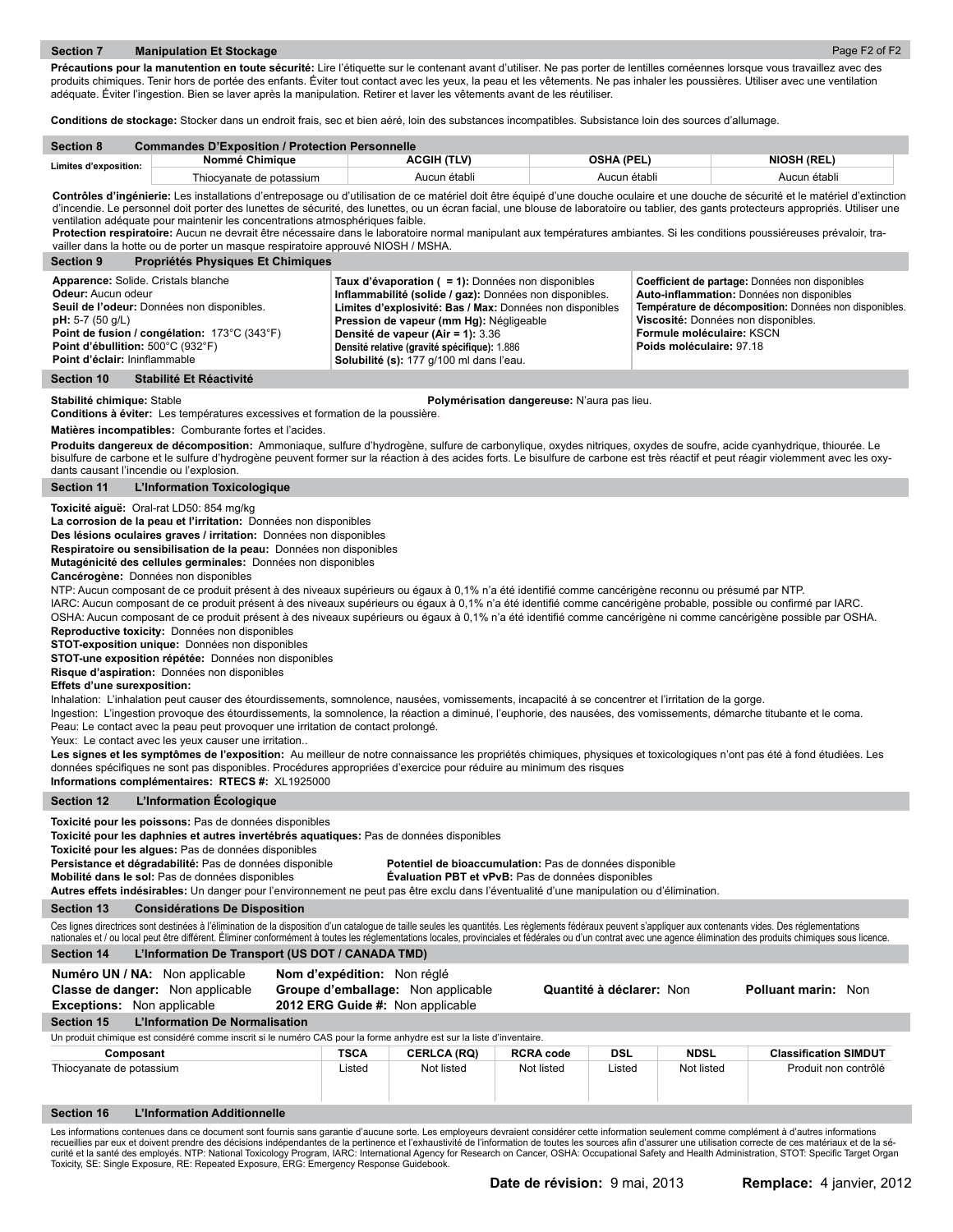**Section 1 Chemical Product and Company Information** 

Page E1 of E2

# Innovating Science® by Aldon Corporation

"cutting edge science for the classroom"

221 Rochester Street Avon, NY 14414-9409 (585) 226-6177

**CHEMTREC 24 Hour Emergency Phone Number (800) 424-9300**  For laboratory use only. Not for drug, food or household use.

| <b>Precautionary statement:</b><br>P301+P304+P312: IF SWALLOWED OR INHALED: Call a POISON CENTER or<br>doctor if you feel unwell. |
|-----------------------------------------------------------------------------------------------------------------------------------|
|                                                                                                                                   |
|                                                                                                                                   |
|                                                                                                                                   |

Ca Prop 65 - This product does not contain any chemicals known to the State of California to cause cancer, birth defects, or any other reproductive harm.

| <b>Section 3</b>               | <b>Composition / Information on Ingredients</b> |                       |                  |                        |  |  |  |
|--------------------------------|-------------------------------------------------|-----------------------|------------------|------------------------|--|--|--|
| <b>Chemical Name</b>           |                                                 | CAS#                  | %                | <b>EINECS</b>          |  |  |  |
| Water<br>Potassium thiocyanate |                                                 | 7732-18-5<br>333-20-0 | 99,98%<br>0,019% | 231-791-2<br>206-370-1 |  |  |  |
| <b>Section 4</b>               | <b>First Aid Measures</b>                       |                       |                  |                        |  |  |  |

**INGESTION:** MAY BE HARMFUL IF SWALLOWED. Call physician or Poison Control Center immediately. Induce vomiting only if advised by appropriate medical personnel. Never give anything by mouth to an unconscious person.

INHALATION: MAY BE HARMFUL IF INHALED. MAY CAUSE RESPIRATORY TRACT IRRITATION. Remove to fresh air. If not breathing, give artificial respiration. If breathing is difficult, give oxygen. Get medical attention.

**EYE CONTACT:** MAY CAUSE EYE IRRITATION. Check for and remove contact lenses. Flush thoroughly with water for at least 15 minutes, lifting upper and lower eyelids occasionally. Get immediate medical attention.

SKIN ABSORPTION: MAY BE HARMFUL IF ABSORBED THROUGH SKIN. MAY CAUSE SKIN IRRITATION. Remove contaminated clothing. Flush thoroughly with mild soap and water. If irritation occurs, get medical attention.

# **Section 5 Fire Fighting Measures**

Suitable Extinguishing Media: Use any media suitable for extinguishing supporting fire.

Protective Actions for Fire-fighters: In fire conditions, wear a NIOSH/MSHA-approved self-contained breathing apparatus and full protective gear. Use water spray to keep fire-exposed containers cool.

Specific Hazards: In fire conditions, water may evaporate from this solution which may cause hazardous decomposition products to be formed as dust or fume.

# **Section 6 Accidental Release Measures**

**Personal Precautions:** Evacuate personnel to safe area. Use proper personal protective equipment as indicated in Section 8. Provide adequate ventilation. **Environmental Precautions:** Avoid runoff into storm sewers and ditches which lead to waterways.

**Containment and Cleanup:** Absorb with inert dry material, sweep or vacuum up and place in a suitable container for proper disposal. Wash spill area with soap and water.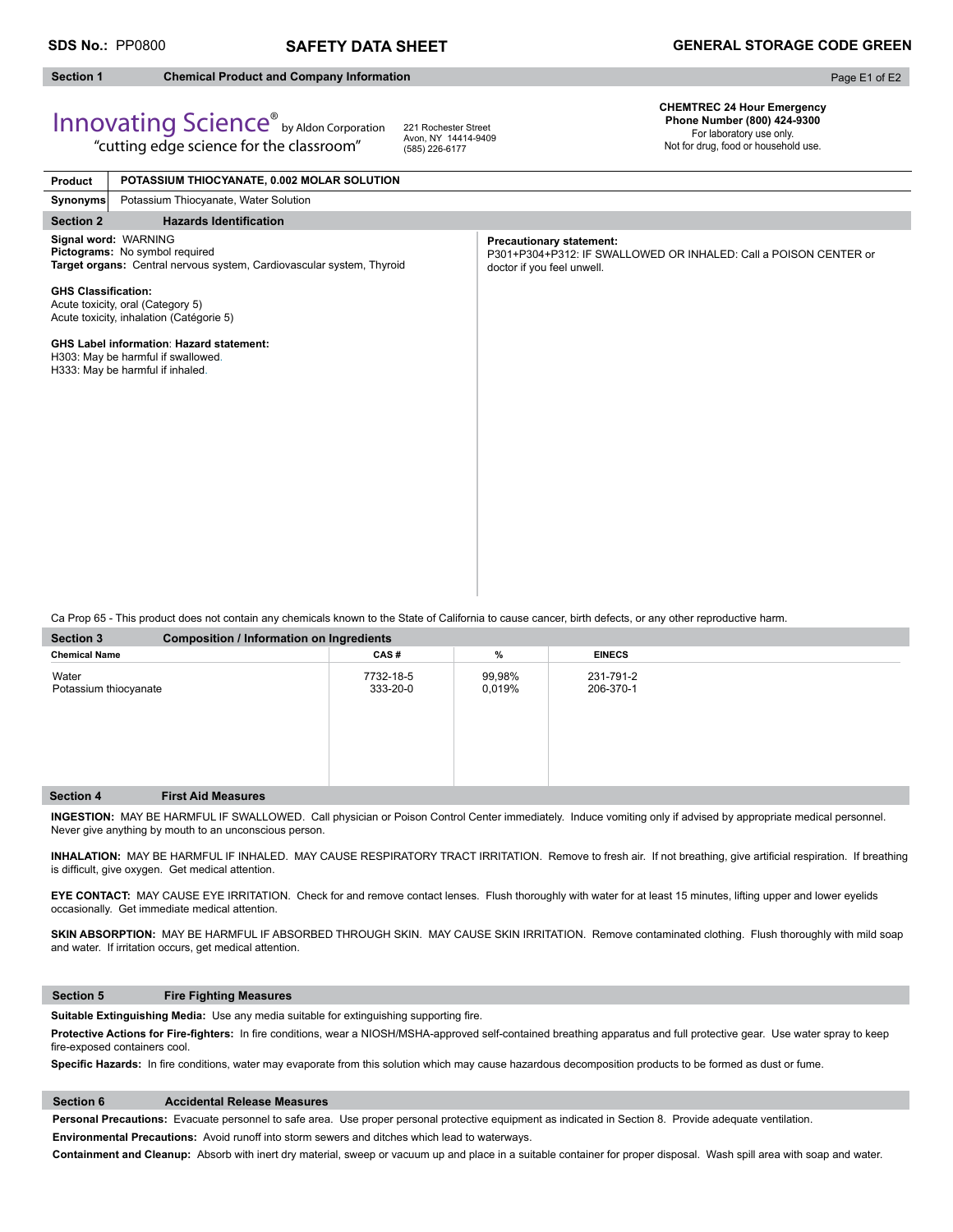**Precautions for Safe Handling:** Read label on container before using. Do not wear contact lenses when working with chemicals. Keep out of reach of children. Avoid contact with eyes, skin and clothing. Do not inhale vapors, spray or mist. Use with adequate ventilation. Avoid ingestion. Wash thoroughly after handling. Remove and wash clothing before reuse.

**Conditions for Safe Storage:** Store in a cool, well-ventilated area away from incompatible substances.

| <b>Section 8</b>        | <b>Exposure Controls / Personal Protection</b> |                 |                 |                    |  |  |
|-------------------------|------------------------------------------------|-----------------|-----------------|--------------------|--|--|
| <b>Exposure Limits:</b> | <b>Chemical Name</b>                           | ACGIH (TLV)     | OSHA (PEL)      | <b>NIOSH (REL)</b> |  |  |
|                         | Potassium thiocvanate                          | Not established | Not established | Not established    |  |  |

Engineering controls: Facilities storing or utilizing this material should be equipped with an eyewash facility and a safety shower and fire extinguishing material. Personnel should wear safety glasses, goggles, or faceshield, lab coat or apron, appropriate protective gloves. Use adequate ventilation to keep airborne concentrations low.

Respiratory protection: None should be needed in normal laboratory handling at room temperatures. If misty conditions prevail, work in fume hood or wear a NIOSH/MSHAapproved respirator.

| <b>Section 9</b>                                                                                                                                                                                                                                                                                                                                                                                                                                                                                                                                                                                                                                                                                                                                                                                                                                                                                                                                                                                                                                                                                                                                                                                                                                                                                                                                                                                                                                                                                           | <b>Physical &amp; Chemical Properties</b>                                                                                                                                                                                                            |                                                                                                         |                                                                                                                                                                                                                                                                            |                                                                |            |                                                                                                                                                      |                                                                                                                                                                          |  |
|------------------------------------------------------------------------------------------------------------------------------------------------------------------------------------------------------------------------------------------------------------------------------------------------------------------------------------------------------------------------------------------------------------------------------------------------------------------------------------------------------------------------------------------------------------------------------------------------------------------------------------------------------------------------------------------------------------------------------------------------------------------------------------------------------------------------------------------------------------------------------------------------------------------------------------------------------------------------------------------------------------------------------------------------------------------------------------------------------------------------------------------------------------------------------------------------------------------------------------------------------------------------------------------------------------------------------------------------------------------------------------------------------------------------------------------------------------------------------------------------------------|------------------------------------------------------------------------------------------------------------------------------------------------------------------------------------------------------------------------------------------------------|---------------------------------------------------------------------------------------------------------|----------------------------------------------------------------------------------------------------------------------------------------------------------------------------------------------------------------------------------------------------------------------------|----------------------------------------------------------------|------------|------------------------------------------------------------------------------------------------------------------------------------------------------|--------------------------------------------------------------------------------------------------------------------------------------------------------------------------|--|
| Appearance: Clear, colorless liquid.<br>Odor: No odor.<br>Odor threshold: Data not available.<br>pH: Data not available.<br>Flash point: Data not available                                                                                                                                                                                                                                                                                                                                                                                                                                                                                                                                                                                                                                                                                                                                                                                                                                                                                                                                                                                                                                                                                                                                                                                                                                                                                                                                                | Melting / Freezing point: Approximately 0°C (32°F) (water)<br><b>Boiling point:</b> Approximately 100°C (212°F) (water)                                                                                                                              |                                                                                                         | <b>Evaporation rate (</b> Water = $1$ ): <1<br>Flammability (solid/gas): Data not available.<br>Explosion limits: Lower / Upper: Data not available<br>Vapor pressure (mm Hg): 14 (water)<br>Vapor density (Air = 1): $0.7$ (water)<br>Solubility(ies): Complete in water. | Relative density (Specific gravity): Approximately 1.0 (water) |            | <b>Partition coefficient:</b> Data not available<br>Viscosity: Data not available.<br>Molecular formula: Mixture<br><b>Molecular weight: Mixture</b> | Auto-ignition temperature: Data not available<br>Decomposition temperature: Data not available.                                                                          |  |
| <b>Section 10</b>                                                                                                                                                                                                                                                                                                                                                                                                                                                                                                                                                                                                                                                                                                                                                                                                                                                                                                                                                                                                                                                                                                                                                                                                                                                                                                                                                                                                                                                                                          | <b>Stability &amp; Reactivity</b>                                                                                                                                                                                                                    |                                                                                                         |                                                                                                                                                                                                                                                                            |                                                                |            |                                                                                                                                                      |                                                                                                                                                                          |  |
| <b>Chemical stability: Stable</b><br>Hazardous polymerization: Will not occur.<br><b>Conditions to avoid:</b> Excessive temperatures and formation of dust.                                                                                                                                                                                                                                                                                                                                                                                                                                                                                                                                                                                                                                                                                                                                                                                                                                                                                                                                                                                                                                                                                                                                                                                                                                                                                                                                                |                                                                                                                                                                                                                                                      |                                                                                                         |                                                                                                                                                                                                                                                                            |                                                                |            |                                                                                                                                                      |                                                                                                                                                                          |  |
|                                                                                                                                                                                                                                                                                                                                                                                                                                                                                                                                                                                                                                                                                                                                                                                                                                                                                                                                                                                                                                                                                                                                                                                                                                                                                                                                                                                                                                                                                                            | Incompatible materials: Strong oxidizers and acids.                                                                                                                                                                                                  |                                                                                                         |                                                                                                                                                                                                                                                                            |                                                                |            |                                                                                                                                                      |                                                                                                                                                                          |  |
|                                                                                                                                                                                                                                                                                                                                                                                                                                                                                                                                                                                                                                                                                                                                                                                                                                                                                                                                                                                                                                                                                                                                                                                                                                                                                                                                                                                                                                                                                                            | sulfide may form upon reaction with strong acids. Carbon disulfide is very reactive and may react violently with oxidizing agents causing fire or explosion.                                                                                         |                                                                                                         |                                                                                                                                                                                                                                                                            |                                                                |            |                                                                                                                                                      | Hazardous decomposition products: Ammonia, hydrogen sulphide, carbonyl sulphide, nitric oxides, sulfur oxides, hydrocyanic acid, thiourea. Carbon disulfide and hydrogen |  |
| <b>Section 11</b>                                                                                                                                                                                                                                                                                                                                                                                                                                                                                                                                                                                                                                                                                                                                                                                                                                                                                                                                                                                                                                                                                                                                                                                                                                                                                                                                                                                                                                                                                          | <b>Toxicological Information</b>                                                                                                                                                                                                                     |                                                                                                         |                                                                                                                                                                                                                                                                            |                                                                |            |                                                                                                                                                      |                                                                                                                                                                          |  |
| <b>Acute toxicity:</b> Oral-rat LD50: 854 mg/kg [Potassium thiocyanate]<br>Skin corrosion/irritation: Data not available<br>Serious eye damage/irritation: Data not available<br>Respiratory or skin sensitization: Data not available<br>Germ cell mutagenicity: Data not available<br>Carcinogenity: Data not available<br>NTP: No component of this product present at levels greater than or equal to 0.1% is identified as a known or anticipated carcinogen by NTP.<br>IARC: No component of this product present at levels greater than or equal to 0.1% is identified as probable, possible or confirmed human carcinogen by IARC.<br>OSHA: No component of this product present at levels greater than or equal to 0.1% is identified as a carcinogen or potential carcinogen by OSHA.<br>Reproductive toxicity: Data not available<br><b>STOT-single exposure:</b> Data not available<br><b>STOT-repeated exposure:</b> Data not available<br>Aspiration hazard: Data not available<br><b>Potential health effects:</b><br>Inhalation: May be harmful if inhaled.<br>Ingestion: May be harmful if swallowed.<br>Skin: Contact with skin may cause irritation on prolonged contact.<br>Eyes: Contact with eyes may cause irritation.<br>Signs and symptoms of exposure: To the best of our knowledge the chemical, physical and toxicological properties have not been thoroughly investigated. Specific data is<br>not available. Exercise appropriate procedures to minimize potential hazards. |                                                                                                                                                                                                                                                      |                                                                                                         |                                                                                                                                                                                                                                                                            |                                                                |            |                                                                                                                                                      |                                                                                                                                                                          |  |
| <b>Section 12</b>                                                                                                                                                                                                                                                                                                                                                                                                                                                                                                                                                                                                                                                                                                                                                                                                                                                                                                                                                                                                                                                                                                                                                                                                                                                                                                                                                                                                                                                                                          | Additional information: RTECS #: XL1925000 [Potassium thiocyanate]<br><b>Ecological Information</b>                                                                                                                                                  |                                                                                                         |                                                                                                                                                                                                                                                                            |                                                                |            |                                                                                                                                                      |                                                                                                                                                                          |  |
| <b>Toxicity to fish:</b> No data available<br>Toxicity to algae: No data available<br>Mobility in soil: No data available                                                                                                                                                                                                                                                                                                                                                                                                                                                                                                                                                                                                                                                                                                                                                                                                                                                                                                                                                                                                                                                                                                                                                                                                                                                                                                                                                                                  | Toxicity to daphnia and other aquatic invertebrates: No data available<br>Persistence and degradability: No data available<br>Other adverse effects: An environmental hazard cannot be excluded in the event of unprofessional handling or disposal. |                                                                                                         | Bioaccumulative potential: No data available<br><b>PBT and vPvB assessment:</b> No data available                                                                                                                                                                          |                                                                |            |                                                                                                                                                      |                                                                                                                                                                          |  |
| <b>Section 13</b>                                                                                                                                                                                                                                                                                                                                                                                                                                                                                                                                                                                                                                                                                                                                                                                                                                                                                                                                                                                                                                                                                                                                                                                                                                                                                                                                                                                                                                                                                          | <b>Disposal Considerations</b>                                                                                                                                                                                                                       |                                                                                                         |                                                                                                                                                                                                                                                                            |                                                                |            |                                                                                                                                                      |                                                                                                                                                                          |  |
|                                                                                                                                                                                                                                                                                                                                                                                                                                                                                                                                                                                                                                                                                                                                                                                                                                                                                                                                                                                                                                                                                                                                                                                                                                                                                                                                                                                                                                                                                                            | requlations may be different. Dispose of in accordance with all local, state and federal requlations or contract with a licensed chemical disposal agency.                                                                                           |                                                                                                         |                                                                                                                                                                                                                                                                            |                                                                |            |                                                                                                                                                      | These disposal guidelines are intended for the disposal of catalog-size quantities only. Federal regulations may apply to empty container. State and/or local            |  |
| <b>Section 14</b>                                                                                                                                                                                                                                                                                                                                                                                                                                                                                                                                                                                                                                                                                                                                                                                                                                                                                                                                                                                                                                                                                                                                                                                                                                                                                                                                                                                                                                                                                          |                                                                                                                                                                                                                                                      | Transport Information (US DOT / CANADA TDG)                                                             |                                                                                                                                                                                                                                                                            |                                                                |            |                                                                                                                                                      |                                                                                                                                                                          |  |
| <b>UN/NA number:</b> Not applicable<br>Hazard class: Not applicable<br><b>Exceptions:</b> Not applicable                                                                                                                                                                                                                                                                                                                                                                                                                                                                                                                                                                                                                                                                                                                                                                                                                                                                                                                                                                                                                                                                                                                                                                                                                                                                                                                                                                                                   |                                                                                                                                                                                                                                                      | <b>Shipping name:</b> Not Regulated<br>Packing group: Not applicable<br>2012 ERG Guide # Not applicable |                                                                                                                                                                                                                                                                            | Reportable Quantity: No                                        |            |                                                                                                                                                      | <b>Marine pollutant: No</b>                                                                                                                                              |  |
| <b>Section 15</b>                                                                                                                                                                                                                                                                                                                                                                                                                                                                                                                                                                                                                                                                                                                                                                                                                                                                                                                                                                                                                                                                                                                                                                                                                                                                                                                                                                                                                                                                                          | <b>Regulatory Information</b>                                                                                                                                                                                                                        |                                                                                                         |                                                                                                                                                                                                                                                                            |                                                                |            |                                                                                                                                                      |                                                                                                                                                                          |  |
|                                                                                                                                                                                                                                                                                                                                                                                                                                                                                                                                                                                                                                                                                                                                                                                                                                                                                                                                                                                                                                                                                                                                                                                                                                                                                                                                                                                                                                                                                                            | A chemical is considered to be listed if the CAS number for the anhydrous form is on the Inventory list.                                                                                                                                             |                                                                                                         |                                                                                                                                                                                                                                                                            |                                                                |            |                                                                                                                                                      |                                                                                                                                                                          |  |
| Component                                                                                                                                                                                                                                                                                                                                                                                                                                                                                                                                                                                                                                                                                                                                                                                                                                                                                                                                                                                                                                                                                                                                                                                                                                                                                                                                                                                                                                                                                                  |                                                                                                                                                                                                                                                      | <b>TSCA</b>                                                                                             | <b>CERLCA (RQ)</b>                                                                                                                                                                                                                                                         | <b>RCRA code</b>                                               | <b>DSL</b> | <b>NDSL</b>                                                                                                                                          | <b>WHMIS Classification</b>                                                                                                                                              |  |
| Potassium thiocyanate                                                                                                                                                                                                                                                                                                                                                                                                                                                                                                                                                                                                                                                                                                                                                                                                                                                                                                                                                                                                                                                                                                                                                                                                                                                                                                                                                                                                                                                                                      |                                                                                                                                                                                                                                                      | Listed                                                                                                  | Not listed                                                                                                                                                                                                                                                                 | Not listed                                                     | Listed     | Not listed                                                                                                                                           | Uncontrolled product                                                                                                                                                     |  |
| Section 16                                                                                                                                                                                                                                                                                                                                                                                                                                                                                                                                                                                                                                                                                                                                                                                                                                                                                                                                                                                                                                                                                                                                                                                                                                                                                                                                                                                                                                                                                                 | <b>Additional Information</b>                                                                                                                                                                                                                        |                                                                                                         |                                                                                                                                                                                                                                                                            |                                                                |            |                                                                                                                                                      |                                                                                                                                                                          |  |

The information contained herein is furnished without warranty of any kind. Employers should use this information only as a supplement to other information gathered by them and must make indepen-<br>dent determinations of sui IARC: International Agency for Research on Cancer, OSHA: Occupational Safety and Health Administration, STOT: Specific Target Organ Toxicity, SE: Single Exposure, RE: Repeated Exposure,<br>ERG: Emergency Response Guidebook.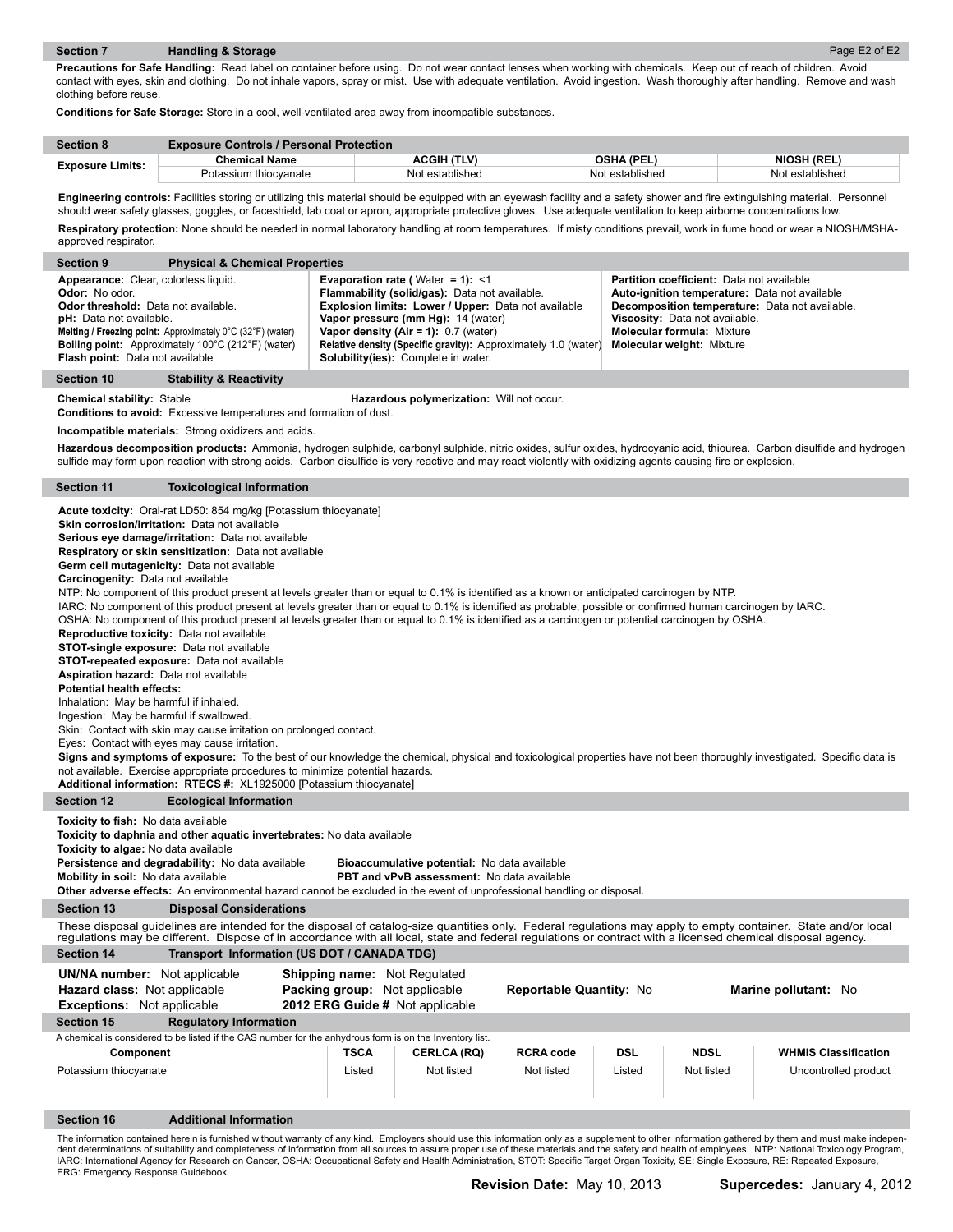**Produit**

# **Section 1 L'information de produit chimique et de compagnie**

"cutting edge science for the classroom"

**THIOCYANATE DE POTASSIUM, SOLUTION DE 0.002 MOLAIRE**

# Page F1 of F2

# Innovating Science® by Aldon Corporation

221 Rochester Street Avon, NY 14414-9409 (585) 226-6177

**CHEMTREC 24 Numéros De Téléphone De Secours D'Heure (800) 424-9300** Pour l'usage de laboratoire seulement. Pas pour l'usage de drogue, de nourriture

ou de ménage.

| <b>FIGUUL</b>                     |                                                                                                                                                                        |                                                                                                                                                      |
|-----------------------------------|------------------------------------------------------------------------------------------------------------------------------------------------------------------------|------------------------------------------------------------------------------------------------------------------------------------------------------|
| Synonymes                         | Thiocyanate de potassium, solution de l'eau                                                                                                                            |                                                                                                                                                      |
| <b>Section 2</b>                  | <b>Identification De Risques</b>                                                                                                                                       |                                                                                                                                                      |
| thyroide                          | Mention d'avertissement: AVERTISSEMENT<br>Pictogrammes: Aucun symbole n'est demandé<br>Les organes cibles: Le système nerveux central, le système cardiovasculaire, le | Déclarations de précaution:<br>P301+ P304+P312: EN CAS D'INGESTION OU D'INHALATION: Appeler un<br>CENTRE ANTIPOISON ou un médecin en cas de malaise. |
| <b>Classification par le GHS:</b> | Acute toxicity, oral (Catégorie 5)<br>Acute toxicity, inhalation (Catégorie 5)                                                                                         |                                                                                                                                                      |
|                                   | Renseignements sur l'étiquette GHS: Mention de danger:<br>H303: Peut être nocif en cas d'ingestion.<br>H333: Peut être nocif par inhalation.                           |                                                                                                                                                      |
|                                   |                                                                                                                                                                        |                                                                                                                                                      |

**CA Prop 65** - Ce produit ne contient pas de produits chimiques connus à l'État de Californie pour causer le cancer, des malformations congénitales, ou toute autre atteinte à la reproduction.

| <b>Section 3</b><br><b>Composition / Information Sur Des Ingrédients</b> |                       |                  |                        |  |  |  |  |  |
|--------------------------------------------------------------------------|-----------------------|------------------|------------------------|--|--|--|--|--|
| Nommé Chimique                                                           | # CAS                 | %                | <b>EINECS</b>          |  |  |  |  |  |
| L'eau<br>Thiocyanate de potassium                                        | 7732-18-5<br>333-20-0 | 99,98%<br>0,019% | 231-791-2<br>206-370-1 |  |  |  |  |  |
| <b>Section 4</b><br><b>Mesures De Premiers Soins</b>                     |                       |                  |                        |  |  |  |  |  |

**INGESTION:** PEUT ÊTRE NOCIF EN CAS D'INGESTION. Appeler un médecin ou un centre antipoison immédiatement. Provoquer le vomissement seulement si elle est informée par le personnel compétent médicaux. Ne jamais rien donner par la bouche à une personne inconsciente.

**INHALATION:** PEUT ÊTRE NOCIF EN CAS D'INHALATION. PEUT CAUSER UNE IRRITATION DE LA VOIES RESPIRATOIRE. Sortir au grand air. Si elle ne respire pas, pratiquer la respiration artificielle. Si la respiration est difficile, donner de l'oxygène. Obtenir des soins médicaux.

CONTACT AVEC LES YEUX: PEUT CAUSER UNE IRRITATION DES YEUX. Vérifier et enlever les lentilles de contact. Rincer abondamment à l'eau pendant au moins 15 minutes, en soulevant les paupières inférieures et supérieures de temps en temps. Obtenez une attention médicale immédiate.

**ABSORPTION PAR LA PEAU:** PEUT ÊTRE NOCIF EN CAS D'ABSORPTION PAR LA PEAU. PEUT CAUSER UNE IRRITATION DE LA PEAU. Enlever les vêtements contaminés. Rincer soigneusement avec du savon doux et d'eau. En cas d'irritation, consulter un médecin.

# **Section 5 Mesures De Lutte Contre l'Incendie**

**Moyens d'extinction:** Utilisez des supports adaptés pour éteindre le feu à l'appui.

**Actions de protection pour les sapeurs-pompiers:** En cas d'incendie, porter un appareil respiratoire NIOSH / MSHA approuvé autonome et un équipement complet de protection. Utiliser un jet d'eau pour maintenir incendie refroidir les conteneurs exposés.

Dangers spécifiques: En cas de feu, de l'eau peut s'évaporer à partir de cette solution, qui peut causer les produits dangereux de décomposition à être formée comme poussière ou vapeur.

# **Section 6 Mesures De Déchargement Accidentel**

Précautions personnelles: Évacuer le personnel vers la zone sûre. Utiliser un équipement de protection personnelle comme indiqué dans la Section 8. Assurer une ventilation adéquate. **Précautions environnementales:** Éviter tout ruissellement vers les égouts pluviaux et les fossés qui aboutissent aux voies navigables.

Confinement et de nettoyage: Absorber avec un matériau inerte, balayer à sec ou sous vide et placer dans un récipient approprié pour l'élimination. Laver la zone de déversement avec du savon et de l'eau.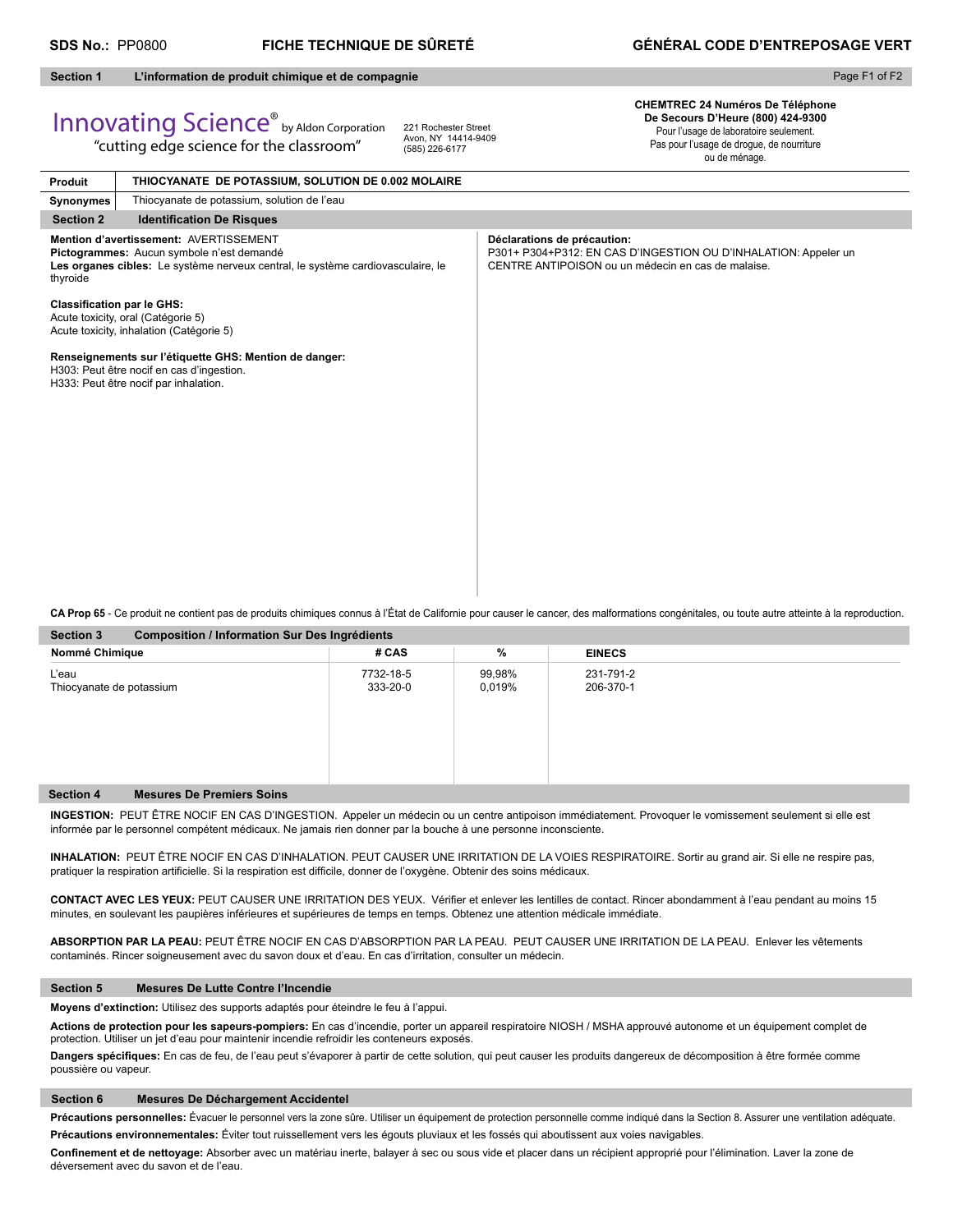Précautions pour la manutention en toute sécurité: Lire l'étiquette sur le contenant avant d'utiliser. Ne pas porter de lentilles cornéennes lorsque vous travaillez avec des produits chimiques. Tenir hors de portée des enfants. Éviter tout contact avec les yeux, la peau et les vêtements. Ne pas inhaler les vapeurs, les embruns ou le brouillard. Utiliser avec une ventilation adéquate. Éviter l'ingestion. Bien se laver après la manipulation. Retirer et laver les vêtements avant de les réutiliser.

**Conditions de stockage:** Stocker dans un endroit frais et bien aéré, loin des substances incompatibles.

| <b>Section 8</b>      | <b>Commandes D'Exposition / Protection Personnelle</b> |              |              |                    |  |  |  |  |
|-----------------------|--------------------------------------------------------|--------------|--------------|--------------------|--|--|--|--|
| Limites d'exposition: | Nommé Chimique                                         | ACGIH (TLV)  | OSHA (PEL)   | <b>NIOSH (REL)</b> |  |  |  |  |
|                       | Thiocvanate de potassium                               | Aucun établi | Aucun établi | Aucun établi       |  |  |  |  |

Contrôles d'ingénierie: Les installations d'entreposage ou d'utilisation de ce matériel doit être équipé d'une douche oculaire et une douche de sécurité et le matériel d'extinction d'incendie. Le personnel doit porter des lunettes de sécurité, des lunettes, ou un écran facial, une blouse de laboratoire ou tablier, des gants protecteurs appropriés. Utiliser une ventilation adéquate pour maintenir les concentrations atmosphériques faible.

Protection respiratoire: Aucun ne devrait être nécessaire dans le laboratoire normal manipulant aux températures ambiantes. Si les conditions brumeuses prévaloir, travailler dans la hotte ou de porter un masque respiratoire approuvé NIOSH / MSHA.

| <b>Section 9</b><br>Propriétés Physiques Et Chimiques                                                                                                                                                                                                                                                           |                                                                                                                                                                                                                                                                                                                                               |                                                                                                                                                                                                                                                              |
|-----------------------------------------------------------------------------------------------------------------------------------------------------------------------------------------------------------------------------------------------------------------------------------------------------------------|-----------------------------------------------------------------------------------------------------------------------------------------------------------------------------------------------------------------------------------------------------------------------------------------------------------------------------------------------|--------------------------------------------------------------------------------------------------------------------------------------------------------------------------------------------------------------------------------------------------------------|
| Apparence: Clair, liquide incolore.<br><b>Odeur:</b> Aucun odeur.<br>Seuil de l'odeur: Données non disponibles.<br>pH: Données non disponibles.<br><b>Point de fusion / congélation:</b> Environ 0°C (32°F) (eau)<br>Point d'ébullition: Environ 100°C (212°F) (eau)<br>Point d'éclair: Données non disponibles | Taux d'évaporation (Eau = 1): <1<br>Inflammabilité (solide / gaz): Données non disponibles.<br>Limites d'explosivité: Bas / Max: Données non disponibles<br>Pression de vapeur (mm Hg): 14 (eau)<br>Densité de vapeur (Air = 1): 0.7 (eau)<br>Densité relative (gravité spécifique): Environ 1.0 (eau)<br>Solubilité (s): Complet dans l'eau. | Coefficient de partage: Données non disponibles<br>Auto-inflammation: Données non disponibles<br>Température de décomposition: Données non disponibles.<br>Viscosité: Données non disponibles.<br>Formule moléculaire: Mélange<br>Poids moléculaire: Mélange |

# **Section 10 Stabilité Et Réactivité**

**Stabilité chimique:** Stable **Polymérisation dangereuse:** N'aura pas lieu.

**Conditions à éviter:** Les températures excessives et formation de la poussière.

**Matières incompatibles:** Comburante fortes et l'acides.

Produits dangereux de décomposition: Ammoniaque, sulfure d'hydrogène, sulfure de carbonylique, oxydes nitriques, oxydes de soufre, acide cyanhydrique, thiourée. Le bisulfure de carbone et le sulfure d'hydrogène peuvent former sur la réaction à des acides forts. Le bisulfure de carbone est très réactif et peut réagir violemment avec les oxydants causant l'incendie ou l'explosion.

**Section 11 L'Information Toxicologique**

**Toxicité aiguë:** Oral-rat LD50: 854 mg/kg [Thiocyanate de potassium]

**La corrosion de la peau et l'irritation:** Données non disponibles

**Des lésions oculaires graves / irritation:** Données non disponibles

**Respiratoire ou sensibilisation de la peau:** Données non disponibles

**Mutagénicité des cellules germinales:** Données non disponibles

**Cancérogène:** Données non disponibles

NTP: Aucun composant de ce produit présent à des niveaux supérieurs ou égaux à 0,1% n'a été identifié comme cancérigène reconnu ou présumé par NTP.

IARC: Aucun composant de ce produit présent à des niveaux supérieurs ou égaux à 0,1% n'a été identifié comme cancérigène probable, possible ou confirmé par IARC.

OSHA: Aucun composant de ce produit présent à des niveaux supérieurs ou égaux à 0,1% n'a été identifié comme cancérigène ni comme cancérigène possible par OSHA. **Reproductive toxicity:** Données non disponibles

**STOT-exposition unique:** Données non disponibles

**STOT-une exposition répétée:** Données non disponibles

**Risque d'aspiration:** Données non disponibles

# **Effets d'une surexposition:**

Inhalation: Peut être nocif en cas d'inhalation.

Ingestion: Peut être nocif en cas d'ingestion.

Peau: Le contact avec la peau peut provoquer une irritation de contact prolongé.

Yeux: Le contact avec les yeux peut provoquer une irritation.

Les signes et les symptômes de l'exposition: Au meilleur de notre connaissance les propriétés chimiques, physiques et toxicologiques n'ont pas été à fond étudiées. Les données spécifiques ne sont pas disponibles. Procédures appropriées d'exercice pour réduire au minimum des risques

**Informations complémentaires: RTECS #:** XL1925000 [Thiocyanate de potassium]

# **Section 12 L'Information Écologique**

**Toxicité pour les poissons:** Pas de données disponibles

**Toxicité pour les daphnies et autres invertébrés aquatiques:** Pas de données disponibles

**Toxicité pour les algues:** Pas de données disponibles

**Persistance et dégradabilité:** Pas de données disponible **Potentiel de bioaccumulation:** Pas de données disponible

**Mobilité dans le sol:** Pas de données disponibles **Évaluation PBT et vPvB:** Pas de données disponibles

**Autres effets indésirables:** Un danger pour l'environnement ne peut pas être exclu dans l'éventualité d'une manipulation ou d'élimination.

# **Section 13 Considérations De Disposition**

Ces lignes directrices sont destinées à l'élimination de la disposition d'un catalogue de taille seules les quantités. Les règlements fédéraux peuvent s'appliquer aux contenants vides. Des réglementations nationales et / ou local peut être différent. Éliminer conformément à toutes les réglementations locales, provinciales et fédérales ou d'un contrat avec une agence élimination des produits chimiques sous licence.

# **Section 14 L'Information De Transport (US DOT / CANADA TMD)**

**Numéro UN / NA:** Non applicable **Nom d'expédition:** Non réglé

| <b>Classe de danger:</b> Non applicable<br>Non applicable<br><b>Exceptions:</b>                                                                                                                 | Groupe d'emballage: Non applicable<br>2012 ERG Guide #: Non applicable |                    |                  | Quantité à déclarer: Non |             | <b>Polluant marin: Non</b>   |  |
|-------------------------------------------------------------------------------------------------------------------------------------------------------------------------------------------------|------------------------------------------------------------------------|--------------------|------------------|--------------------------|-------------|------------------------------|--|
| <b>L'Information De Normalisation</b><br><b>Section 15</b>                                                                                                                                      |                                                                        |                    |                  |                          |             |                              |  |
| Un produit chimique est considéré comme inscrit si le numéro CAS pour la forme anhydre est sur la liste d'inventaire.                                                                           |                                                                        |                    |                  |                          |             |                              |  |
| Composant                                                                                                                                                                                       | <b>TSCA</b>                                                            | <b>CERLCA (RQ)</b> | <b>RCRA code</b> | DSL                      | <b>NDSL</b> | <b>Classification SIMDUT</b> |  |
| Thiocyanate de potassium                                                                                                                                                                        | Listed                                                                 | Not listed         | Not listed       | Listed                   | Not listed  | Produit non contrôlé         |  |
| <b>Section 16</b><br>L'Information Additionnelle                                                                                                                                                |                                                                        |                    |                  |                          |             |                              |  |
| Les informations contenues dans ce document sont fournis sans garantie d'aucune sorte. Les employeurs devraient considérer cette information seulement comme complément à d'autres informations |                                                                        |                    |                  |                          |             |                              |  |

Les informations contenues dans ce document sont fournis sans garantie d'aucune sorte. Les employeurs devraient considérer cette information seulement comme complément à d'autres informations<br>recueillies par eux et doivent curité et la santé des employés. NTP: National Toxicology Program, IARC: International Agency for Research on Cancer, OSHA: Occupational Safety and Health Administration, STOT: Specific Target Organ Toxicity, SE: Single Exposure, RE: Repeated Exposure, ERG: Emergency Response Guidebook.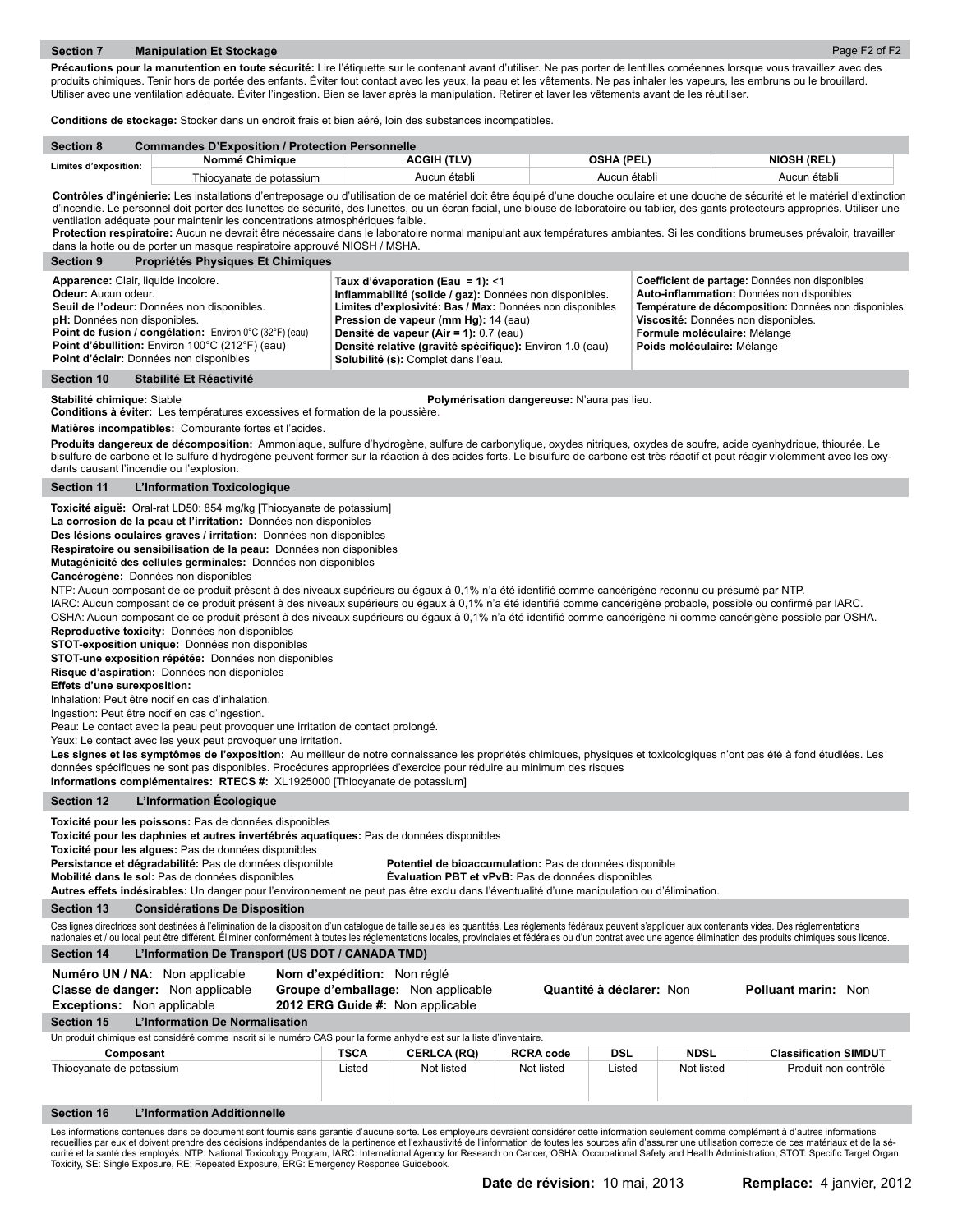# **SDS No.:** SS0430 **SAFETY DATA SHEET**

# **GENERAL STORAGE CODE GREEN**

# **Section 1 Chemical Product and Company Information**

Page E1 of E2

# Innovating Science® by Aldon Corporation

"cutting edge science for the classroom"

221 Rochester Street Avon, NY 14414-9409 (585) 226-6177

**CHEMTREC 24 Hour Emergency Phone Number (800) 424-9300**  For laboratory use only.

Not for drug, food or household use.

| Product          | <b>SODIUM CHLORIDE</b>                                                                                                                                |                                                                                                                                                                                                                                                                         |
|------------------|-------------------------------------------------------------------------------------------------------------------------------------------------------|-------------------------------------------------------------------------------------------------------------------------------------------------------------------------------------------------------------------------------------------------------------------------|
| Synonyms         | Common Salt / Rock Salt                                                                                                                               |                                                                                                                                                                                                                                                                         |
| <b>Section 2</b> | <b>Hazards Identification</b>                                                                                                                         |                                                                                                                                                                                                                                                                         |
| Chemicals.       | This substance or mixture has not been classified as hazardous according<br>to the Globally Harmonized System (GHS) of Classification and Labeling of | <b>Supplementary information:</b><br>Do not breathe dust. Do not get in eyes, on skin, or on clothing. Wear protective<br>gloves/protective clothing/eye protection/face protection. Wash hands thoroughly<br>after handling. Get medical attention if you feel unwell. |
|                  | Signal word: Not classified<br>Pictograms: Not classified<br>Target organs: None known                                                                |                                                                                                                                                                                                                                                                         |
|                  | <b>GHS Classification: Not classified</b><br>GHS Label information: Hazard statement(s): Not classified<br>Precautionary statement(s): Not classified |                                                                                                                                                                                                                                                                         |
|                  |                                                                                                                                                       |                                                                                                                                                                                                                                                                         |
|                  |                                                                                                                                                       |                                                                                                                                                                                                                                                                         |
|                  |                                                                                                                                                       |                                                                                                                                                                                                                                                                         |

Ca Prop 65 - This product does not contain any chemicals known to the State of California to cause cancer, birth defects, or any other reproductive harm.

| Section 3            | <b>Composition / Information on Ingredients</b> |           |      |               |  |  |
|----------------------|-------------------------------------------------|-----------|------|---------------|--|--|
| <b>Chemical Name</b> |                                                 | CAS#      | %    | <b>EINECS</b> |  |  |
| Sodium chloride      |                                                 | 7647-14-5 | 100% | 231-598-3     |  |  |
| Section 4            | <b>First Aid Measures</b>                       |           |      |               |  |  |

**INGESTION:** Call physician or Poison Control Center immediately. Induce vomiting only if advised by appropriate medical personnel.Never give anything by mouth to an unconscious person.

INHALATION: Remove to fresh air. If not breathing, give artificial respiration. If breathing is difficult, give oxygen. Get medical attention.

**EYE CONTACT:** Check for and remove contact lenses. Flush thoroughly with water for at least 15 minutes, lifting upper and lower eyelids occasionally. Get immediate medical attention.

**SKIN ABSORPTION:** Remove contaminated clothing. Flush thoroughly with mild soap and water. If irritation occurs, get medical attention.

# **Section 5 Fire Fighting Measures**

Suitable Extinguishing Media: Use any media suitable for extinguishing supporting fire.

Protective Actions for Fire-fighters: In fire conditions, wear a NIOSH/MSHA-approved self-contained breathing apparatus and full protective gear. Use water spray to keep fire-exposed containers cool.

Specific Hazards: During a fire, irritating and highly toxic gases may be generated by thermal decomposition or combustion.

# **Section 6 Accidental Release Measures**

**Personal Precautions:** Evacuate personnel to safe area. Use proper personal protective equipment as indicated in Section 8. Provide adequate ventilation.

**Environmental Precautions:** Avoid runoff into storm sewers and ditches which lead to waterways.

**Containment and Cleanup:** Sweep or vacuum up and place in a suitable container for proper disposal. Wash spill area with soap and water.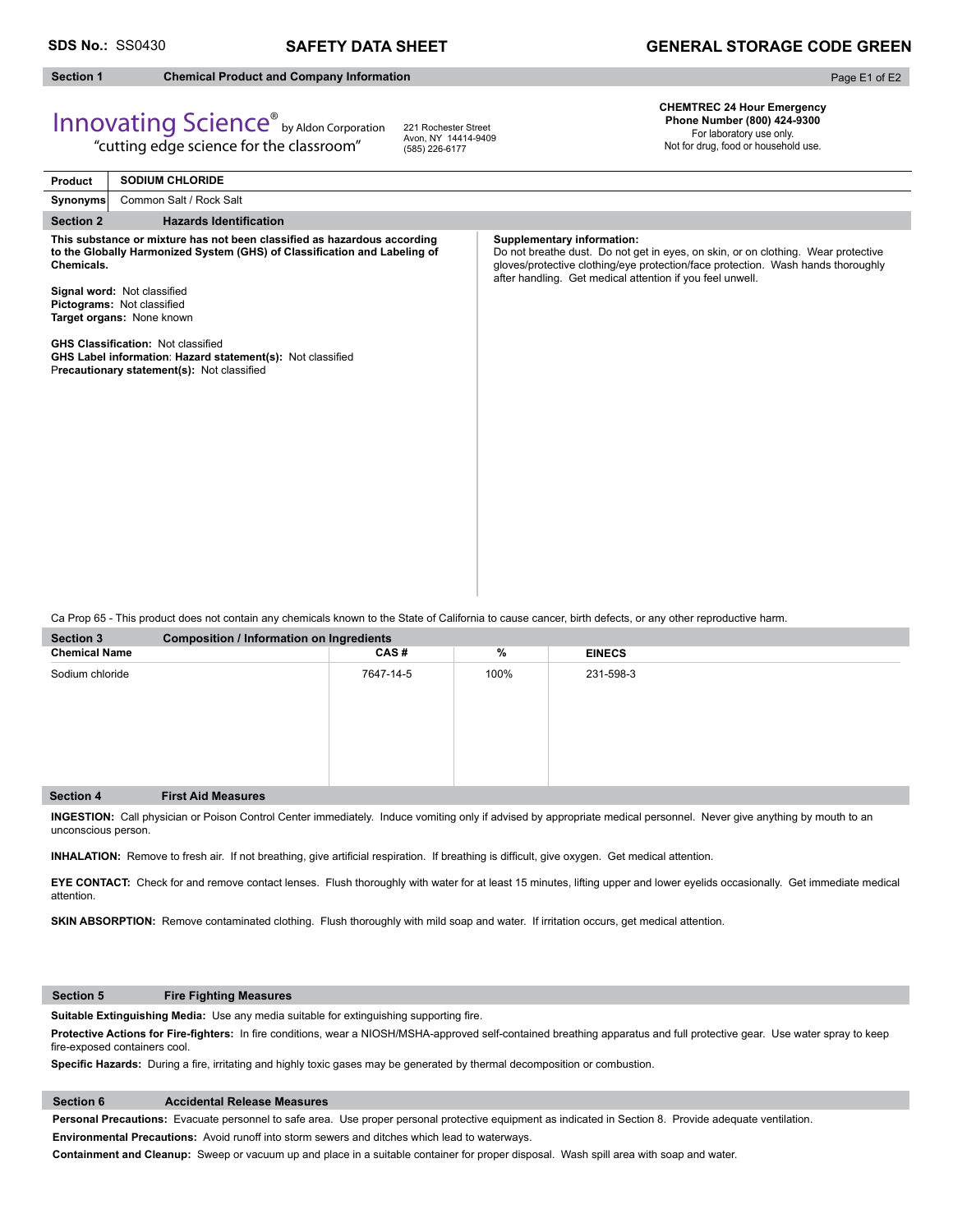**Precautions for Safe Handling:** Read label on container before using. Do not wear contact lenses when working with chemicals. Keep out of reach of children. Avoid contact with eyes, skin and clothing. Do not inhale dusts. Use with adequate ventilation. Avoid ingestion. Wash thoroughly after handling. Remove and wash clothing before reuse.

**Conditions for Safe Storage:** Store in a cool, dry, well-ventilated area away from incompatible substances. Store away from acids.

| <b>Section 8</b>        | <b>Exposure Controls / Personal Protection</b> |                    |                   |                    |  |
|-------------------------|------------------------------------------------|--------------------|-------------------|--------------------|--|
| <b>Exposure Limits:</b> | <b>Chemical Name</b>                           | <b>ACGIH (TLV)</b> | <b>OSHA (PEL)</b> | <b>NIOSH (REL)</b> |  |
|                         | Sodium chloride                                | None established   | None established  | None established   |  |

**Engineering controls:** Facilities storing or utilizing this material should be equipped with an eyewash facility and a safety shower and fire extinguishing material. Personnel should wear safety glasses, goggles, or faceshield, lab coat or apron, appropriate protective gloves. Use adequate ventilation to keep airborne concentrations low. Respiratory protection: None should be needed in normal laboratory handling at room temperatures. If dusty conditions prevail, work in fume hood or wear a NIOSH/MSHA-

approved respirator.

| <b>Physical &amp; Chemical Properties</b><br><b>Section 9</b>                                                                                                                                                                                                                              |                                                                                                                                                                                                                                                                                                                                                                                      |                                                                                                                                                                                                                                            |
|--------------------------------------------------------------------------------------------------------------------------------------------------------------------------------------------------------------------------------------------------------------------------------------------|--------------------------------------------------------------------------------------------------------------------------------------------------------------------------------------------------------------------------------------------------------------------------------------------------------------------------------------------------------------------------------------|--------------------------------------------------------------------------------------------------------------------------------------------------------------------------------------------------------------------------------------------|
| Appearance: Solid, white crystals.<br><b>Odor:</b> No odor.<br><b>Odor threshold:</b> Data not available.<br>$pH: 4.0-9.0$<br>Melting / Freezing point: $801^{\circ}$ C (>1473 $^{\circ}$ F)<br><b>Boiling point:</b> $1465^{\circ}$ C (2669 $^{\circ}$ F)<br>Flash point: Non combustible | <b>Evaporation rate (<math>= 1</math>):</b> Data not available<br>Flammability (solid/gas): Data not available.<br><b>Explosion limits: Lower / Upper: Data not available</b><br>Vapor pressure (mm Hg): 2.4<br>Vapor density (Air = 1): Data not available<br>Relative density (Specific gravity): 2.16 $@$ 25 $°C$<br><b>Solubility(ies):</b> 1 $q/2.8$ ml water at $25^{\circ}$ C | <b>Partition coefficient:</b> Data not available<br>Auto-ignition temperature: Data not available<br>Decomposition temperature: Data not available<br>Viscosity: Data not available.<br>Molecular formula: NaCl<br>Molecular weight: 58.45 |
| <b>Stability &amp; Reactivity</b><br>Section 10                                                                                                                                                                                                                                            |                                                                                                                                                                                                                                                                                                                                                                                      |                                                                                                                                                                                                                                            |

**Chemical stability:** Stable **Hazardous polymerization:** Will not occur.

**Conditions to avoid:** Wet conditions can cause caking and/or corrosion.

**Incompatible materials:** Strong acids.

**Hazardous decomposition products:** Electrolysis can produce chlorine gas.

## **Section 11 Toxicological Information**

**Acute toxicity:** Oral-rat LD50: 3000 mg/kg

**Skin corrosion/irritation:** Data not available

**Serious eye damage/irritation:** Data not available

**Respiratory or skin sensitization:** Data not available **Germ cell mutagenicity:** Data not available

**Carcinogenity:** Data not available

NTP: No component of this product present at levels greater than or equal to 0.1% is identified as a known or anticipated carcinogen by NTP.

IARC: No component of this product present at levels greater than or equal to 0.1% is identified as probable, possible or confirmed human carcinogen by IARC.

OSHA: No component of this product present at levels greater than or equal to 0.1% is identified as a carcinogen or potential carcinogen by OSHA.

**Reproductive toxicity:** Data not available

**STOT-single exposure:** Data not available

**STOT-repeated exposure:** Data not available

**Aspiration hazard:** Data not available

**Potential health effects:** 

Inhalation: Inhalation of dust leaves salty taste with mild irritation to mucous membrane in nose and throat.

Ingestion: Ingestion of large amounts (more than 0.1 pound) may cause vomiting.

Skin: Contact may cause very slight irritation.

Eyes: Contact may cause very slight irritation.

**Signs and symptoms of exposure:** Gross overexposure over a long period of time, results in dehydration.

**Additional information: RTECS #:** VZ4725000

# **Section 12 Ecological Information**

Toxicity to fish: Lepomis macrochirus (fish, freshwater) LC50: 9,675 mg/l/96 hours

**Toxicity to daphnia and other aquatic invertebrates:** Daphnia magna (Crustacea) EC50: 6,175 mg/l/16 hours

**Toxicity to algae:** Anabaena variabilis (Algae) LC50: 23,565 mg/l/4 day

**Persistence and degradability:** No data available **Bioaccumulative potential:** No data available

**Mobility in soil:** No data available **PBT and vPvB assessment:** No data available

**Other adverse effects:** An environmental hazard cannot be excluded in the event of unprofessional handling or disposal.

**Section 13 Disposal Considerations**

These disposal guidelines are intended for the disposal of catalog-size quantities only. Federal regulations may apply to empty container. State and/or local regulations may be different. Dispose of in accordance with all local, state and federal regulations or contract with a licensed chemical disposal agency.

| <b>Section 14</b> | <b>Transport Information</b> |  |  |
|-------------------|------------------------------|--|--|
|                   |                              |  |  |

| <b>UN/NA number:</b> Not applicable<br><b>Hazard class: Not applicable</b><br><b>Exceptions:</b> Not applicable | <b>Shipping name:</b> Not Regulated<br><b>Packing group:</b> Not applicable<br>2012 ERG Guide # Not applicable |                    | <b>Reportable Quantity: No</b> |            |             | Marine pollutant: No        |
|-----------------------------------------------------------------------------------------------------------------|----------------------------------------------------------------------------------------------------------------|--------------------|--------------------------------|------------|-------------|-----------------------------|
| Section 15<br><b>Regulatory Information</b>                                                                     |                                                                                                                |                    |                                |            |             |                             |
| A chemical is considered to be listed if the CAS number for the anhydrous form is on the Inventory list.        |                                                                                                                |                    |                                |            |             |                             |
| Component                                                                                                       | TSCA                                                                                                           | <b>CERLCA (RQ)</b> | <b>RCRA code</b>               | <b>DSL</b> | <b>NDSL</b> | <b>WHMIS Classification</b> |

Sodium chloride Listed Not listed Not listed Listed Not listed Uncontrolled product

# **Section 16 Additional Information**

The information contained herein is furnished without warranty of any kind. Employers should use this information only as a supplement to other information gathered by them and must make independent determinations of suitability and completeness of information from all sources to assure proper use of these materials and the safety and health of employees. NTP: National Toxicology Program, IARC: International Agency for Research on Cancer, OSHA: Occupational Safety and Health Administration, STOT: Specific Target Organ Toxicity, SE: Single Exposure, RE: Repeated Exposure, ERG: Emergency Response Guidebook.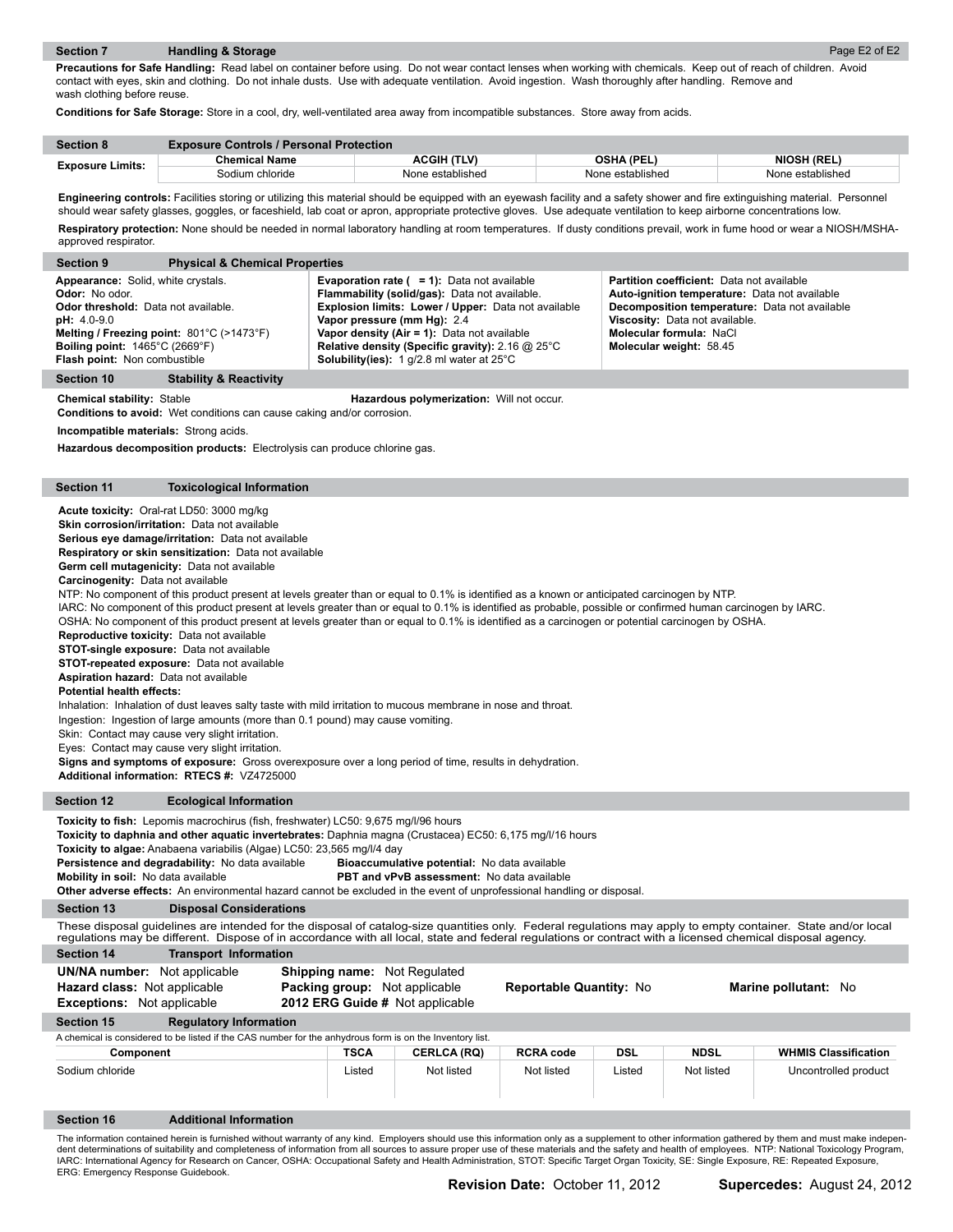# **GÉNÉRAL CODE D'ENTREPOSAGE VERT**

Page F1 of F2

# **Section 1 L'information de produit chimique et de compagnie**

# Innovating Science® by Aldon Corporation

"cutting edge science for the classroom"

221 Rochester Street Avon, NY 14414-9409 (585) 226-6177

**CHEMTREC 24 Numéros De Téléphone De Secours D'Heure (800) 424-9300** Pour l'usage de laboratoire seulement. Pas pour l'usage de drogue, de nourriture ou de ménage.

**Produit Synonymes Section 2** Identification De Risques **Des renseignements supplémentaires:** Ne pas respirer les poussières. Éviter tout contact avec les yeux, la peau ou les vêtements. Porter des gants de protection / des vêtements de protection / un équipement de protection des yeux / du visage. Se laver les mains soigneusement après manipulation. Consulter un médecin en cas de malaise. **Cette substance ou un mélange n'a pas été classé comme dangereux à ce**  selon le Système général harmonisé (SGH) de classification et d'étiquetage **des produits chimiques. Signal word:** Non classé **Pictograms:** Non classé **Target organs:** Aucun connu. **GHS Classification: Non classé GHS Label information**: **Hazard statement(s):** Non classé **Déclarations de précaution(s):** Non classé **CHLORURE DE SODIUM** Sel ordinaire / Sel gemme

**CA Prop 65** - Ce produit ne contient pas de produits chimiques connus à l'État de Californie pour causer le cancer, des malformations congénitales, ou toute autre atteinte à la reproduction.

| <b>Section 3</b><br><b>Composition / Information Sur Des Ingrédients</b> |           |      |               |  |  |
|--------------------------------------------------------------------------|-----------|------|---------------|--|--|
| Nommé Chimique                                                           | # CAS     | %    | <b>EINECS</b> |  |  |
| Chlorure de sodium                                                       | 7647-14-5 | 100% | 231-598-3     |  |  |
| <b>Mesures De Premiers Soins</b><br><b>Section 4</b>                     |           |      |               |  |  |

**INGESTION:** Appeler un médecin ou un centre antipoison immédiatement. Provoquer le vomissement seulement si elle est informée par le personnel compétent médicaux. Ne jamais rien donner par la bouche à une personne inconsciente.

INHALATION: Sortir au grand air. Si elle ne respire pas, pratiquer la respiration artificielle. Si la respiration est difficile, donner de l'oxygène. Obtenir des soins médicaux.

CONTACT AVEC LES YEUX: Vérifier et enlever les lentilles de contact. Rincer abondamment à l'eau pendant au moins 15 minutes, en soulevant les paupières inférieures et supérieures de temps en temps. Obtenez une attention médicale immédiate.

**ABSORPTION PAR LA PEAU:** Enlever les vêtements contaminés. Rincer soigneusement avec du savon doux et d'eau. En cas d'irritation, consulter un médecin.

### **Section 5 Mesures De Lutte Contre l'Incendie**

**Moyens d'extinction:** Utilisez des supports adaptés pour éteindre le feu à l'appui.

**Actions de protection pour les sapeurs-pompiers:** En cas d'incendie, porter un appareil respiratoire NIOSH / MSHA approuvé autonome et un équipement complet de protection. Utiliser un jet d'eau pour maintenir incendie refroidir les conteneurs exposés.

Dangers spécifiques: En cas d'incendie, des gaz irritants et très toxiques peuvent être générés par la décomposition thermique ou la combustion.

### **Section 6 Mesures De Déchargement Accidentel**

Précautions personnelles: Évacuer le personnel vers la zone sûre. Utiliser un équipement de protection personnelle comme indiqué dans la Section 8. Assurer une ventilation adéquate. **Précautions environnementales:** Éviter tout ruissellement vers les égouts pluviaux et les fossés qui aboutissent aux voies navigables.

Confinement et de nettoyage: Balayez ou nettoyez à l'aspirateur vers le haut et placez dans un récipient approprié pour la disposition appropriée. Laver la zone de déversement avec du savon et de l'eau.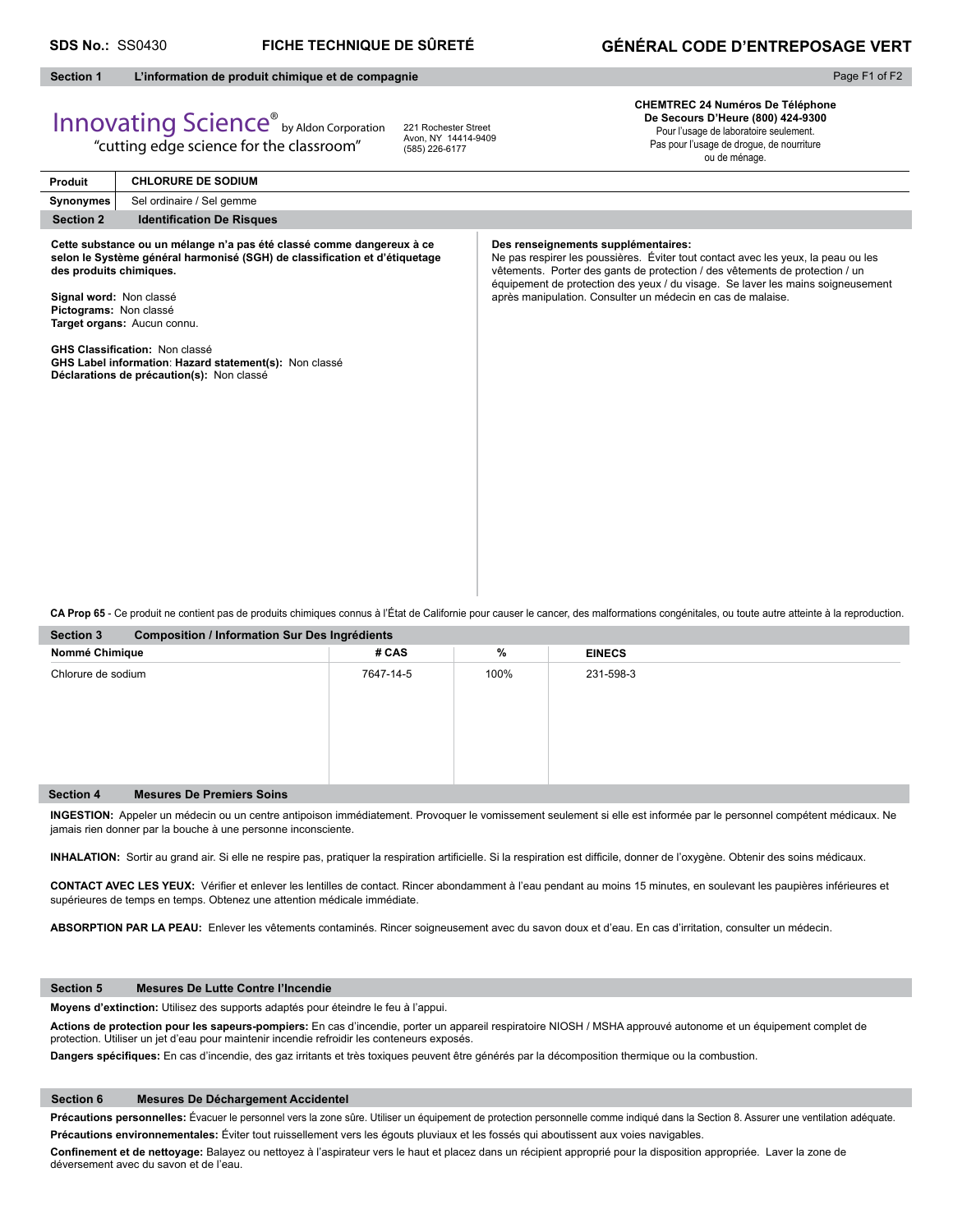Page F2 of F2

Précautions pour la manutention en toute sécurité: Lire l'étiquette sur le contenant avant d'utiliser. Ne pas porter de lentilles cornéennes lorsque vous travaillez avec des produits chimiques. Tenir hors de portée des enfants. Éviter tout contact avec les yeux, la peau et les vêtements. Ne pas inhaler les poussières. Utiliser avec une ventilation adéquate. Éviter l'ingestion. Bien se laver après la manipulation. Retirer et laver les vêtements avant de les réutiliser.

**Conditions de stockage:** Stocker dans un endroit frais, sec et bien aéré, loin des substances incompatibles. Stocker à l'écart des acides.

| <b>Section 8</b>      | <b>Commandes D'Exposition / Protection Personnelle</b> |              |              |                    |  |  |
|-----------------------|--------------------------------------------------------|--------------|--------------|--------------------|--|--|
| Limites d'exposition: | Nommé Chimique                                         | ACGIH (TLV)  | OSHA (PEL)   | <b>NIOSH (REL)</b> |  |  |
|                       | Chlorure de sodium                                     | Aucun établi | Aucun établi | Aucun établi       |  |  |

Contrôles d'ingénierie: Les installations d'entreposage ou d'utilisation de ce matériel doit être équipé d'une douche oculaire et une douche de sécurité et le matériel d'extinction d'incendie. Le personnel doit porter des lunettes de sécurité, des lunettes, ou un écran facial, une blouse de laboratoire ou tablier, des gants protecteurs appropriés. Utiliser une ventilation adéquate pour maintenir les concentrations atmosphériques faible.

**Protection respiratoire:** Aucun ne devrait être nécessaire dans le laboratoire normal manipulant aux températures ambiantes. Si les conditions poussiéreuses prévaloir, travailler dans la hotte ou de porter un masque respiratoire approuvé NIOSH / MSHA.

| <b>Propriétés Physiques Et Chimiques</b><br><b>Section 9</b>                                                                                                                                                                                              |                                                                                                                                                                                                                                                                                                                                                                        |                                                                                                                                                                                                                                                       |
|-----------------------------------------------------------------------------------------------------------------------------------------------------------------------------------------------------------------------------------------------------------|------------------------------------------------------------------------------------------------------------------------------------------------------------------------------------------------------------------------------------------------------------------------------------------------------------------------------------------------------------------------|-------------------------------------------------------------------------------------------------------------------------------------------------------------------------------------------------------------------------------------------------------|
| Apparence: Solides, cristaux blancs.<br>Odeur: Aucune odeur.<br>Seuil de l'odeur: Données non disponibles.<br>$pH: 4.0 - 9.0$<br>Point de fusion / congélation: 801°C (>1473°F)<br>Point d'ébullition: 1465°C (2669°F)<br>Point d'éclair: Non combustible | Taux d'évaporation ( = 1): Données non disponibles<br>Inflammabilité (solide / gaz): Données non disponibles.<br>Limites d'explosivité: Bas / Max: Données non disponibles<br>Pression de vapeur (mm Hg): 2.4<br>Densité de vapeur (Air = 1): Données non disponibles<br>Densité relative (gravité spécifique): 2.16 @ 25°C<br>Solubilité(s): 1 g/2.8 ml water at 25°C | Coefficient de partage: Données non disponibles<br>Auto-inflammation: Données non disponibles<br>Température de décomposition: Données non disponibles<br>Viscosité: Données non disponibles<br>Formule moléculaire: NaCl<br>Poids moléculaire: 58.45 |
|                                                                                                                                                                                                                                                           |                                                                                                                                                                                                                                                                                                                                                                        |                                                                                                                                                                                                                                                       |

# **Section 10 Stabilité Et Réactivité**

**Stabilité chimique:** Stable **Polymérisation dangereuse:** N'aura pas lieu.

**Conditions à éviter:** Les conditions humides peuvent causer l'agglutination et/ou la corrosion.

**Matières incompatibles:** Acides forts.

**Produits dangereux de décomposition:** L'électrolyse peut produire le gaz de chlore.

## **Section 11 L'Information Toxicologique**

**Toxicité aiguë:** Oral-rat LD50: 3000 mg/kg

**La corrosion de la peau et l'irritation:** Données non disponibles

**Des lésions oculaires graves / irritation:** Données non disponibles

**Respiratoire ou sensibilisation de la peau:** Données non disponibles

**Mutagénicité des cellules germinales:** Données non disponibles

# **Cancérogène:** Données non disponibles

NTP: Aucun composant de ce produit présent à des niveaux supérieurs ou égaux à 0,1% n'a été identifié comme cancérigène reconnu ou présumé par NTP.

IARC: Aucun composant de ce produit présent à des niveaux supérieurs ou égaux à 0,1% n'a été identifié comme cancérigène probable, possible ou confirmé par IARC.

OSHA: Aucun composant de ce produit présent à des niveaux supérieurs ou égaux à 0,1% n'a été identifié comme cancérigène ni comme cancérigène possible par OSHA. **Reproductive toxicity:** Données non disponibles

**STOT-exposition unique:** Données non disponibles

**STOT-une exposition répétée:** Données non disponibles

**Risque d'aspiration:** Données non disponibles

### **Effets d'une surexposition:**

Inhalation: L'inhalation de la poussière laisse le goût salé avec l'irritation douce à la muqueuse dans le nez et la gorge.

Ingestion: L'ingestion des grands nombres (plus de 0,1 livre) peut causer le vomissement.

Peau: Contact peut provoquer une irritation très légère.

Yeux: Contact peut provoquer une irritation très légère.

**Les signes et les symptômes de l'exposition:** La surexposition brute sur une longue période, a comme conséquence la déshydratation.

**Informations complémentaires: RTECS #:** VZ4725000

# **Section 12 L'Information Écologique**

Toxicité pour les poissons: Lepomis macrochirus (fish, freshwater) LC50: 9,675 mg/l/96 hours

**Toxicité pour les daphnies et autres invertébrés aquatiques:** Daphnia magna (Crustacea) EC50: 6,175 mg/l/16 hours

**Toxicité pour les algues:** Anabaena variabilis (Algae) LC50: 23,565 mg/l/4 day

**Persistance et dégradabilité:** Pas de données disponible **Potentiel de bioaccumulation:** Pas de données disponible

**Mobilité dans le sol:** Pas de données disponibles **Évaluation PBT et vPvB:** Pas de données disponibles

| Autres effets indésirables: Un danger pour l'environnement ne peut pas être exclu dans l'éventualité d'une manipulation ou d'élimination. |  |
|-------------------------------------------------------------------------------------------------------------------------------------------|--|
|                                                                                                                                           |  |

# **Section 13 Considérations De Disposition**

Ces lignes directrices sont destinées à l'élimination de la disposition d'un catalogue de taille seules les quantités. Les règlements fédéraux peuvent s'appliquer aux contenants vides. Des réglementations nationales et / ou local peut être différent. Éliminer conformément à toutes les réglementations locales, provinciales et fédérales ou d'un contrat avec une agence élimination des produits chimiques sous licence.

# **Section 14 L'Information De Transport**

| Numéro UN / NA: Non applicable<br>Classe de danger: Non applicable<br><b>Exceptions:</b> Non applicable               | Nom d'expédition: Non réglé<br>Groupe d'emballage: Non applicable<br>2012 ERG Guide #: Non applicable |                    |                  | Quantité à déclarer: Non |             | <b>Polluant marin: Non</b>   |
|-----------------------------------------------------------------------------------------------------------------------|-------------------------------------------------------------------------------------------------------|--------------------|------------------|--------------------------|-------------|------------------------------|
| L'Information De Normalisation<br><b>Section 15</b>                                                                   |                                                                                                       |                    |                  |                          |             |                              |
| Un produit chimique est considéré comme inscrit si le numéro CAS pour la forme anhydre est sur la liste d'inventaire. |                                                                                                       |                    |                  |                          |             |                              |
| Composant                                                                                                             | TSCA                                                                                                  | <b>CERLCA (RQ)</b> | <b>RCRA code</b> | DSL                      | <b>NDSL</b> | <b>Classification SIMDUT</b> |
| Chlorure de sodium                                                                                                    | Listed                                                                                                | Not listed         | Not listed       | Listed                   | Not listed  | Produit non contrôlé         |
| L'Information Additionnelle<br><b>Section 16</b>                                                                      |                                                                                                       |                    |                  |                          |             |                              |

Les informations contenues dans ce document sont fournis sans garantie d'aucune sorte. Les employeurs devraient considérer cette information seulement comme complément à d'autres informations<br>recueillies par eux et doivent Toxicity, SE: Single Exposure, RE: Repeated Exposure, ERG: Emergency Response Guidebook.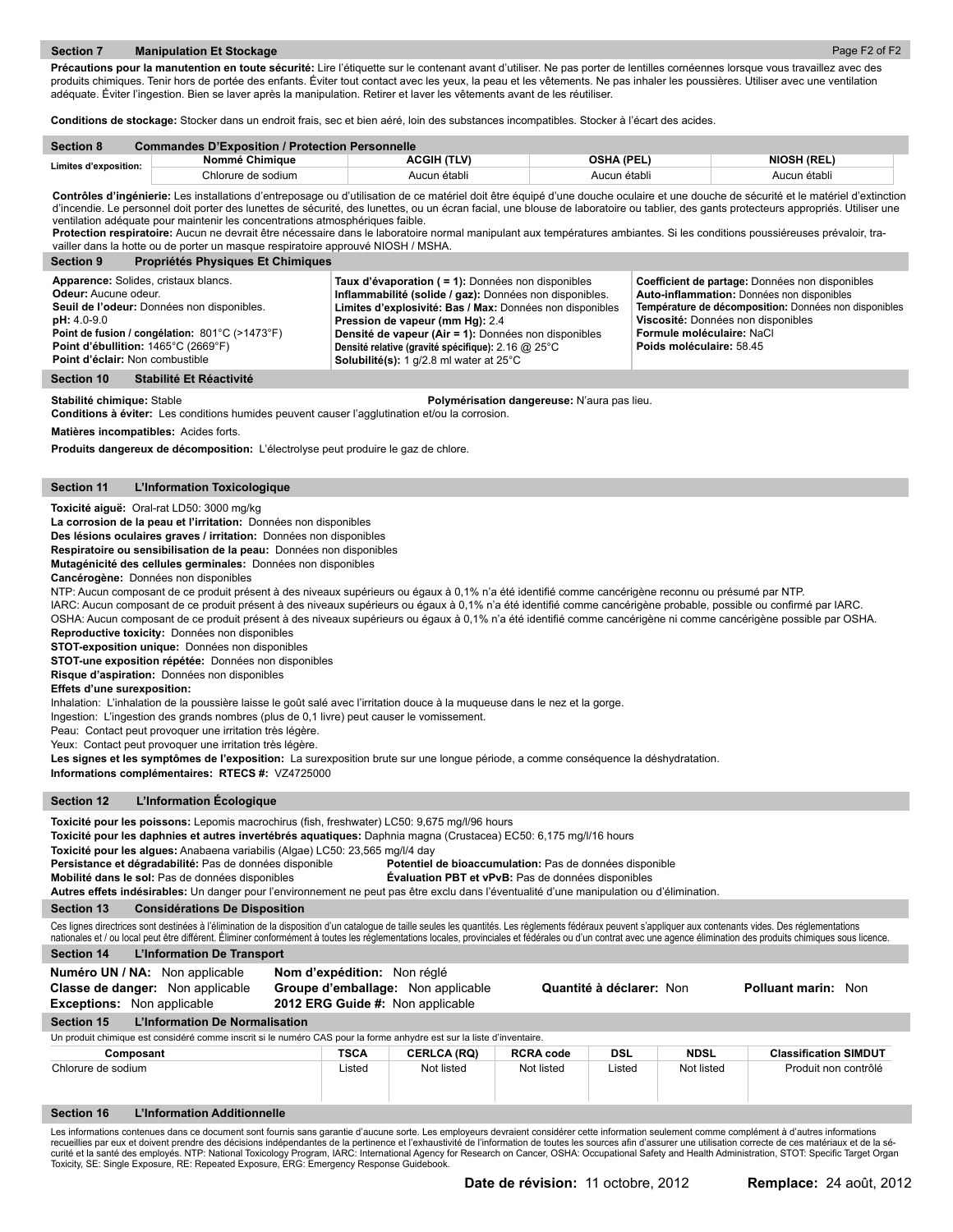Innovating Science® by Aldon Corporation "cutting edge science for the classroom"

# **Section 1 Chemical Product and Company Information**

221 Rochester Street Avon, NY 14414-9409 (585) 226-6177

# **CHEMTREC 24 Hour Emergency Phone Number (800) 424-9300**

For laboratory use only. Not for drug, food or household use.

| <b>Product</b>             | SODIUM HYDROXIDE, 0.1 MOLAR (0.1N) SOLUTION                                                                                                                                                |                                                                                                                                                                                                                                                                                                                                                                                      |
|----------------------------|--------------------------------------------------------------------------------------------------------------------------------------------------------------------------------------------|--------------------------------------------------------------------------------------------------------------------------------------------------------------------------------------------------------------------------------------------------------------------------------------------------------------------------------------------------------------------------------------|
| <b>Synonyms</b>            | Sodium Hydroxide, Water Solution (0.1M)                                                                                                                                                    |                                                                                                                                                                                                                                                                                                                                                                                      |
| <b>Section 2</b>           | <b>Hazards Identification</b>                                                                                                                                                              |                                                                                                                                                                                                                                                                                                                                                                                      |
| <b>GHS Classification:</b> | Signal word: WARNING<br>Pictograms: None required<br>Target organs: Respiratory tract, gastrointestinal tract, eyes, skin.<br>Skin irritation (Category 3)<br>Eye irritation (Category 2B) | <b>Precautionary statement:</b><br>P264: Wash hands thoroughly after handling.<br>P305+P351+P338: IF IN EYES: Rinse cautiously with water for several minutes.<br>Remove contact lenses, if present and easy to do. Continue rinsing.<br>P332+P313: If skin irritation occurs: Get medical advice/attention.<br>P337+P313: If eye irritation persists: Get medical advice/attention. |
|                            | <b>GHS Label information: Hazard statement:</b><br>H316: Causes mild skin irritation.<br>H320: Causes eye irritation.                                                                      |                                                                                                                                                                                                                                                                                                                                                                                      |

Ca Prop 65 - This product does not contain any chemicals known to the State of California to cause cancer, birth defects, or any other reproductive harm.

| Section 3                 | <b>Composition / Information on Ingredients</b> |                        |               |                        |  |
|---------------------------|-------------------------------------------------|------------------------|---------------|------------------------|--|
| <b>Chemical Name</b>      |                                                 | CAS#                   | %             | <b>EINECS</b>          |  |
| Water<br>Sodium hydroxide |                                                 | 7732-18-5<br>1310-73-2 | 99.6%<br>0.4% | 231-791-2<br>215-185-5 |  |
| Section 4                 | <b>First Aid Measures</b>                       |                        |               |                        |  |

**INGESTION:** Call physician or Poison Control Center immediately. Induce vomiting only if advised by appropriate medical personnel.Never give anything by mouth to an unconscious person.

INHALATION: Remove to fresh air. If not breathing, give artificial respiration. If breathing is difficult, give oxygen. Get medical attention.

**EYE CONTACT:** CAUSES EYE IRRITATION. Check for and remove contact lenses. Flush thoroughly with water for at least 15 minutes, lifting upper and lower eyelids occasionally. Get immediate medical attention.

SKIN ABSORPTION: CAUSES MILD IRRITATION. Remove contaminated clothing. Flush thoroughly with mild soap and water. If irritation occurs, get medical attention.

## **Section 5 Fire Fighting Measures**

**Suitable Extinguishing Media:** Dry chemical, water spray, alcohol foam. Can react with carbon dioxide to form sodium carbonate.

Protective Actions for Fire-fighters: In fire conditions, wear a NIOSH/MSHA-approved self-contained breathing apparatus and full protective gear. Use water spray to keep fire-exposed containers cool.

Specific Hazards: In fire conditions, water may evaporate from this solution which may cause hazardous decomposition products to be formed as dust or fume. Contact with metals can generate hydrogen gas.

# **Section 6 Accidental Release Measures**

**Personal Precautions:** Evacuate personnel to safe area. Use proper personal protective equipment as indicated in Section 8. Provide adequate ventilation.

**Environmental Precautions:** Avoid runoff into storm sewers and ditches which lead to waterways.

**Containment and Cleanup:** Absorb with inert dry material, sweep or vacuum up and place in a suitable container for proper disposal. Wash spill area with soap and water.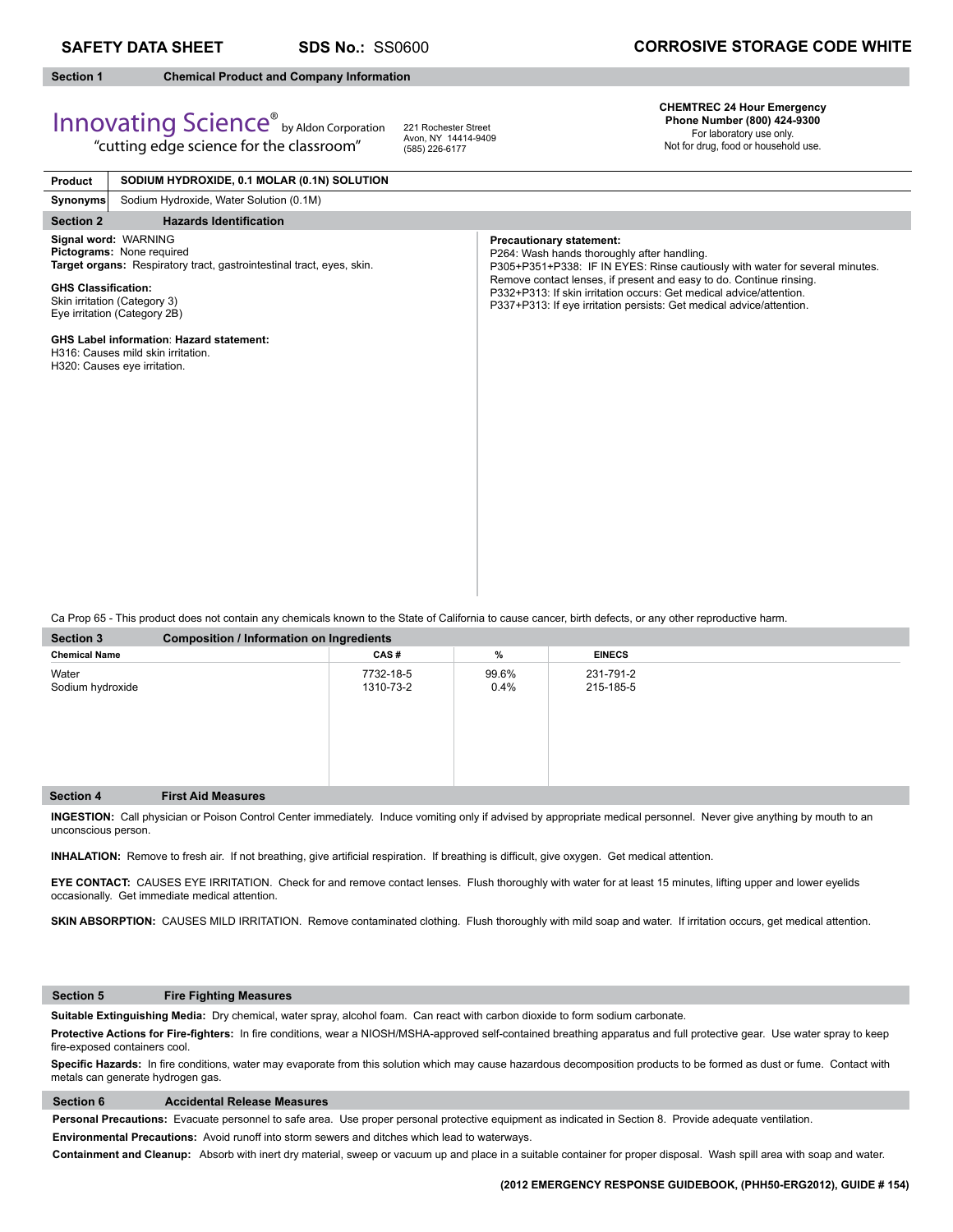**Precautions for Safe Handling:** Read label on container before using. Do not wear contact lenses when working with chemicals. Keep out of reach of children. Avoid contact with eyes, skin and clothing. Do not inhale vapors, spray or mist. Use with adequate ventilation. Avoid ingestion. Wash thoroughly after handling. Remove and wash clothing before reuse.

**Conditions for Safe Storage:** Store in a cool, well-ventilated area away from incompatible substances.

| <b>Section 8</b>        | <b>Exposure Controls / Personal Protection</b> |                               |                          |                             |
|-------------------------|------------------------------------------------|-------------------------------|--------------------------|-----------------------------|
| <b>Exposure Limits:</b> | <b>Chemical Name</b>                           | <b>ACGIH (TLV)</b>            | <b>OSHA (PEL)</b>        | <b>NIOSH (REL)</b>          |
|                         | Sodium hvdroxide                               | STEL: $C$ 2 ma/m <sup>3</sup> | TWA: 2 ma/m <sup>3</sup> | STEL: C 2 mg/m <sup>3</sup> |

**Engineering controls:** Facilities storing or utilizing this material should be equipped with an eyewash facility and a safety shower and fire extinguishing material. Personnel should wear safety glasses, goggles, or faceshield, lab coat or apron, appropriate protective gloves. Use adequate ventilation to keep airborne concentrations low. **Respiratory protection:** None should be needed in normal laboratory handling at room temperatures. If misty conditions prevail, work in fume hood or wear a NIOSH/MSHAapproved respirator.

| <b>Physical &amp; Chemical Properties</b><br><b>Section 9</b>                                                                                                                                                                                                                                                  |                                                                                                                                                                                                                                                                                                                        |                                                                                                                                                                                                                                                                             |
|----------------------------------------------------------------------------------------------------------------------------------------------------------------------------------------------------------------------------------------------------------------------------------------------------------------|------------------------------------------------------------------------------------------------------------------------------------------------------------------------------------------------------------------------------------------------------------------------------------------------------------------------|-----------------------------------------------------------------------------------------------------------------------------------------------------------------------------------------------------------------------------------------------------------------------------|
| Appearance: Clear, colorless liquid.<br><b>Odor:</b> No odor.<br><b>Odor threshold:</b> Not applicable.<br><b>pH:</b> Data not available.<br>Melting / Freezing point: $\sim 0^{\circ}$ C ( $\sim 32^{\circ}$ F) [water]<br>Boiling point: $\sim 100^{\circ}$ C (212°F) [water]<br>Flash point: Not flammable. | <b>Evaporation rate (</b> Water = 1): $<$ 1<br>Flammability (solid/gas): Not applicable.<br>Explosion limits: Lower / Upper: Not applicable<br>Vapor pressure (mm Hg): 14 [water]<br>Vapor density (Air = 1): $0.7$ [water]<br>Relative density (Specific gravity): 1.0 [water]<br>Solubility(ies): Complete in water. | <b>Partition coefficient:</b> (n-octanol / water): Not applicable<br>Auto-ignition temperature: Not applicable<br>Decomposition temperature: Data not available.<br>Viscosity: Data not available.<br><b>Molecular formula: Mixture</b><br><b>Molecular weight: Mixture</b> |
| <b>Stability &amp; Reactivity</b><br><b>Section 10</b>                                                                                                                                                                                                                                                         |                                                                                                                                                                                                                                                                                                                        |                                                                                                                                                                                                                                                                             |

**Chemical stability:** Stable **Hazardous polymerization:** Will not occur.

**Conditions to avoid:** Can react with carbon dioxide to form sodium carbonate.

**Incompatible materials:** Metals, acids, organic compounds, organic nitro compounds.

Hazardous decomposition products: Sodium oxide. Reacts with metals to form flammable and explosive hydrogen gas.

**Section 11 Toxicological Information**

**Acute toxicity:** Data not available

**Skin corrosion/irritation:** Skin - rabbit - Slight irritation - [Sodium hydroxide ≤ 1%]

**Serious eye damage/irritation:** Eyes - rabbit - Slight irritation - [Sodium hydroxide 0.5%]

**Respiratory or skin sensitization:** Data not available

**Germ cell mutagenicity:** Data not available

**Carcinogenity:** Data not available

NTP: No component of this product present at levels greater than or equal to 0.1% is identified as a known or anticipated carcinogen by NTP.

IARC: No component of this product present at levels greater than or equal to 0.1% is identified as probable, possible or confirmed human carcinogen by IARC.

OSHA: No component of this product present at levels greater than or equal to 0.1% is identified as a carcinogen or potential carcinogen by OSHA.

**Reproductive toxicity:** Data not available

**STOT-single exposure:** Data not available

**STOT-repeated exposure:** Data not available **Aspiration hazard:** Data not available

**Potential health effects:** 

Inhalation: No data available for this dilution.

Ingestion: No data available for this dilution.

Skin: Causes irritation upon prolonged or repeated contact.

Eyes: Causes slight irritation.

ı

**Signs and symptoms of exposure:** To the best of our knowledge the chemical, physical and toxicological properties have not been thoroughly investigated at this dilution. Specific data is not available. Exercise appropriate procedures to minimize potential hazards. **Additional information: RTECS #:** WB4900000 [Sodium hydroxide]

| <b>Section 12</b>                                                                                                                                                                                                                                                                                                                                                                                                                                                                                                                                                                             | <b>Ecological Information</b>                                                                                                                                                                                                                                                                                               |             |                              |                   |            |             |                             |
|-----------------------------------------------------------------------------------------------------------------------------------------------------------------------------------------------------------------------------------------------------------------------------------------------------------------------------------------------------------------------------------------------------------------------------------------------------------------------------------------------------------------------------------------------------------------------------------------------|-----------------------------------------------------------------------------------------------------------------------------------------------------------------------------------------------------------------------------------------------------------------------------------------------------------------------------|-------------|------------------------------|-------------------|------------|-------------|-----------------------------|
| Toxicity to fish: LC50 - Gambusia affinis (Mosquito fish) - 125 mg/l - 96 h [Sodium hydroxide]<br>Toxicity to daphnia and other aquatic invertebrates: Immobilization EC50 - Daphnia - 40.38 mq/l - 48 h [Sodium hydroxide]<br>Toxicity to algae: No data available<br>Persistence and degradability: No data available<br>Bioaccumulative potential: No data available<br>Mobility in soil: No data available<br><b>PBT and vPvB assessment:</b> No data available<br>Other adverse effects: An environmental hazard cannot be excluded in the event of unprofessional handling or disposal. |                                                                                                                                                                                                                                                                                                                             |             |                              |                   |            |             |                             |
| <b>Section 13</b>                                                                                                                                                                                                                                                                                                                                                                                                                                                                                                                                                                             | <b>Disposal Considerations</b>                                                                                                                                                                                                                                                                                              |             |                              |                   |            |             |                             |
|                                                                                                                                                                                                                                                                                                                                                                                                                                                                                                                                                                                               | These disposal guidelines are intended for the disposal of catalog-size quantities only. Federal regulations may apply to empty container. State and/or local<br>regulations may be different. Dispose of in accordance with all local, state and federal regulations or contract with a licensed chemical disposal agency. |             |                              |                   |            |             |                             |
| <b>Section 14</b>                                                                                                                                                                                                                                                                                                                                                                                                                                                                                                                                                                             | <b>Transport Information</b>                                                                                                                                                                                                                                                                                                |             |                              |                   |            |             |                             |
| Hazard class: 8                                                                                                                                                                                                                                                                                                                                                                                                                                                                                                                                                                               | UN/NA number: UN1824<br><b>Shipping name:</b> Sodium hydroxide solution<br><b>Packing group:</b> II<br><b>Reportable Quantity:</b> 1,000 lbs (454 kg)<br>Marine pollutant: No<br><b>Exceptions:</b> Limited quantity equal to or less than 1 L<br><b>2012 ERG Guide # 154</b>                                               |             |                              |                   |            |             |                             |
| <b>Section 15</b>                                                                                                                                                                                                                                                                                                                                                                                                                                                                                                                                                                             | <b>Regulatory Information</b>                                                                                                                                                                                                                                                                                               |             |                              |                   |            |             |                             |
| A chemical is considered to be listed if the CAS number for the anhydrous form is on the Inventory list.                                                                                                                                                                                                                                                                                                                                                                                                                                                                                      |                                                                                                                                                                                                                                                                                                                             |             |                              |                   |            |             |                             |
| Component                                                                                                                                                                                                                                                                                                                                                                                                                                                                                                                                                                                     |                                                                                                                                                                                                                                                                                                                             | <b>TSCA</b> | <b>CERLCA (RQ)</b>           | <b>RCRA code</b>  | <b>DSL</b> | <b>NDSL</b> | <b>WHMIS Classification</b> |
| Sodium hydroxide (as solid)                                                                                                                                                                                                                                                                                                                                                                                                                                                                                                                                                                   |                                                                                                                                                                                                                                                                                                                             | Listed      | 1,000 lbs $(454 \text{ kg})$ | D <sub>0</sub> 02 | Listed     | Not listed  | Е                           |

**Section 16 Additional Information**

The information contained herein is furnished without warranty of any kind. Employers should use this information only as a supplement to other information gathered by them and must make independent determinations of suitability and completeness of information from all sources to assure proper use of these materials and the safety and health of employees. NTP: National Toxicology Program, IARC: International Agency for Research on Cancer, OSHA: Occupational Safety and Health Administration, STOT: Specific Target Organ Toxicity, SE: Single Exposure, RE: Repeated Exposure, ERG: Emergency Response Guidebook.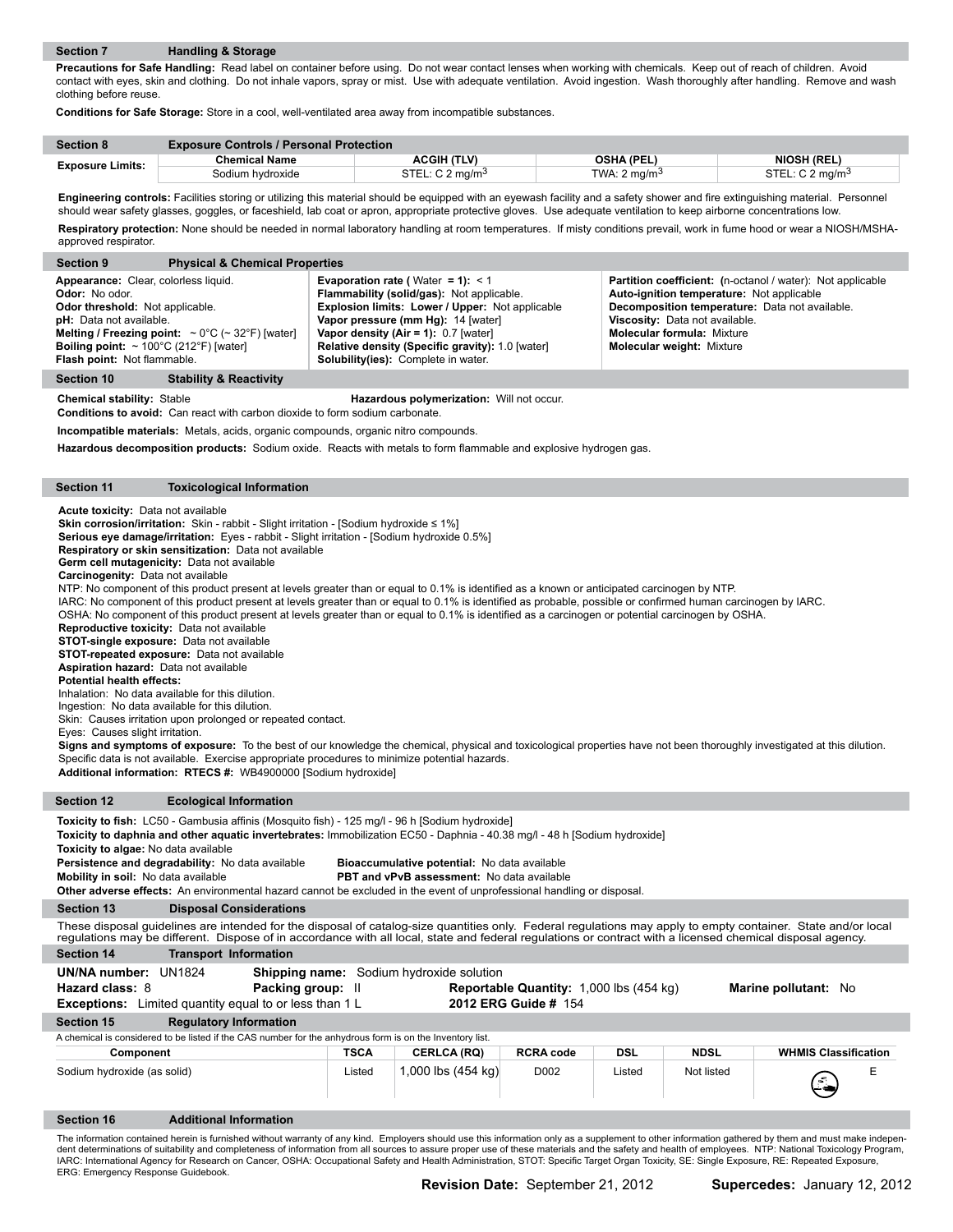**HYDROXIDE DE SODIUM, SOLUTION DE 0,1 MOLAIRE (0,1N)** 

# **Section 1 L'information de produit chimique et de compagnie**

# Innovating Science® by Aldon Corporation "cutting edge science for the classroom"

**Produit**

221 Rochester Street Avon, NY 14414-9409 (585) 226-6177

**CHEMTREC 24 Numéros De Téléphone De Secours D'Heure (800) 424-9300** Pour l'usage de laboratoire seulement.

Pas pour l'usage de drogue, de nourriture ou de ménage.

| <b>FIUUUIL</b>                                                                                                  | THERME BE SODIOM, OULD HON DE V,T MOLAINE (V, IN)                                                                                                                |                                                                                                                                                                                                                                                                                                                                                                                                                     |  |
|-----------------------------------------------------------------------------------------------------------------|------------------------------------------------------------------------------------------------------------------------------------------------------------------|---------------------------------------------------------------------------------------------------------------------------------------------------------------------------------------------------------------------------------------------------------------------------------------------------------------------------------------------------------------------------------------------------------------------|--|
|                                                                                                                 | Synonymes   Hydroxyde de sodium, solution de l'eau (0,1M)                                                                                                        |                                                                                                                                                                                                                                                                                                                                                                                                                     |  |
| <b>Section 2</b>                                                                                                | <b>Identification De Risques</b>                                                                                                                                 |                                                                                                                                                                                                                                                                                                                                                                                                                     |  |
| la peau.<br><b>Classification par le GHS:</b><br>Skin irritation (Catégorie 3)<br>Eye irritation (Catégorie 2B) | Mention d'avertissement: AVERTISSEMENT<br>Pictogrammes: Aucune requise<br>Les organes cibles: L'appareil respiratoire, l'appareil gastrointestinale, les yeux et | Déclarations de précaution(s):<br>P264: Se laver les mains après avoir manipulé.<br>P305+P351+P338: SI DANS LES YEUX: Rincer avec précaution à l'eau pendant<br>plusieurs minutes. Enlever les lentilles cornéennes, si présentes et facile à faire.<br>Continuer à rincer.<br>P332+P313: En cas d'irritation cutanée: consulter un médecin.<br>P337+P313: Si l'irritation oculaire persiste: consulter un médecin. |  |
|                                                                                                                 | Renseignements sur l'étiquette GHS: Mention de danger(s):<br>H316: Provoque une légère irritation cutanée.<br>H320: Provoque une irritation des yeux.            |                                                                                                                                                                                                                                                                                                                                                                                                                     |  |

**CA Prop 65** - Ce produit ne contient pas de produits chimiques connus à l'État de Californie pour causer le cancer, des malformations congénitales, ou toute autre atteinte à la reproduction.

| <b>Section 3</b>                                     | <b>Composition / Information Sur Des Ingrédients</b> |                  |                        |  |  |
|------------------------------------------------------|------------------------------------------------------|------------------|------------------------|--|--|
| Nommé Chimique                                       | # CAS                                                | %                | <b>EINECS</b>          |  |  |
| L'eau<br>Hydroxyde de sodium                         | 7732-18-5<br>1310-73-2                               | 99,6%<br>$0.4\%$ | 231-791-2<br>215-185-5 |  |  |
| <b>Mesures De Premiers Soins</b><br><b>Section 4</b> |                                                      |                  |                        |  |  |

**INGESTION:** Appeler un médecin ou un centre antipoison immédiatement. Provoquer le vomissement seulement si elle est informée par le personnel compétent médicaux. Ne jamais rien donner par la bouche à une personne inconsciente.

INHALATION: Sortir au grand air. Si elle ne respire pas, pratiquer la respiration artificielle. Si la respiration est difficile, donner de l'oxygène. Obtenir des soins médicaux.

CONTACT AVEC LES YEUX: PROVOQUE UNE IRRITATION DES YEUX. Vérifier et enlever les lentilles de contact. Rincer abondamment à l'eau pendant au moins 15 minutes, en soulevant les paupières inférieures et supérieures de temps en temps. Obtenez une attention médicale immédiate.

**ABSORPTION PAR LA PEAU:** PROVOQUE UNE LÉGÈRE IRRITATION. Enlever les vêtements contaminés. Rincer soigneusement avec du savon doux et d'eau. En cas d'irritation, consulter un médecin.

### **Section 5 Mesures De Lutte Contre l'Incendie**

**Moyens d'extinction:** Produit chimique sec, jet d'eau, mousse d'alcool. Peuvent réagir avec le dioxyde de carbone pour former du carbonate de sodium.

**Actions de protection pour les sapeurs-pompiers:** En cas d'incendie, porter un appareil respiratoire NIOSH / MSHA approuvé autonome et un équipement complet de protection. Utiliser un jet d'eau pour maintenir incendie refroidir les conteneurs exposés.

Dangers spécifiques: En états dul feu, l'eau peut s'evaporer de cette solution, qui peut causer les produits dangereux de décomposition d'etre formée comme poussiere ou vapeur. Le contact avec des métaux peut produire du gaz d'hydrogène.

# **Section 6 Mesures De Déchargement Accidentel**

Précautions personnelles: Évacuer le personnel vers la zone sûre. Utiliser un équipement de protection personnelle comme indiqué dans la Section 8. Assurer une ventilation adéquate. **Précautions environnementales:** Éviter tout ruissellement vers les égouts pluviaux et les fossés qui aboutissent aux voies navigables.

Confinement et de nettoyage: Absorbez avec le matériel sec inerte, balayez ou nettoyez à l'aspirateur vers le haut et placez dans un récipient approprié pour la disposition appropriée. Secteur de flaque de lavage avec de l'eau le savon et.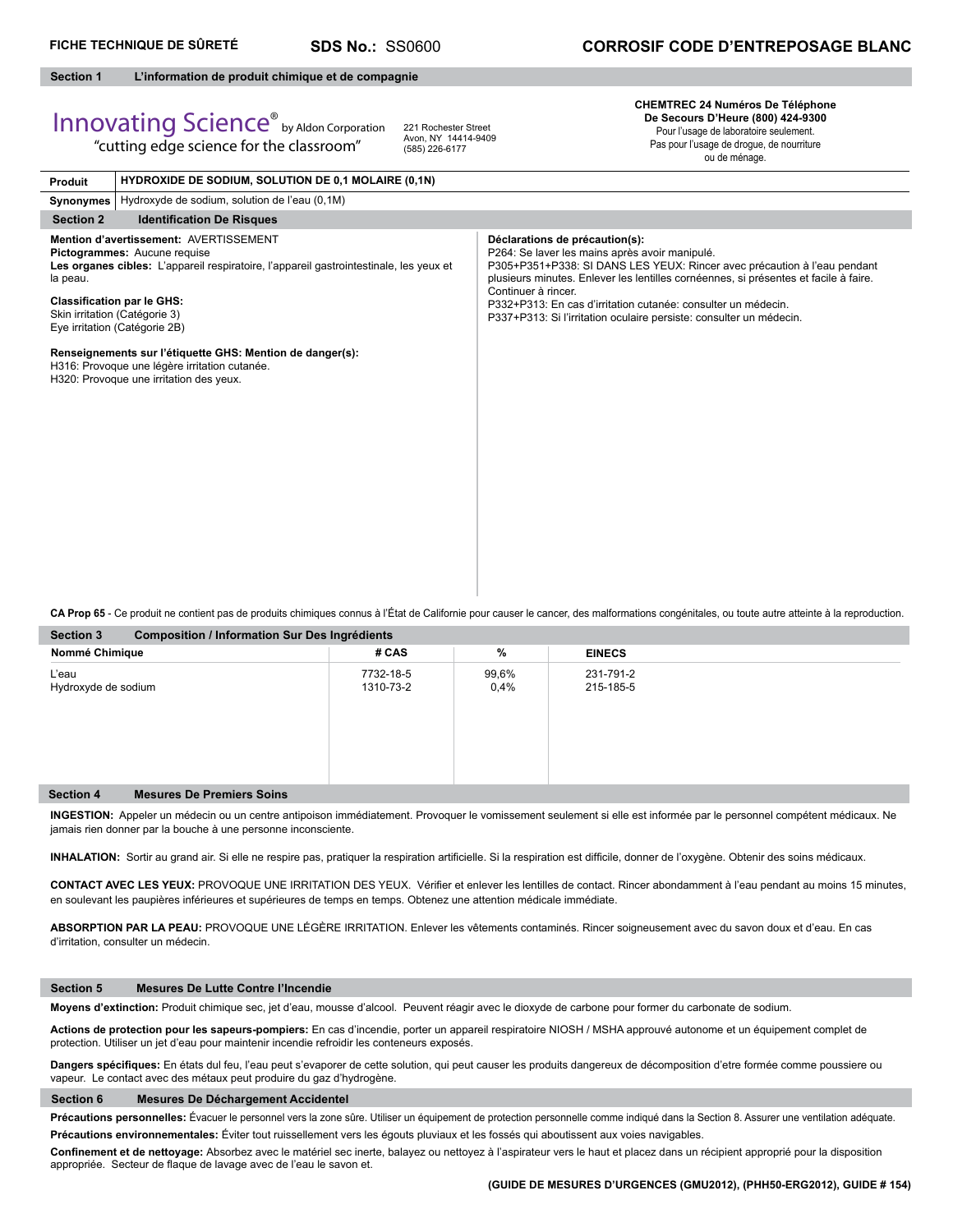Précautions pour la manutention en toute sécurité: Lire l'étiquette sur le contenant avant d'utiliser. Ne pas porter de lentilles cornéennes lorsque vous travaillez avec des produits chimiques. Tenir hors de portée des enfants. Éviter tout contact avec les yeux, la peau et les vêtements. Ne pas inhaler les vapeurs, les embruns ou de brouillard Utiliser avec une ventilation adéquate. Éviter l'ingestion. Bien se laver après la manipulation. Retirer et laver les vêtements avant de les réutiliser.

**Conditions de stockage:** Stocker dans un endroit frais et bien aéré, loin des substances incompatibles.

| <b>Section 8</b>      | <b>Commandes D'Exposition / Protection Personnelle</b> |                               |                         |                             |  |
|-----------------------|--------------------------------------------------------|-------------------------------|-------------------------|-----------------------------|--|
| Limites d'exposition: | Nommé Chimiaue                                         | ACGIH (TLV)                   | OSHA (PEL)              | <b>NIOSH (REL)</b>          |  |
|                       | Hvdroxvde de sodium_                                   | STEL: $C_2$ ma/m <sup>3</sup> | TWA: $2 \text{ ma/m}^3$ | STEL: C 2 mg/m <sup>3</sup> |  |

Contrôles d'ingénierie: Les installations d'entreposage ou d'utilisation de ce matériel doit être équipé d'une douche oculaire et une douche de sécurité et le matériel d'extinction d'incendie. Le personnel doit porter des lunettes de sécurité, des lunettes, ou un écran facial, une blouse de laboratoire ou tablier, des gants protecteurs appropriés. Utiliser une ventilation adéquate pour maintenir les concentrations atmosphériques faible.

Protection respiratoire: Aucun ne devrait être nécessaire dans le laboratoire normal manipulant aux températures ambiantes. Si les conditions brumeuses prévaloir, travailler dans la hotte ou de porter un masque respiratoire approuvé NIOSH / MSHA.

| <b>Section 9</b><br><b>Propriétés Physiques Et Chimiques</b>                                                                                                                                                                                                                                                                            |                                                                                                                                                                                                                                                                                                                             |                                                                                                                                                                                                                                                             |
|-----------------------------------------------------------------------------------------------------------------------------------------------------------------------------------------------------------------------------------------------------------------------------------------------------------------------------------------|-----------------------------------------------------------------------------------------------------------------------------------------------------------------------------------------------------------------------------------------------------------------------------------------------------------------------------|-------------------------------------------------------------------------------------------------------------------------------------------------------------------------------------------------------------------------------------------------------------|
| Apparence: Liquide clair, incolore.<br>Odeur: Aucune odeur.<br>Seuil de l'odeur: Données non disponibles.<br>pH: Données non disponibles.<br>Point de fusion/congélation: $\sim 0^{\circ}$ C ( $\sim 32^{\circ}$ F) [l'eau]<br>Point d'ébullition: $\sim$ 100 $^{\circ}$ C (212 $^{\circ}$ F) [l'eau]<br>Point d'éclair: Ininflammable. | Taux d'évaporation (L'eau = 1): < 1<br>Inflammabilité (solide / gaz): Non applicable<br>Limites d'explosivité: Bas / Max: Non applicable<br>Pression de vapeur (mm Hg): 14 [water]<br>Densité de vapeur (Air = 1): 0.7 [water]<br>Densité relative (gravité spécifique): 1.0 [water]<br>Solubilité (s): Complet dans l'eau. | Coefficient de partage: (n-octanol/eau): Non applicable<br>Auto-inflammation: Non applicable<br>Température de décomposition: Données non disponibles.<br>Viscosité: Données non disponibles.<br>Formule moléculaire: Mélange<br>Poids moléculaire: Mélange |

#### **Section 10 Stabilité Et Réactivité**

**Stabilité chimique:** Stable **Polymérisation dangereuse:** N'aura pas lieu.

**Conditions à éviter:** Peuvent réagir avec le dioxyde de carbone pour former du carbonate de sodium.

**Matières incompatibles:** Métaux, acides, composés organiques, dérivés nitrés organiques.

Produits dangereux de décomposition: Oxyde de sodium. Réagit avec des métaux au gaz inflammable et explosif de forme d'hydrogène.

## **Section 11 L'Information Toxicologique**

# **Toxicité aiguë:** Données non disponibles

**La corrosion de la peau et l'irritation:** Peau - lapin - Une légère irritation - [Hydroxide de sodium ≤ 1%]

**Des lésions oculaires graves / irritation:** Yeux - lapin - Une légère irritation - [Hydroxide de sodium 0.5%]

**Respiratoire ou sensibilisation de la peau:** Données non disponibles

**Mutagénicité des cellules germinales:** Données non disponibles

# **Cancérogène:** Données non disponibles

NTP: Aucun composant de ce produit présent à des niveaux supérieurs ou égaux à 0,1% n'a été identifié comme cancérigène reconnu ou présumé par NTP.

IARC: Aucun composant de ce produit présent à des niveaux supérieurs ou égaux à 0,1% n'a été identifié comme cancérigène probable, possible ou confirmé par le IARC. OSHA: Aucun composant de ce produit présent à des niveaux supérieurs ou égaux à 0,1% n'a été identifié comme cancérigène ni comme cancérigène possible par OSHA. **Reproductive toxicity:** Données non disponibles

**STOT-exposition unique:** Données non disponibles

**STOT-une exposition répétée:** Données non disponibles **Risque d'aspiration:** Données non disponibles

**Effets d'une surexposition:** 

Inhalation: Pas de données disponibles pour cette dilution.

Ingestion: Pas de données disponibles pour cette dilution.

Peau: Provoque une irritation en cas de contact prolongé ou répété.

Yeux: Provoque une légère irritation.

Les signes et les symptômes de l'exposition: Au meilleur de notre connaissance, les propriétés chimiques, physiques et toxicologiques n'ont pas été complètement étudiées à cette dilution. Les données spécifiques ne sont pas disponibles. Procédures appropriées d'exercice pour réduire au minimum des risques. **Informations complémentaires: RTECS #:** WB4900000 [Hydroxyde de sodium]

## **Section 12 L'Information Écologique**

| Toxicité pour les poissons: LC50 - Gambusia affinis (Mosquito fish) - 125 mg/l - 96 h [Hydroxyde de sodium]         |  |
|---------------------------------------------------------------------------------------------------------------------|--|
| Tavialtá naculas denhuise et autusa inventábude securitudes Immebilization ECEO. Donbois - 40.20 med - 40 h H holmo |  |

**Toxicité pour les daphnies et autres invertébrés aquatiques:** Immobilization EC50 - Daphnia - 40.38 mg/l - 48 h [Hydroxyde de sodium]

**Toxicité pour les algues:** Pas de données disponible

**Persistance et dégradabilité:** Pas de données disponible **Potentiel de bioaccumulation:** Pas de données disponible

**Mobilité dans le sol:** Pas de données disponibles **Évaluation PBT et vPvB:** Pas de données disponibles **Autres effets indésirables:** Un danger pour l'environnement ne peut pas être exclu dans l'éventualité d'une manipulation ou d'élimination.

### **Section 13 Considérations De Disposition**

Ces lignes directrices sont destinées à l'élimination de la disposition d'un catalogue de taille seules les quantités. Les règlements fédéraux peuvent s'appliquer aux contenants vides. Des réglementations nationales et / ou local peut être différent. Éliminer conformément à toutes les réglementations locales, provinciales et fédérales ou d'un contrat avec une agence élimination des produits chimiques sous licence

| <b>Section 14</b> |  |  |  | L'Information De Transport |
|-------------------|--|--|--|----------------------------|
|-------------------|--|--|--|----------------------------|

| Numéro UN / NA: UN1824<br>Nom d'expédition: Solution d'hydroxyde de sodium                                            |                        |                    |                                         |            |             |                              |
|-----------------------------------------------------------------------------------------------------------------------|------------------------|--------------------|-----------------------------------------|------------|-------------|------------------------------|
| Classe de danger: 8                                                                                                   | Groupe d'emballage: Il |                    | Quantité à déclarer: 1,000 lbs (454 kg) |            |             | Polluant marin: No           |
| <b>Exceptions:</b> Quantité limitée égale à ou moins de 1 L                                                           |                        |                    | 2012 ERG Guide #: 154                   |            |             |                              |
| L'Information De Normalisation<br><b>Section 15</b>                                                                   |                        |                    |                                         |            |             |                              |
| Un produit chimique est considéré comme inscrit si le numéro CAS pour la forme anhydre est sur la liste d'inventaire. |                        |                    |                                         |            |             |                              |
| Composant                                                                                                             | <b>TSCA</b>            | <b>CERLCA (RQ)</b> | <b>RCRA code</b>                        | <b>DSL</b> | <b>NDSL</b> | <b>Classification SIMDUT</b> |
| Hydroxyde de sodium (sous forme de solide)                                                                            | Listed                 | 1,000 lbs (454 kg) | D <sub>0</sub> 02                       | Listed     | Not listed  | $\left(\frac{1}{2}\right)$   |
| <b>Section 16</b><br>L'Information Additionnelle                                                                      |                        |                    |                                         |            |             |                              |

Les informations contenues dans ce document sont fournis sans garantie d'aucune sorte. Les employeurs devraient considérer cette information seulement comme complément à d'autres informations<br>recueillies par eux et doivent Toxicity, SE: Single Exposure, RE: Repeated Exposure, ERG: Emergency Response Guidebook.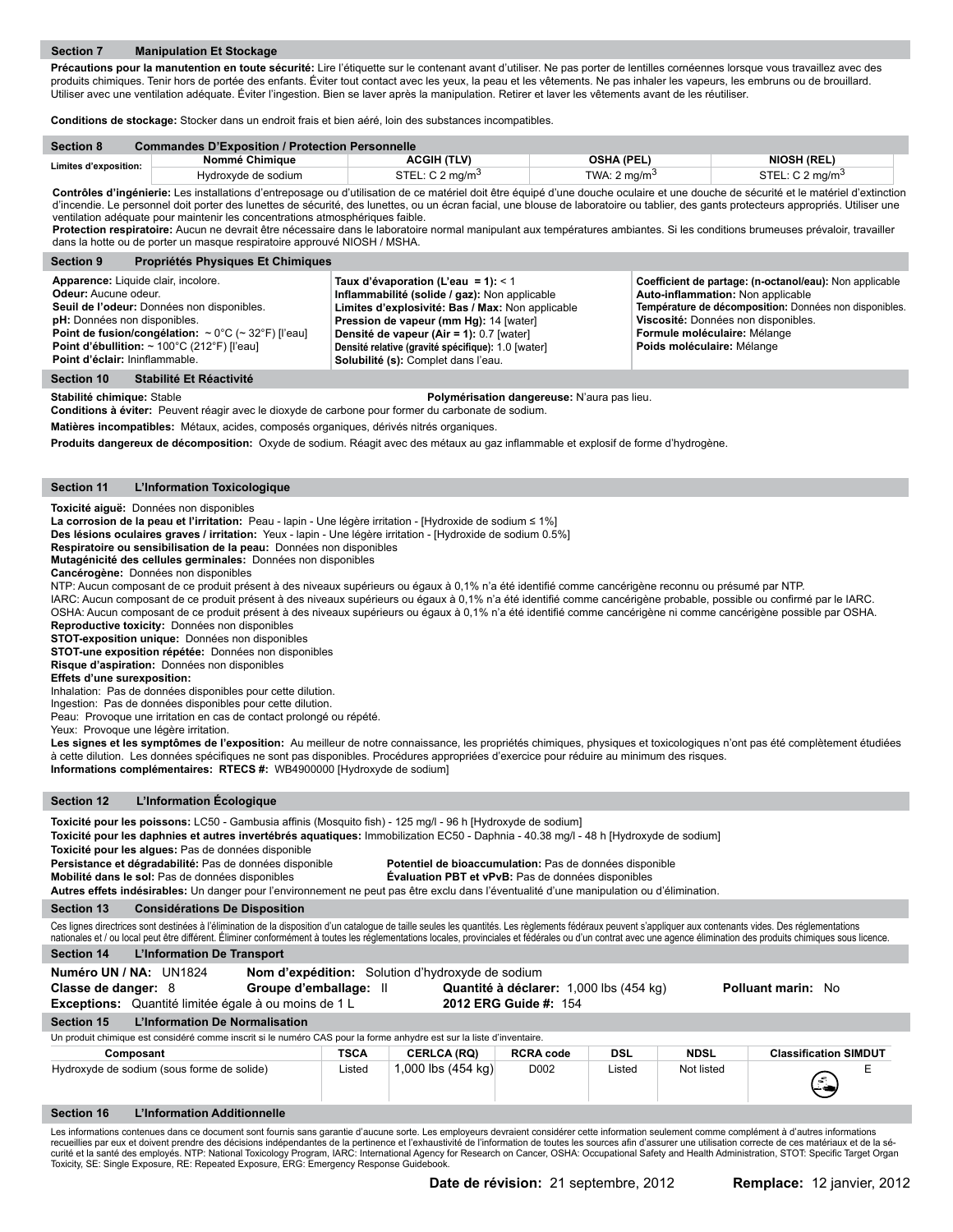# **Section 1 Chemical Product and Company Information**

Page E1 of E2

# Innovating Science® by Aldon Corporation "cutting edge science for the classroom"

221 Rochester Street Avon, NY 14414-9409 (585) 226-6177

**CHEMTREC 24 Hour Emergency Phone Number (800) 424-9300** 

> For laboratory use only. Not for drug, food or household use.

| Product          | SODIUM PHOSPHATE, DIBASIC, HEPTAHYDRATE                                                                                                                                                                                                         |                                                                                                                                                                                                                                                                        |
|------------------|-------------------------------------------------------------------------------------------------------------------------------------------------------------------------------------------------------------------------------------------------|------------------------------------------------------------------------------------------------------------------------------------------------------------------------------------------------------------------------------------------------------------------------|
| <b>Synonyms</b>  | Disodium Phosphate, 7-Hydrate                                                                                                                                                                                                                   |                                                                                                                                                                                                                                                                        |
| <b>Section 2</b> | <b>Hazards Identification</b>                                                                                                                                                                                                                   |                                                                                                                                                                                                                                                                        |
| Chemicals.       | This substance or mixture has not been classified as hazardous according<br>to the Globally Harmonized System (GHS) of Classification and Labeling of<br>Signal word: Not classified<br>Pictograms: Not classified<br>Target organs: None known | <b>Supplemental information:</b><br>Do not breathe dust. Do not get in eyes, on skin, or on clothing. Wear protective<br>gloves/protective clothing/eye protection/face protection. Wash hands thoroughly<br>after handling. Get medical attention if you feel unwell. |
|                  | <b>GHS Classification: Not classified</b><br><b>GHS Label information: Hazard statement: Not classified</b><br>Precautionary statement: Not classified                                                                                          |                                                                                                                                                                                                                                                                        |

Ca Prop 65 - This product does not contain any chemicals known to the State of California to cause cancer, birth defects, or any other reproductive harm.

| <b>Section 3</b>                        | <b>Composition / Information on Ingredients</b> |           |      |               |  |  |  |  |
|-----------------------------------------|-------------------------------------------------|-----------|------|---------------|--|--|--|--|
| <b>Chemical Name</b>                    |                                                 | CAS#      | %    | <b>EINECS</b> |  |  |  |  |
| Sodium phosphate, dibasic, heptahydrate |                                                 | 7782-85-6 | 100% | Not listed    |  |  |  |  |
| <b>Section 4</b>                        | <b>First Aid Measures</b>                       |           |      |               |  |  |  |  |

**INGESTION:** MAY BE HARMFUL IF SWALLOWED. Call physician or Poison Control Center immediately. Induce vomiting only if advised by appropriate medical personnel. Never give anything by mouth to an unconscious person.

INHALATION: MAY BE HARMFUL IF INHALED. MAY CAUSE RESPIRATORY TRACT IRRITATION. Remove to fresh air. If not breathing, give artificial respiration. If breathing is difficult, give oxygen. Get medical attention.

**EYE CONTACT:** MAY CAUSE EYE IRRITATION. Check for and remove contact lenses. Flush thoroughly with water for at least 15 minutes, lifting upper and lower eyelids occasionally. Get immediate medical attention.

SKIN ABSORPTION: MAY BE HARMFUL IF ABSORBED THROUGH SKIN. MAY CAUSE SKIN IRRITATION. Remove contaminated clothing. Flush thoroughly with mild soap and water. If irritation occurs, get medical attention.

## **Section 5 Fire Fighting Measures**

Suitable Extinguishing Media: Use any media suitable for extinguishing supporting fire.

Protective Actions for Fire-fighters: In fire conditions, wear a NIOSH/MSHA-approved self-contained breathing apparatus and full protective gear. Use water spray to keep fire-exposed containers cool.

Specific Hazards: During a fire, irritating and highly toxic gases may be generated by thermal decomposition or combustion.

# **Section 6 Accidental Release Measures**

**Personal Precautions:** Evacuate personnel to safe area. Use proper personal protective equipment as indicated in Section 8. Provide adequate ventilation.

**Environmental Precautions:** Avoid runoff into storm sewers and ditches which lead to waterways.

**Containment and Cleanup:** Recover for reuse if not contaminated. Sweep or vacuum up and place in a suitable container for proper disposal. Wash spill area with soap and water.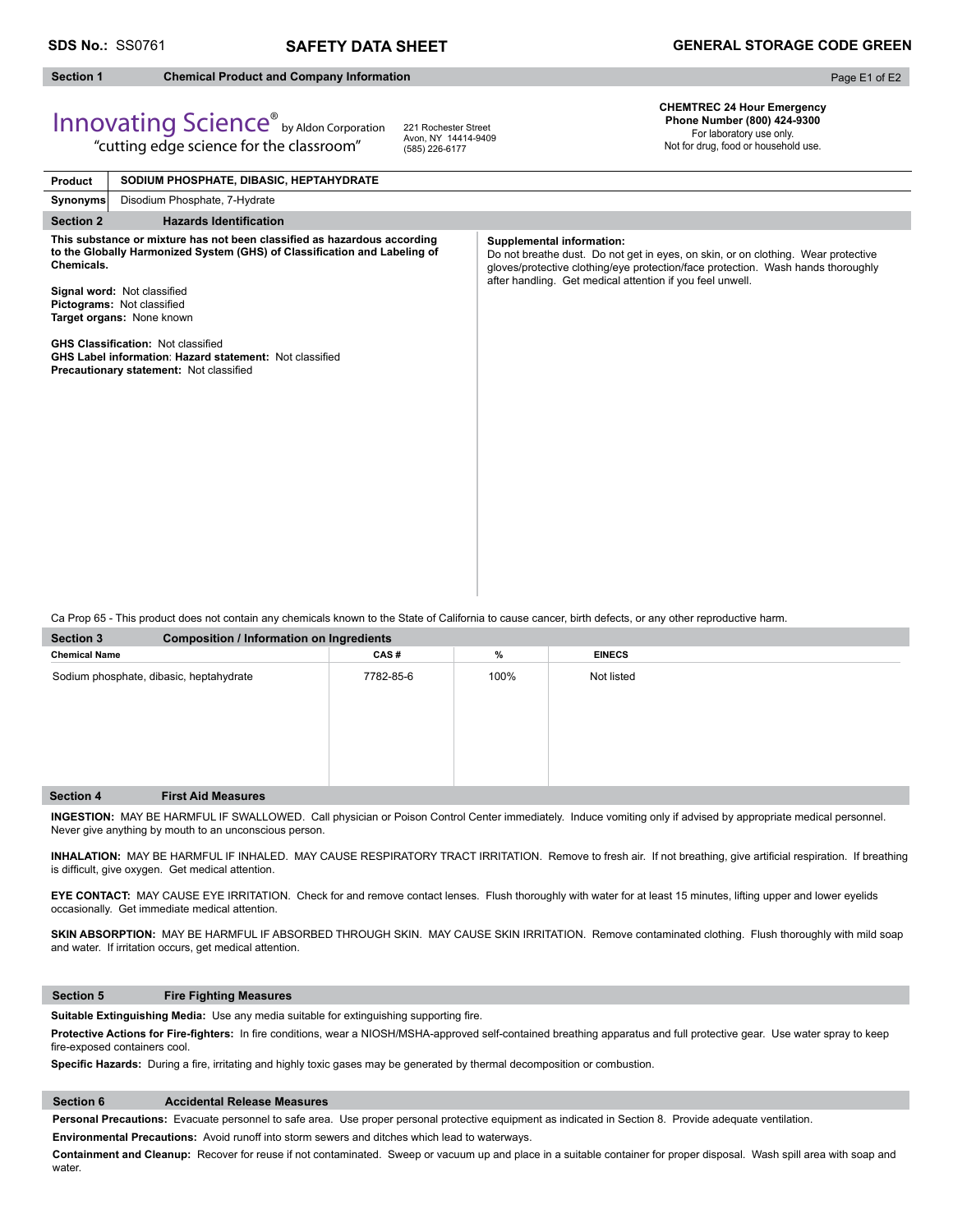**Precautions for Safe Handling:** Read label on container before using. Do not wear contact lenses when working with chemicals. Keep out of reach of children. Avoid contact with eyes, skin and clothing. Do not inhale dusts. Use with adequate ventilation. Avoid ingestion. Wash thoroughly after handling. Remove and wash clothing before reuse.

**Conditions for Safe Storage:** Store in a cool, dry, well-ventilated area away from incompatible substances.

| <b>Section 8</b>        | <b>Exposure Controls / Personal Protection</b> |                 |                 |                    |  |  |
|-------------------------|------------------------------------------------|-----------------|-----------------|--------------------|--|--|
| <b>Exposure Limits:</b> | <b>Chemical Name</b>                           | ACGIH (TLV)     | OSHA (PEL)      | <b>NIOSH (REL)</b> |  |  |
|                         | Sodium phosphate                               | Not established | Not established | Not established    |  |  |

**Engineering controls:** Facilities storing or utilizing this material should be equipped with an eyewash facility and a safety shower and fire extinguishing material. Personnel should wear safety glasses, goggles, or faceshield, lab coat or apron, appropriate protective gloves. Use adequate ventilation to keep airborne concentrations low. **Respiratory protection:** None should be needed in normal laboratory handling at room temperatures. If dusty conditions prevail, work in fume hood or wear a NIOSH/MSHAapproved respirator.

| <b>Physical &amp; Chemical Properties</b><br><b>Section 9</b>                                                                                                                                                                                                                  |                                                                                                                                                                                                                                                                                                                                                                                      |                                                                                                                                                                                                                                                       |
|--------------------------------------------------------------------------------------------------------------------------------------------------------------------------------------------------------------------------------------------------------------------------------|--------------------------------------------------------------------------------------------------------------------------------------------------------------------------------------------------------------------------------------------------------------------------------------------------------------------------------------------------------------------------------------|-------------------------------------------------------------------------------------------------------------------------------------------------------------------------------------------------------------------------------------------------------|
| Appearance: Solid. White, crystalline powder.<br><b>Odor:</b> No odor.<br><b>Odor threshold:</b> Data not available<br><b>pH:</b> Data not available<br>Melting / Freezing point: Data not available<br><b>Boiling point:</b> Data not available<br>Flash point: Not flammable | <b>Evaporation rate (<math>= 1</math>):</b> Data not available<br>Flammability (solid/gas): Data not available.<br>Explosion limits: Lower / Upper: Data not available<br>Vapor pressure (mm Hg): Data not available<br>Vapor density (Air = 1): Data not available<br><b>Relative density (Specific gravity): 1.68 @ 25°C</b><br><b>Solubility(ies):</b> 1 g/4 mL in water $@$ 25°C | <b>Partition coefficient:</b> Data not available<br>Auto-ignition temperature: Data not available<br>Decomposition temperature: Data not available<br>Viscosity: Data not available.<br>Molecular formula: $Na2HPO4·7H2O$<br>Molecular weight: 268.07 |
| <b>Stability &amp; Reactivity</b><br>Section 10                                                                                                                                                                                                                                |                                                                                                                                                                                                                                                                                                                                                                                      |                                                                                                                                                                                                                                                       |

**Chemical stability:** Stable **Hazardous polymerization:** Will not occur.

**Conditions to avoid:** Excessive temperatures, heat and moisture.

**Incompatible materials:** Strong oxidizers, strong acids, antipyrine, chloral hydrate, lead acetate, pyrogallol, resorcinol, alkaloids, water and moisture.

**Hazardous decomposition products:** Sodium oxides and phosphorous.

# **Section 11 Toxicological Information**

**Acute toxicity:** Oral-rat LD50: 17,000 mg/kg

**Skin corrosion/irritation:** Skin-rabbit - 500 mg/24 hours - mild irritation

**Serious eye damage/irritation:** Eyes-rabbit - 500 mg/24 hours - mild irritation

**Respiratory or skin sensitization:** Data not available

**Germ cell mutagenicity:** Data not available

**Carcinogenity:** Data not available

NTP: No component of this product present at levels greater than or equal to 0.1% is identified as a known or anticipated carcinogen by NTP.

IARC: No component of this product present at levels greater than or equal to 0.1% is identified as probable, possible or confirmed human carcinogen by IARC.

OSHA: No component of this product present at levels greater than or equal to 0.1% is identified as a carcinogen or potential carcinogen by OSHA.

**Reproductive toxicity:** Data not available

**STOT-single exposure:** Data not available

**STOT-repeated exposure:** Data not available

**Aspiration hazard:** Data not available

**Potential health effects:** 

Inhalation: Inhalation may cause mild drying effect on the respiratory tract and mucous membranes.

Ingestion: Ingestion may cause diarrhea.

Skin: Contact may cause mild irritation.

Eyes: Contact may cause mild irritation.

**Signs and symptoms of exposure:** Exercise appropriate procedures to minimize potential hazards.

**Additional information: RTECS #: WC4500000**

# **Section 12 Ecological Information**

Toxicity to fish: Rainbow trout (fish, fresh water), LC50: >100 ng/L/96 hours

**Toxicity to daphnia and other aquatic invertebrates:** Daphnia magna (Crustacea), EC50: >100 mg/L/48 hours

| Toxicity to algae: No data available             |  |
|--------------------------------------------------|--|
| Persistence and degradability: No data available |  |
| Mobility in soil: No data available              |  |

**Mobility in soil:** No data available **PBT and vPvB assessment:** No data available

**Other adverse effects:** An environmental hazard cannot be excluded in the event of unprofessional handling or disposal.

**Section 13 Disposal Considerations**

These disposal guidelines are intended for the disposal of catalog-size quantities only. Federal regulations may apply to empty container. State and/or local regulations may be different. Dispose of in accordance with all local, state and federal regulations or contract with a licensed chemical disposal agency.

**Bioaccumulative potential:** No data available

| <b>Section 14</b>                                                                                               | Transport Information (US DOT / CANADA TDG)                                                                    |                    |                                |            |             |                             |
|-----------------------------------------------------------------------------------------------------------------|----------------------------------------------------------------------------------------------------------------|--------------------|--------------------------------|------------|-------------|-----------------------------|
| <b>UN/NA number:</b> Not applicable<br><b>Hazard class: Not applicable</b><br><b>Exceptions:</b> Not applicable | <b>Shipping name:</b> Not Regulated<br><b>Packing group:</b> Not applicable<br>2012 ERG Guide # Not applicable |                    | <b>Reportable Quantity: No</b> |            |             | Marine pollutant: No        |
| <b>Regulatory Information</b><br><b>Section 15</b>                                                              |                                                                                                                |                    |                                |            |             |                             |
| A chemical is considered to be listed if the CAS number for the anhydrous form is on the Inventory list.        |                                                                                                                |                    |                                |            |             |                             |
| Component                                                                                                       | <b>TSCA</b>                                                                                                    | <b>CERLCA (RQ)</b> | <b>RCRA code</b>               | <b>DSL</b> | <b>NDSL</b> | <b>WHMIS Classification</b> |
| Sodium phosphate                                                                                                | Listed                                                                                                         | Not listed         | Not listed                     | Listed     | Not listed  | Not listed                  |
| <b>Additional Information</b><br><b>Section 16</b>                                                              |                                                                                                                |                    |                                |            |             |                             |
|                                                                                                                 |                                                                                                                |                    |                                |            |             |                             |

The information contained herein is furnished without warranty of any kind. Employers should use this information only as a supplement to other information gathered by them and must make independent determinations of suitability and completeness of information from all sources to assure proper use of these materials and the safety and health of employees. NTP: National Toxicology Program, IARC: International Agency for Research on Cancer, OSHA: Occupational Safety and Health Administration, STOT: Specific Target Organ Toxicity, SE: Single Exposure, RE: Repeated Exposure, ERG: Emergency Response Guidebook.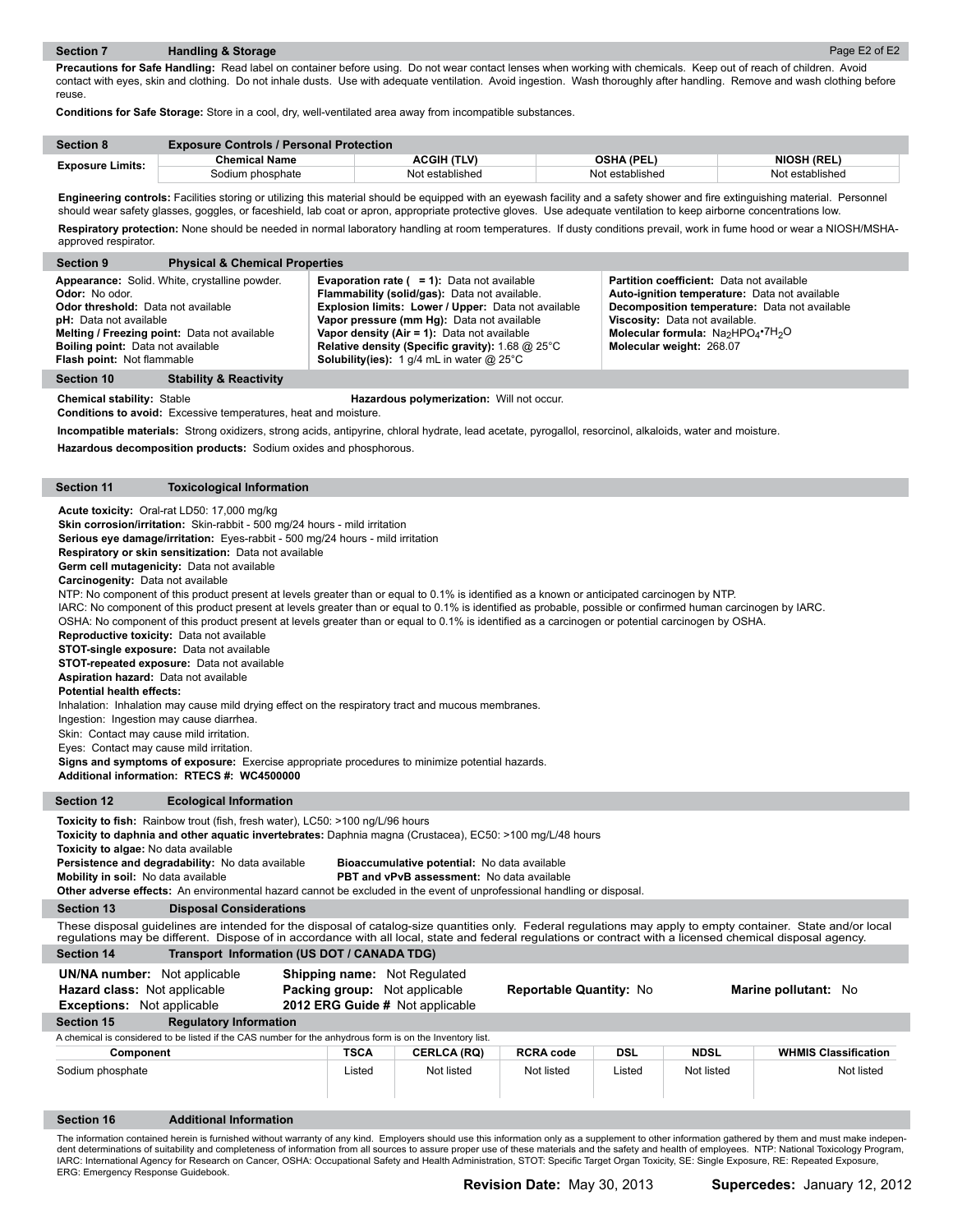# **Section 1 L'information de produit chimique et de compagnie**

"cutting edge science for the classroom"

Page F1 of F2

# Innovating Science® by Aldon Corporation

221 Rochester Street Avon, NY 14414-9409 (585) 226-6177

**CHEMTREC 24 Numéros De Téléphone De Secours D'Heure (800) 424-9300** Pour l'usage de laboratoire seulement. Pas pour l'usage de drogue, de nourriture

ou de ménage.

| Produit                                                                                                                                                    | PHOSPHATE DE SODIUM, DIBASIQUE, HEPTAHYDRATE                                                                                                         |                                                                                                                                                                                                                                                                                             |
|------------------------------------------------------------------------------------------------------------------------------------------------------------|------------------------------------------------------------------------------------------------------------------------------------------------------|---------------------------------------------------------------------------------------------------------------------------------------------------------------------------------------------------------------------------------------------------------------------------------------------|
| Synonymes                                                                                                                                                  | Phosphate disodique, 7-hydrate                                                                                                                       |                                                                                                                                                                                                                                                                                             |
| <b>Section 2</b>                                                                                                                                           | <b>Identification De Risques</b>                                                                                                                     |                                                                                                                                                                                                                                                                                             |
| des produits chimiques.                                                                                                                                    | Cette substance ou un mélange n'a pas été classé comme dangereux à ce<br>selon le Système général harmonisé (SGH) de classification et d'étiquetage  | Informations supplementaires:<br>Ne pas respirer les poussières. Ne pas mettre dans les yeux, la peau ou les<br>vêtements. Porter des gants de protection / des vêtements de protection / protection<br>des yeux / du visage. Se laver les mains après avoir manipulé. Consulter un médecin |
| Mention d'avertissement: Déclarations de précaution: Non classé<br>Pictogrammes: Déclarations de précaution: Non classé<br>Les organes cibles: Aucun connu |                                                                                                                                                      | en cas de malaise.                                                                                                                                                                                                                                                                          |
|                                                                                                                                                            | Classification par le GHS: Non classé<br>Renseignements sur l'étiquette GHS: Mention de danger: Non classé<br>Déclarations de précaution: Non classé |                                                                                                                                                                                                                                                                                             |
|                                                                                                                                                            |                                                                                                                                                      |                                                                                                                                                                                                                                                                                             |
|                                                                                                                                                            |                                                                                                                                                      |                                                                                                                                                                                                                                                                                             |
|                                                                                                                                                            |                                                                                                                                                      |                                                                                                                                                                                                                                                                                             |
|                                                                                                                                                            |                                                                                                                                                      |                                                                                                                                                                                                                                                                                             |

**CA Prop 65** - Ce produit ne contient pas de produits chimiques connus à l'État de Californie pour causer le cancer, des malformations congénitales, ou toute autre atteinte à la reproduction.

| <b>Section 3</b>                             | <b>Composition / Information Sur Des Ingrédients</b> |           |      |               |  |
|----------------------------------------------|------------------------------------------------------|-----------|------|---------------|--|
| Nommé Chimique                               |                                                      | # CAS     | $\%$ | <b>EINECS</b> |  |
| Phosphate de sodium, dibasique, heptahydrate |                                                      | 7782-85-6 | 100% | Non liste     |  |
| <b>Section 4</b>                             | <b>Mesures De Premiers Soins</b>                     |           |      |               |  |

**INGESTION:** PEUT ÊTRE NOCIF EN CAS D'INGESTION. Appeler un médecin ou un centre antipoison immédiatement. Provoquer le vomissement seulement si elle est informée par le personnel compétent médicaux. Ne jamais rien donner par la bouche à une personne inconsciente.

**INHALATION:** PEUT ÊTRE NOCIF EN CAS D'INHALATION. PEUT CAUSER UNE IRRITATION DE LA VOIES RESPIRATOIRE. Sortir au grand air. Si elle ne respire pas, pratiquer la respiration artificielle. Si la respiration est difficile, donner de l'oxygène. Obtenir des soins médicaux.

CONTACT AVEC LES YEUX: PEUT CAUSER UNE IRRITATION DES YEUX. Vérifier et enlever les lentilles de contact. Rincer abondamment à l'eau pendant au moins 15 minutes, en soulevant les paupières inférieures et supérieures de temps en temps. Obtenez une attention médicale immédiate.

**ABSORPTION PAR LA PEAU:** PEUT ÊTRE NOCIF EN CAS D'ABSORPTION PAR LA PEAU. PEUT CAUSER UNE IRRITATION DE LA PEAU. Enlever les vêtements contaminés. Rincer soigneusement avec du savon doux et d'eau. En cas d'irritation, consulter un médecin.

# **Section 5 Mesures De Lutte Contre l'Incendie**

**Moyens d'extinction:** Utilisez des supports adaptés pour éteindre le feu à l'appui.

**Actions de protection pour les sapeurs-pompiers:** En cas d'incendie, porter un appareil respiratoire NIOSH / MSHA approuvé autonome et un équipement complet de protection. Utiliser un jet d'eau pour maintenir incendie refroidir les conteneurs exposés.

Dangers spécifiques: En cas d'incendie, des gaz irritants et très toxiques peuvent être générés par la décomposition thermique ou la combustion.

## **Section 6 Mesures De Déchargement Accidentel**

Précautions personnelles: Évacuer le personnel vers la zone sûre. Utiliser un équipement de protection personnelle comme indiqué dans la Section 8. Assurer une ventilation adéquate. **Précautions environnementales:** Éviter tout ruissellement vers les égouts pluviaux et les fossés qui aboutissent aux voies navigables.

Confinement et de nettoyage: Récupèrent pour s'il n'est pas contaminé. Balayer à sec ou sous vide et placer dans un récipient approprié pour l'élimination. Laver la zone de déversement avec du savon et de l'eau.